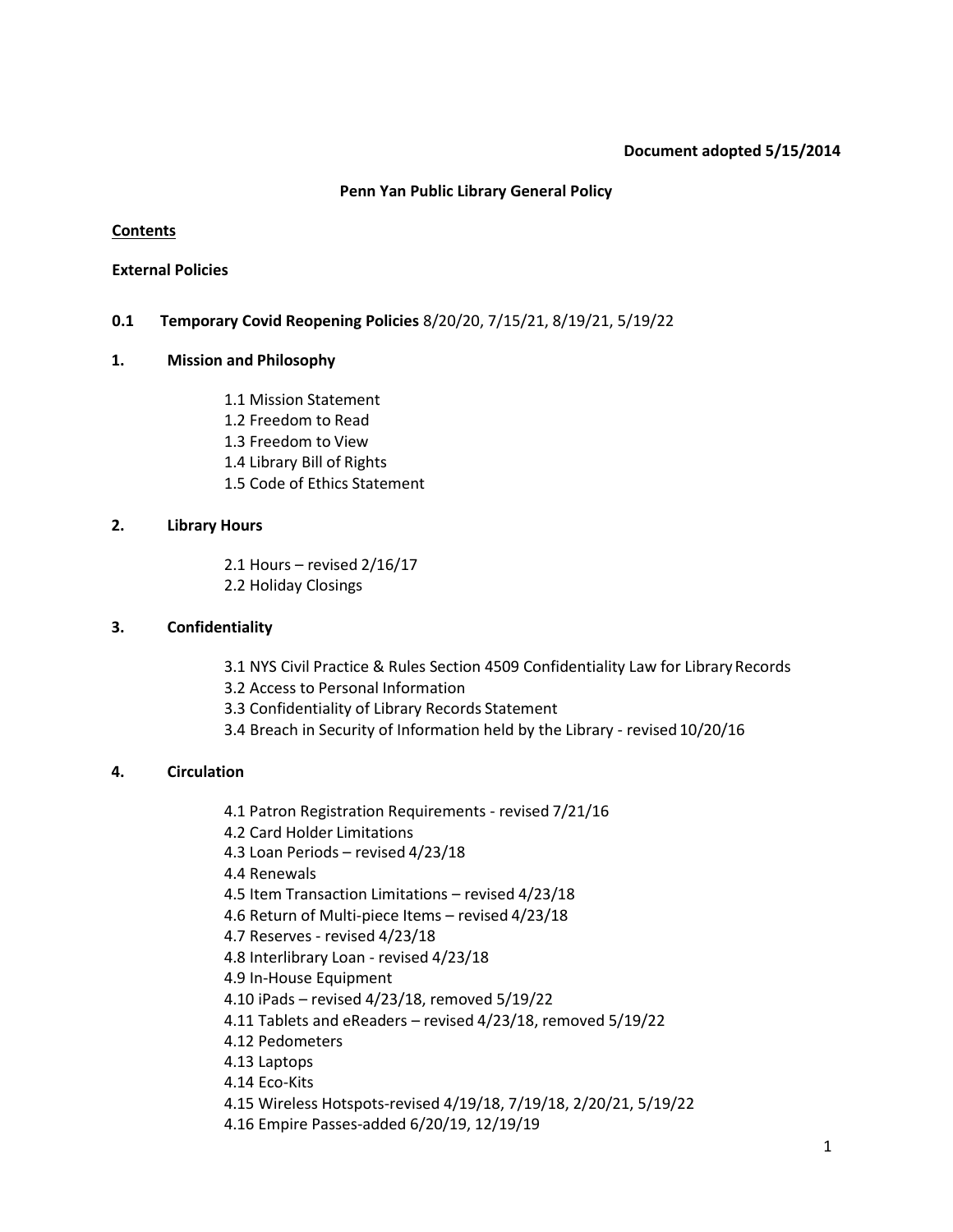## **5. Overdue Items**

- 5.1 Fines- revised 4/23/18, 12/20/18, 6/20/19, removed 5/19/22
- 5.2 Overdue Notification Schedule revised 12/17/15
- 5.3 Lost Items
- 5.4 Damaged items
- 5.5 Replacement Cost
- 5.6 Replacement Costs and Fees Forgiveness- revised 7/19/18, 5/19/22

## **6. Collection Development**

- 6.1 Selection Philosophy
- 6.2 Selection Responsibility
- 6.3 General Selection Criteria
- 6.4 Selection Aids
- 6.5 Scope of the Collection
- 6.6 Local History Collection
- 6.7 Gifts and Memorials
- 6.8 Weeding and Repair
- 6.9 Discards
- 6.10 Reconsideration of Materials

## **7. Computer Use**

- 7.1 Public Access Computers
- 7.2 Internet Revised 4/23/18
- 7.3 Wireless Access
- 7.4 Wireless Internet Access via Wireless Hotspots

#### **8. Library Use**

- 8.1 Code of Conduct revised 5/18/17
- 8.2 Children's Use and Unattended and Disruptive Children
- 8.3 Suspension of Library Privileges
- 8.4 Hicks Kimball Room Use revised 4/23/18
- 8.5 Tutoring

## **9. Reference Services**

- 9.1 Reference Service Philosophy
- 9.2 Reference Transactions Defined
- 9.3 Access to Reference Services
- 9.4 Confidentiality of Reference Queries

#### **10. Programming**

- 10.1 Programming Philosophy
- 10.2 Programming Subjects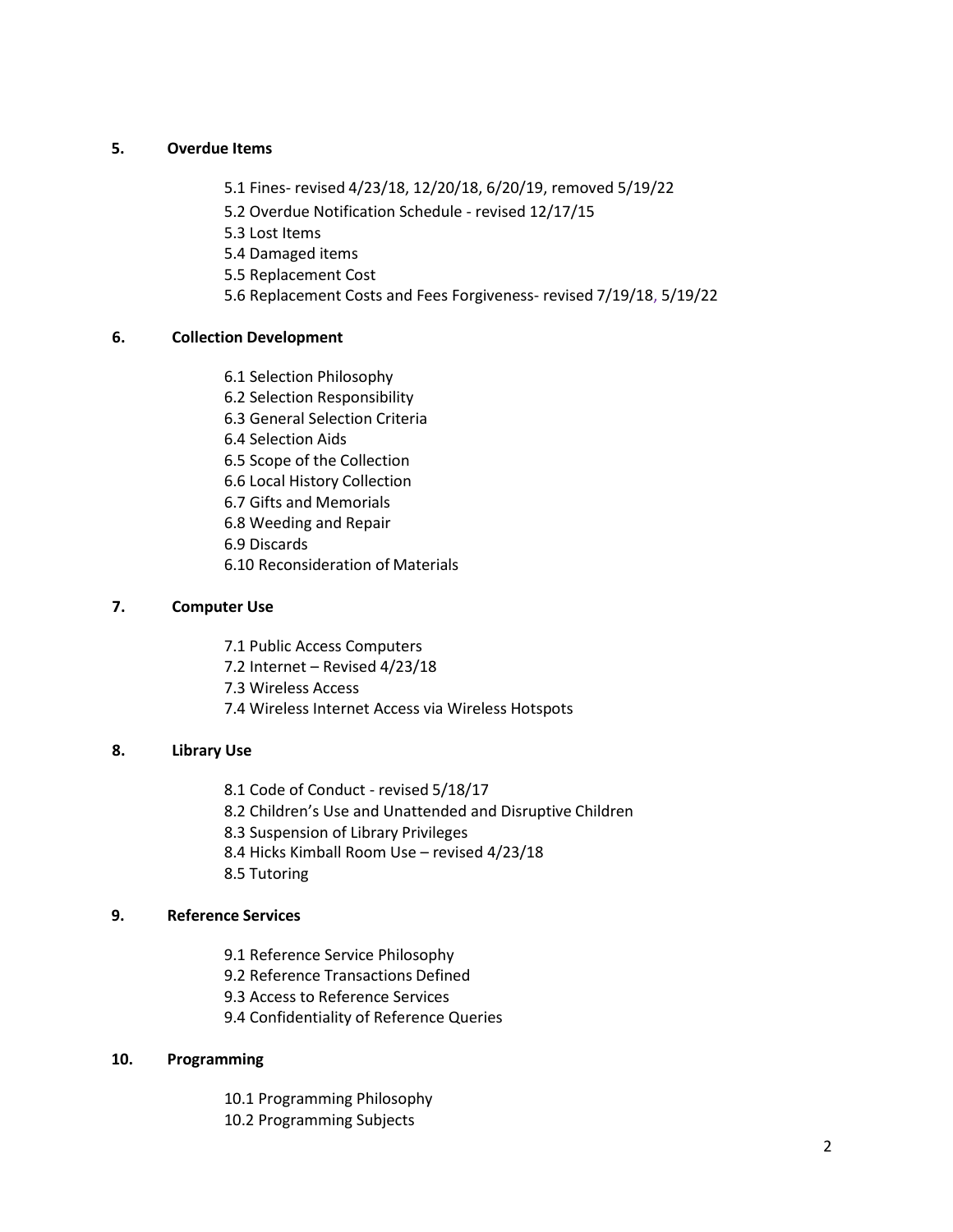10.3 Costs and Solicitation 10.4 Virtual Programming 6/18/20

## **11. Public Relations**

11.1 Public Relations Philosophy 11.2 Public Relations Guidelines

## **12. Social Media**

12.1 Definition of Social Media

12.2 Social Media Interactions on Behalf of the Library

12.3 Public Posts on Library Sponsored Social Networking Sites

12.4 Use of Social Media by Library Staff

## **13. Exhibits and Displays**

- 13.1 Exhibit and Display Philosophy
- 13.2 Exhibit and Display Guidelines

## **14. Photos**

## **15. Policy Review and Revision Statement**

#### **16. Video Surveillance**

- 16.1 Patron and Employee Privacy
- 16.2 Camera Placement
- 16.3 Signage
- 16.4 Access to Video Records
- 16.5 Use and Disclosure of Video Records
- 16.6 Video Record Retention

## **Appendices**

- A. American Library Association Freedom To Read Statement
- B. American Library Association Freedom To ViewStatement
- C. American Library Association Library Bill Of Rights Statement
- D. American Library Association Code of Ethics Statement
- E. eReader Borrowing Terms Form
- F. Request for Re-evaluation of Library Materials form
- G. iPad Borrowing Terms Form
- H. Internet Permission Form
- I. Suspension Letter
- J. Hicks Kimball Room Use Agreement
- K. Tutor Agreement Letter
- L. Wireless Hotspot Borrowing Terms Form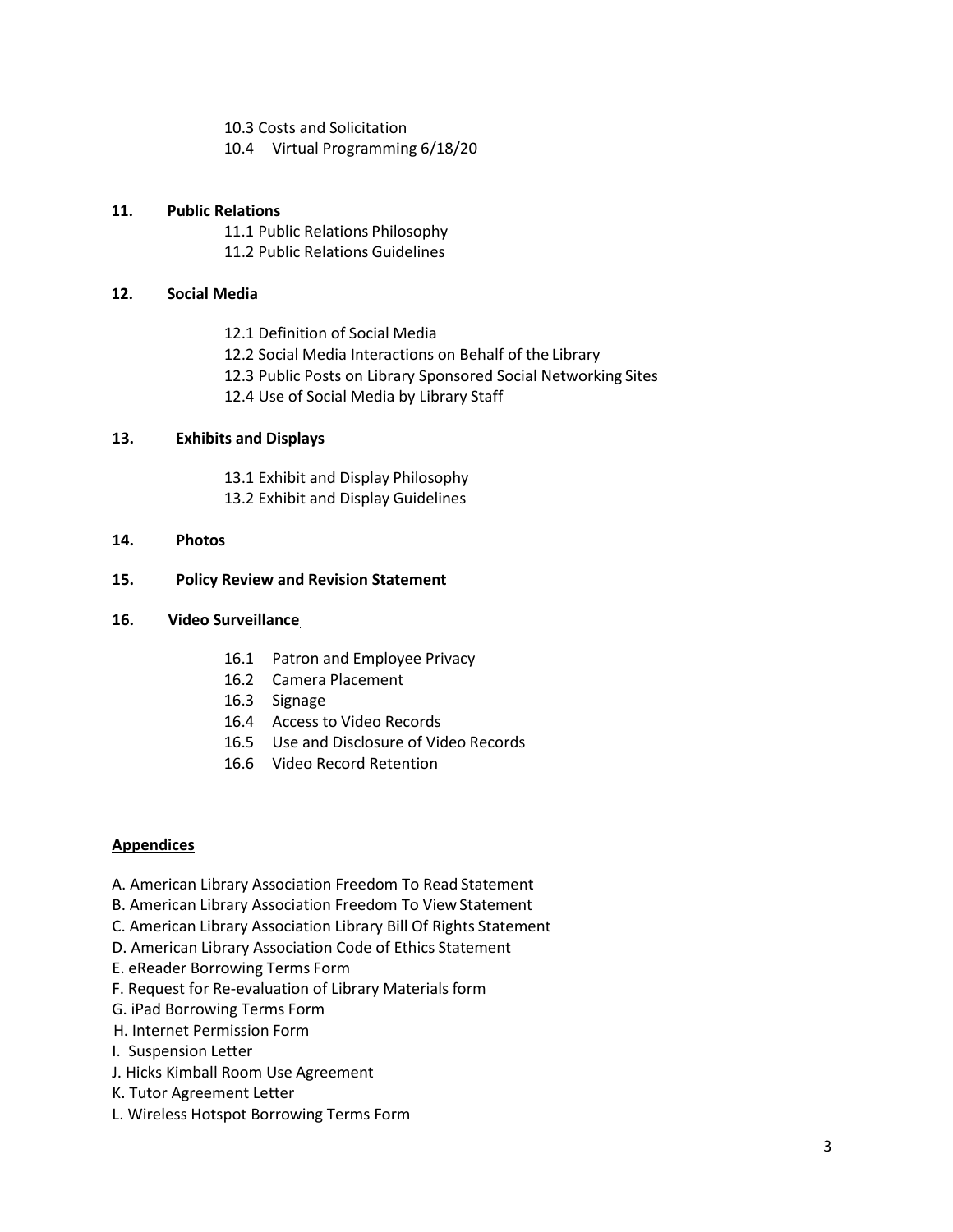M. Statute of Limitations on Library Fines & Service Animals

N. Empire Pass

#### *All instances of the use of the word Library in this document refer to Penn Yan Public Library.*

#### **0.1 Pandemic Policies**

Due to the continued impact of pandemics, the following policies may be instituted or suspended by the Executive Director according to governmental mandates (See Penn Yan Public Library Pandemic Operations Plan)

● While present in the library building, any individual who is not vaccinated and able to medically tolerate a face covering is required to cover their nose and mouth with a mask or cloth face covering when unable to maintain, or when not maintaining, social distance.

● Anyone who is unable to maintain social distance while unsupervised must be accompanied by someone who can supervise them.

● All library services and operations, such as circulation of materials, in person programming, public computer use, etc., are limited at staff discretion based on safety restrictions imposed by pandemic**s**. These services and operations are subject to temporary modification to continue meeting patron needs.

• Groups that wish to use the Meeting Room must limit their participation to no more than 10 people, and must disinfect tables and chairs after use (disinfectant to be provided by the library). Participants must wear a face covering while in the Meeting Room, regardless of vaccination status.

#### **1. Mission and Philosophy**

#### **1.1 Mission Statement**

Penn Yan Public Library's mission is to awaken and satisfy curiosity in the individual, thus enriching the community.

The Penn Yan Public Library Board of Trustees endorses the following statements.

**1.2** American Library Association Freedom To Read Statement (See AppendixA)

**1.3** American Library Association Freedom To View Statement (See AppendixB)

**1.4** American Library Association Library Bill Of Rights Statement (See Appendix C)

**1.5** American Library Association Code of Ethics Statement (See AppendixD)

#### **2. Library Hours**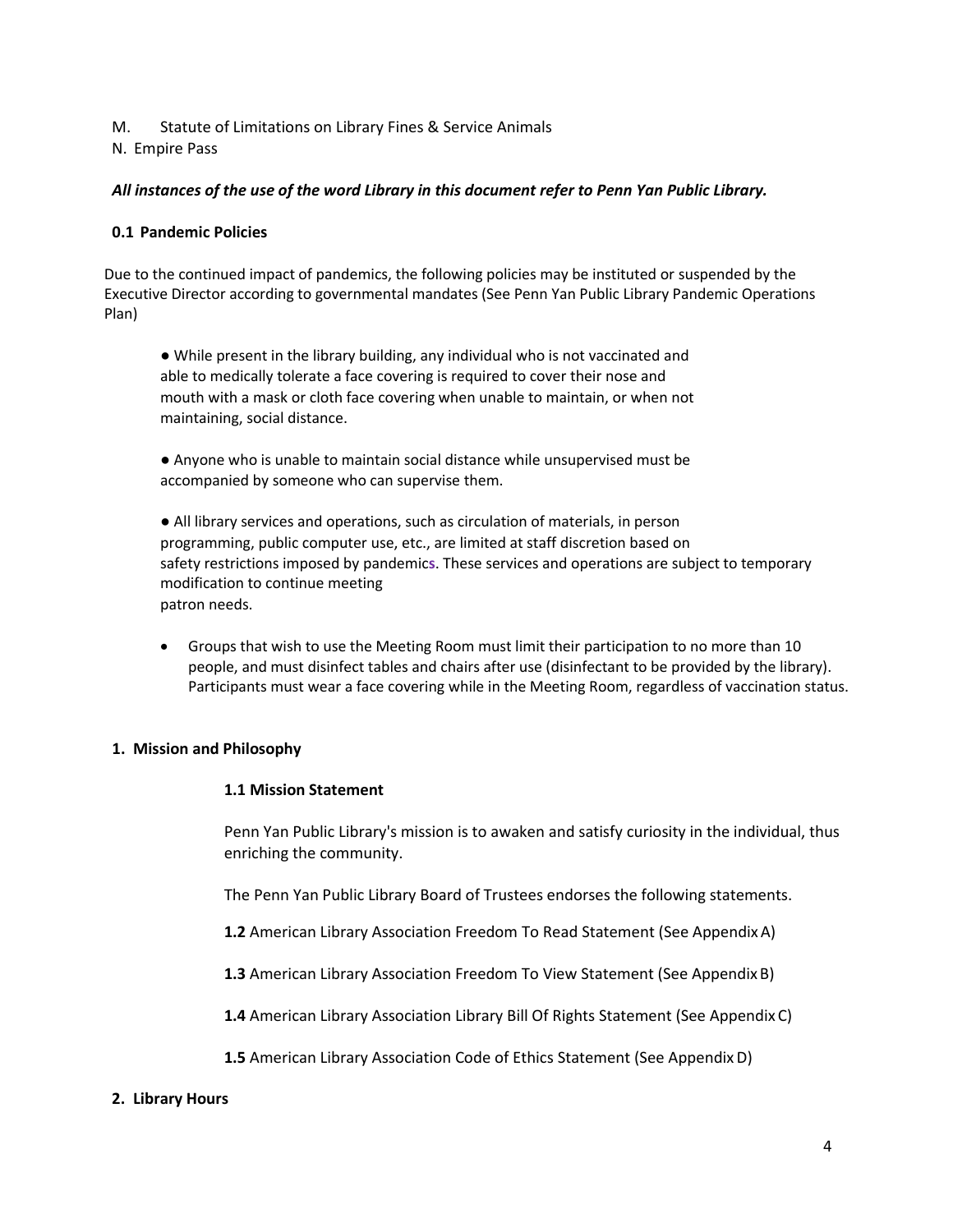## **2.1 Hours**

The Library will be open from 9 AM to 7:30 PM, Monday through Friday, and from 9 AM to 4 PM on Saturdays.

## **2.2 Holiday Closings**

The Library will be closed on the following:

- New Year's Day (January 1)
- Martin Luther King Jr. Day (Monday)
- President's Day (Monday)
- Memorial Day (Monday)
- Juneteenth
- July 4
- Labor Day (Monday)
- Columbus Day/Indigenous People Day (Monday)
- Veteran's Day (November 11)
- Thanksgiving Day
- 1 PM on Christmas Eve (December 24)
- Christmas (December 25)
- New Year's Eve (December 31)

When July 4, Veteran's Day (November 11), Christmas (December 25), or New Year's Day (January 1) fall on a Sunday, the Library will close on the following Monday.

#### **3. Confidentiality Policy**

#### **3.1 NYS Civil Practice & Rules Section 4509 Confidentiality Law for LibraryRecords**

The Penn Yan Public Library respects the right of privacy of all its customers regarding the use of this Library.

The Penn Yan Public Library follows the New York State Civil Practices & Rules - Confidentiality Law for Library Records as stated below:

New York State Civil Practice & Rules Section 4509 Confidentiality Law for Library records S 4509. Library Records.

Library records, which contain names or other personally identifying details regarding the users of public, free association, school, college and university libraries and Library systems of this state, including but not limited to records related to the circulation of Library materials, computer database searches, interlibrary loan transactions, reference queries, requests for photocopies of Library materials, title reserve requests, or the use of audio-visual materials, films or records, shall be confidential and shall not be disclosed except that such records may be disclosed to the extent necessary for the proper operation of such Library and shall be disclosed upon request or consent of the user or pursuant to subpoena, court order or where otherwise required by statute.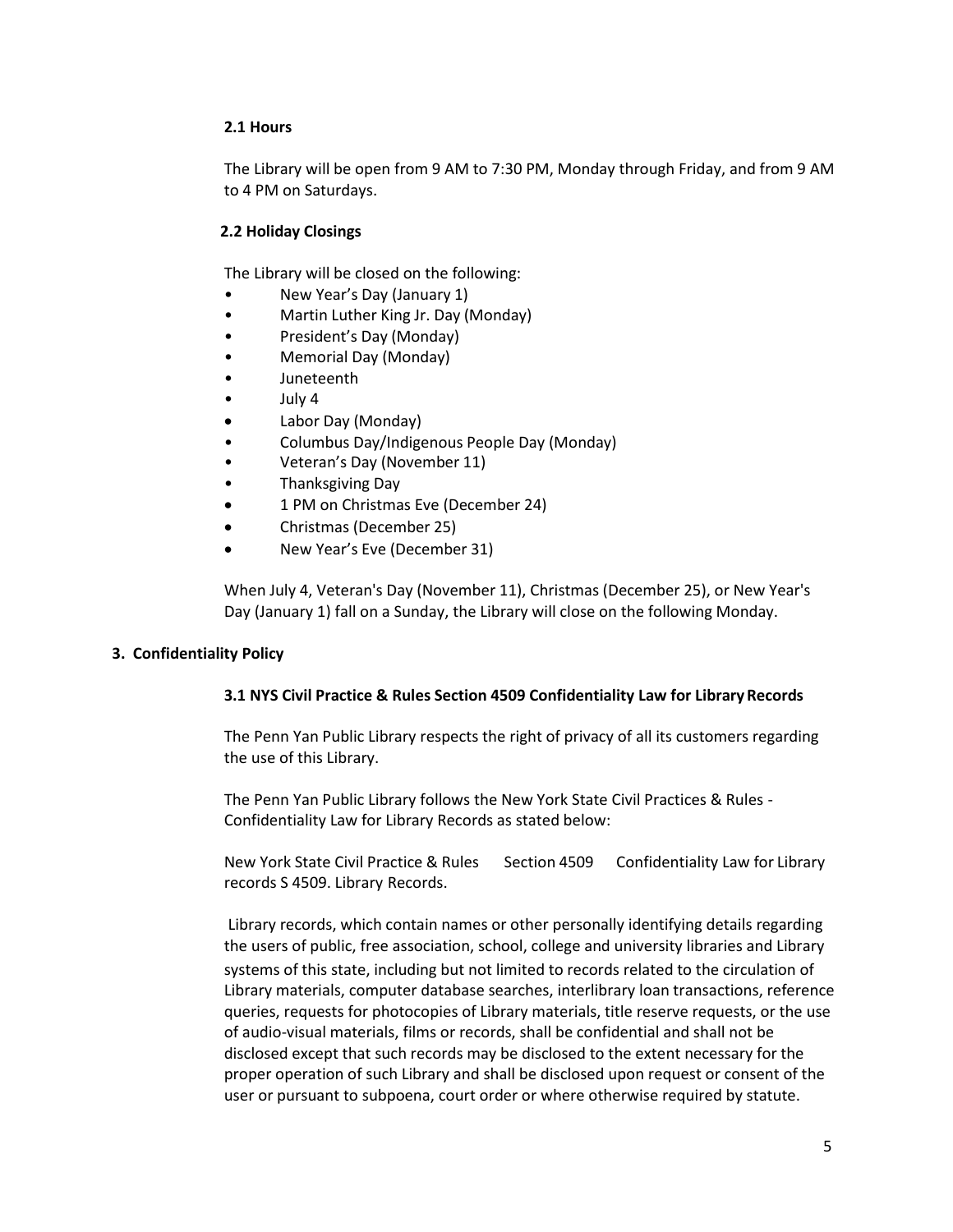## **3.2 Access to Personal Information**

When Library personnel are served with a subpoena, search warrant, or other order from a court of competent jurisdiction, they should immediately notify the Executive Director or, if the Director is not available, the Adult Services Librarian. Counsel should be notified and presence requested. The Board President, Secretary, or Treasurer should be notified and presence requested. An internal incident report must be filed whenever official investigations are undertaken on Library premises.

## **3.3 Confidentiality of Library Records Statement**

The ethical responsibilities of librarians, as well as statutes in most states and the District of Columbia, protect the privacy of Library users. Confidentiality extends to "information sought or received, and materials consulted, borrowed, acquired," and includes database search records, interlibrary loan records, and other personally identifiable uses of Library materials, facilities, or services.

The American Library Association recognizes that law enforcement agencies and officers may occasionally believe that Library records contain information which may be helpful to the investigation of criminal activity. If there is a reasonable basis to believe such records are necessary to the progress of an investigation or prosecution, the American judicial system provides mechanism for seeking release of such confidential records: the issuance of a court order, following a showing of good cause based on specific facts, by a court of competent jurisdiction.

## **3.4 Breach in Security of Information held by the Library**

The Library is obligated to protect this sensitive information by providing up-to-date and continually monitored deterrents to the rapidly increasing threat of identity theft. All digital patron information collected is housed by the Southern Tier Library System (STLS). STLS has, and will continue to strengthen the security of patron information and records in the shared integrated databases by restricting access to libraries with secure telecommunications connections. This is accomplished by either data circuitry or virtual private networks or other means, and by maintaining internal firewalls and other protections on its servers and equipment. Neither the Library nor STLS collects or stores library user social security numbers.

Should there be any sort of breach in security of information held by STLS, that could result in harm to a person or business, STLS will immediately notify local authorities and any other agencies or people that may be affected by the compromise.

#### **4. Circulation**

#### **4.1 Patron Registration Requirements (Patron Account)**

• Special First Library Cards (ages 0-5) require the signature of a parent or guardian and an ID which may be the parents to prove address. These cards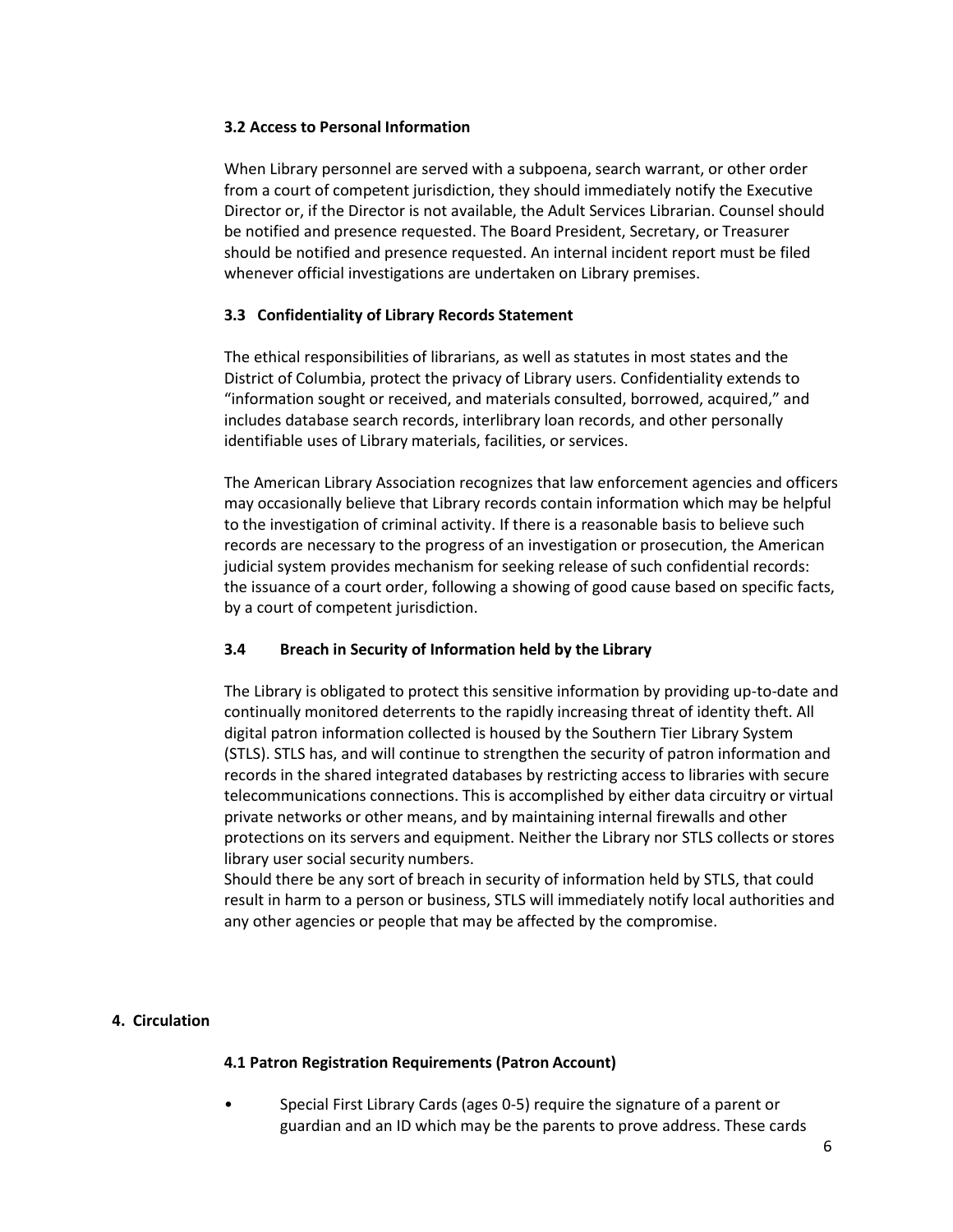may only be used to check out children's materials.

- Juvenile cards (age 6-17) require the signature of a parent or guardian and an ID which may be the parents to prove address.
- Adult cards (18 or older or emancipated minor) require ID with name and current mailing address.
- Library materials may be checked out on PYPL cards.
- A fee of \$1 will be required for the replacement of a lost or damaged Library card.

#### **4.2 Card Holder Limitations**

To check out the following Library materials a patron may not have any outstanding fines or blocks on their account of any kind, must have their card in hand and must be present at time of checkout:

- Pedometers
- Laptops
- Eco-kits
- Wireless Hotspots

 To check out all other Library materials a cardholding patron must be 'in good standing' which means:

- No 'Lost' materials (42 days overdue)
- Not sent to collection agency (if sent, must have \$0 balance to use card again)

All other Library materials may be checked out by patrons with or without their Library card in hand at the staff's discretion, or by a person who has the patron's card in hand. Patrons without a card in hand who are unknown to staff must provide valid ID or state their address and phone number. Parents may checkout items on their children's cards if they have their children's cards in hand or if their children are present at checkout.

#### **4.3 Loan Periods**

| $\bullet$ | <b>Books</b>                                | 3 weeks                 |
|-----------|---------------------------------------------|-------------------------|
| $\bullet$ | <b>Audiobooks</b>                           | 3 weeks                 |
| $\bullet$ | Periodicals                                 | 3 weeks                 |
| $\bullet$ | Music CDs                                   | 1 week                  |
| $\bullet$ | <b>DVDs</b>                                 | 1 week                  |
| $\bullet$ | <b>Wireless Hotspots</b>                    | 1 week                  |
| $\bullet$ | Video Games                                 | 1 week                  |
| $\bullet$ | Storytime Kits (puppet and book bags)       | 3 weeks                 |
| $\bullet$ | Equipment (projector, pedometers, eco-kits) | 1 week                  |
| $\bullet$ | laptops                                     | 2 hours in-Library only |
| ٠         | Pedometers                                  | 3 weeks                 |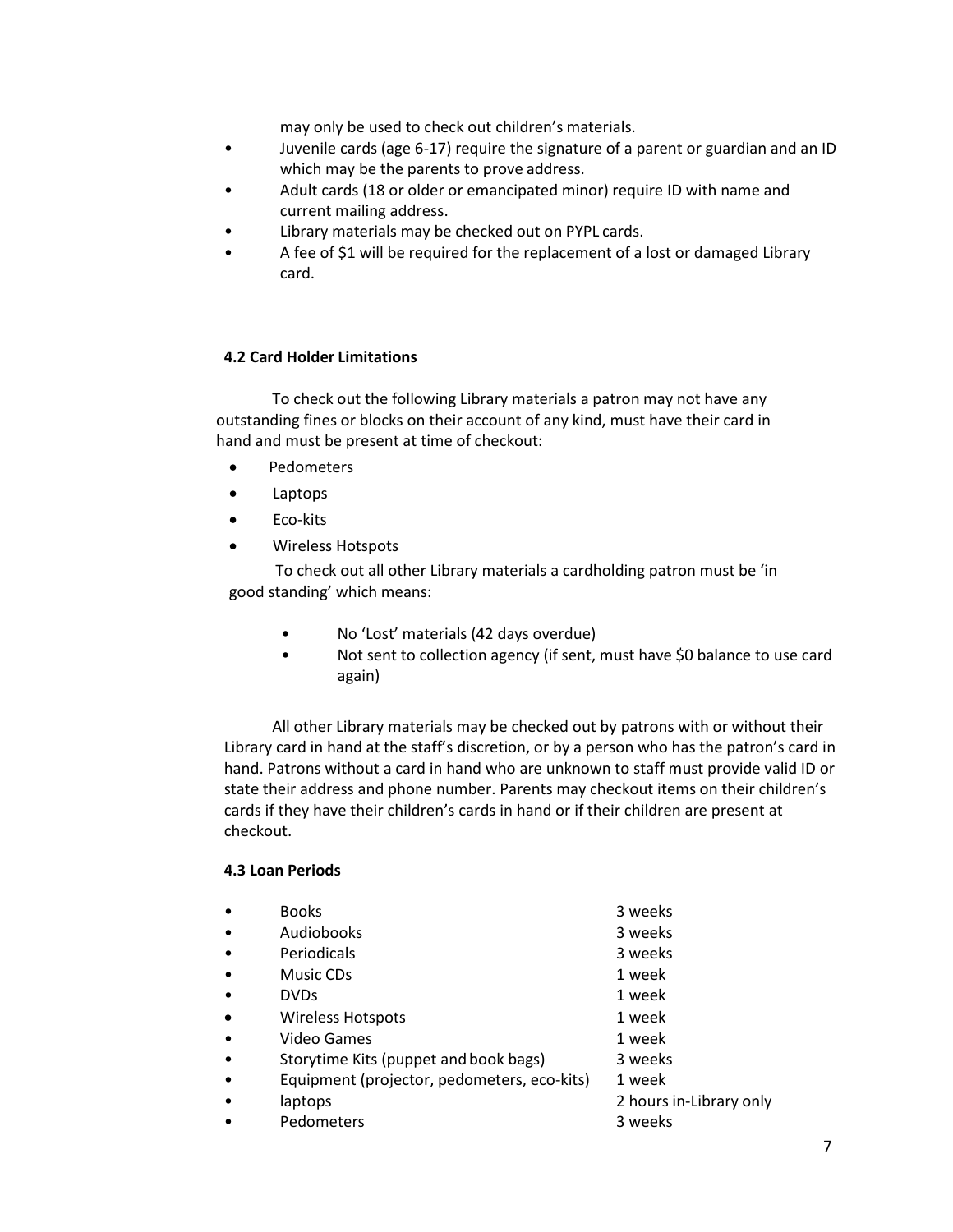• Reference, Local History and related materials do not circulate

#### **4.4 Renewals**

Two renewals of loan periods per item are granted dependent upon: material type and the presence of a request for the material by another patron (a hold). The first renewal will be automatic for all materials except new items, those with holds and DVDs. More renewals may be granted upon staff discretion.

#### **4.5 Item Transaction Limitations**

Some materials are subject to item check out limits per Library card.

| Music CDs                   |    |
|-----------------------------|----|
| Audio Books                 | 5  |
| <b>Books</b>                | 50 |
| Kits                        |    |
| DVDs or Blu-Rays            | 5  |
| Laptops                     | 1  |
| Eco-kits, wireless hotspots |    |

#### **4.6 Return of Multi-piece Items**

If any part of a kit, eco-kit, hotspot or multipart A/V material are missing or damaged when returned, the patron will be charged the replacement cost of the part if it can be replaced separately, or the replacement cost of the entire item if it cannot.

#### **4.7 Holds**

**Borrowing:** Patrons may put holds on all Southern Tier Library System catalog materials that are available to be borrowed through the holds system. Patrons are notified when the materials become available for them to pick up. If an email address is provided by the patron, notification of holds available for pick up will be emailed. Hold materials may be checked out by the person who requested the hold, with or without their card if staff can verify their identity, or by another person who has the requester's Library card in hand. Library card holder must be in good standing. Holds awaiting patron pickup are kept at the circulation desk for 1 week. If an item is not picked up within 1 week, the hold is canceled and the patron is charged a \$1.00 nonpickup fine.

**Lending:** The Library will not lend through the Southern Tier Library System the following: equipment, pedometers, wireless hotspots, reference and local history materials. Items classified as new will not be loaned to patrons with cards from nonreciprocal borrowing libraries.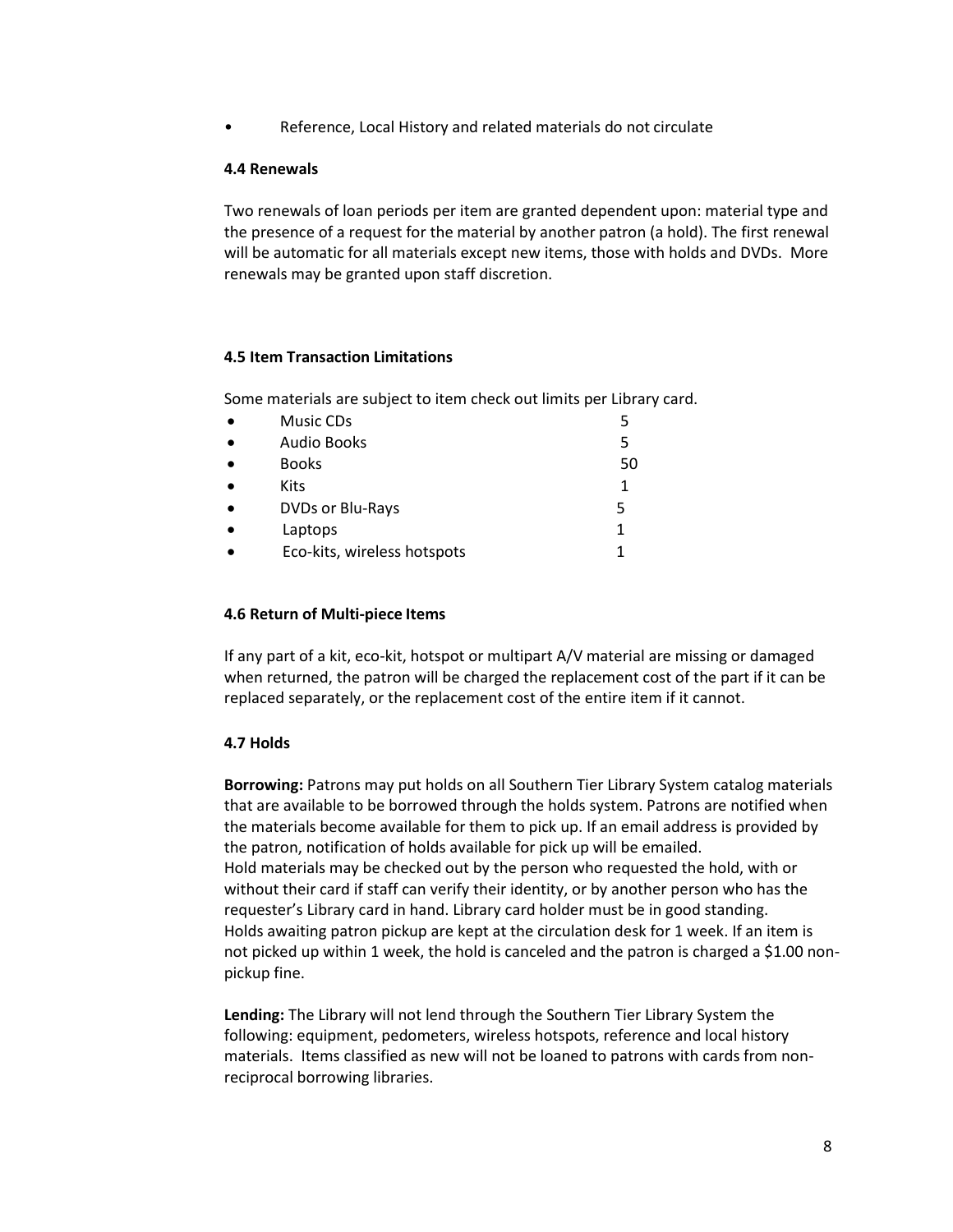## **4.8 Interlibrary Loan (ILL)**

**Borrowing:** Patrons must have a Library card 'in good standing' to ILL any materials from libraries outside of the Southern Tier Library System. (See Section 4.2) No more than 3 items may be requested at one time. All ILL materials should be picked up promptly as loan periods are set by the lending Library and may be short. ILL materials awaiting patron pickup are kept at the circulation desk for 1 week. If an item is not picked up within 1 week, it is returned to the lending Library, and the patron is charged a \$1.00 non-pickup fine.

ILL materials may be checked out by the person who requested the ILL, with or without their card if staff can verify their identity, or by another person who has the requester's card in hand.

The Library will not request through ILL the following: items available from Southern Tier Library System member libraries, items from out of system libraries that are less than one year old, books on CD and DVD's.

**Lending:** The Library will not lend through ILL, video games, equipment, pedometers, wireless hotspots, reference and local history materials and items classified as new. All materials lent by ILL from Penn Yan Public Library are done so at our discretion.

#### **4.9 In-Library Equipment available for public use, self-serve or with assistance**

- Copier
- Scanner
- E-mail 15-minute computer
- Public access computers
- Laptops
- Wi-Fi (wireless internet) access is available 24 hours on Library grounds

When using in-house equipment printing costs are: Black & White \$.25, color \$.50. Wireless printing is available to WI-FI users at the same cost per print-out.

#### **4.10 iPads removed 5/19/22**

**4.11**

**4.12 Tablets and eReaders removed 5/19/22**

#### **4.13 Pedometers**

**Kits include:**

- 1 Pedometer (pedometer in gray belt clip and attached tether with small clip)
- 1 Pedometer manual

#### **Patron eligibility:**

- Library Card holder must be in good standing and must be present at time of checkout (See Section 4.2)
- Patron may not have outstanding fines or blocks of any kind. Loan Period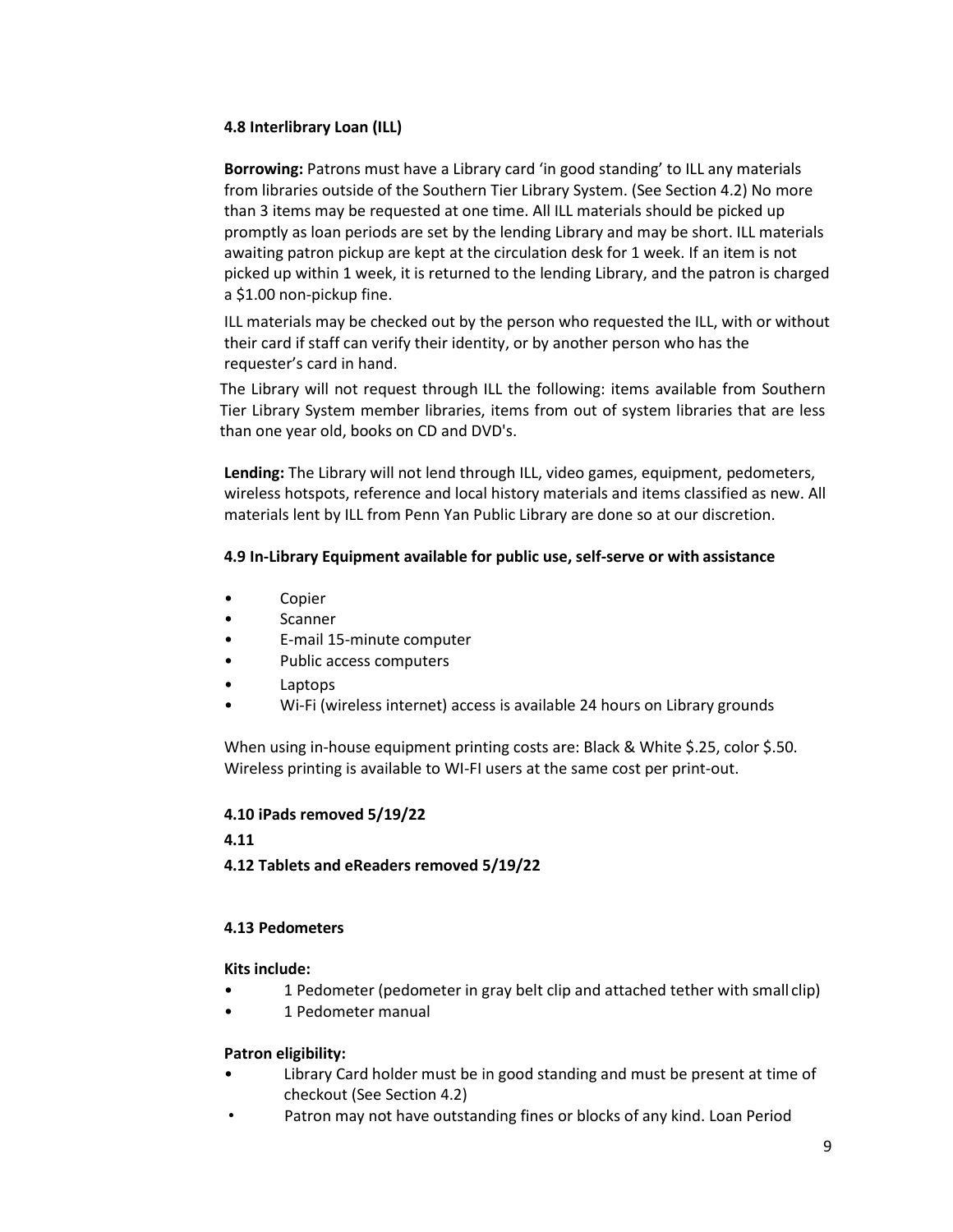- 3 week loan period
- Late fees are \$0.15 per day
- Pedometers will not be loaned to other libraries (no ILL)
- Holds can be placed on pedometers.

## **Lost or damaged devices:**

Users are responsible for lost or damaged pedometers or device accessories. Charges will be based on replacement costs up to a maximum of \$35.00. Users are not responsible for battery replacement costs.

## **4.14 Laptops**

## **Kits Include:**

- 1 laptop
- 1 power cord
- Optional ear buds
- Optional mouse and mouse pad

## **Patron Eligibility:**

Library card holder must be in good standing and must be present at time of checkout (See Section 4.2).

Patron may not have outstanding fines or blocks on their account of any kind.

## **Loan Period:**

- 2 hours, in-Library use
- The borrower may continue to use the laptop for an indefinite amount oftime during open hours if no other cardholder requests the usage of a laptop
- Laptops must be returned to a staff member at the circulation desk
- Patrons cannot return any device to the drop box
- Devices will not be loaned to other libraries (no ILL)

## **Lost or Damaged Laptops**

• Users are responsible for lost or damaged laptops and laptop accessories

#### **4.15 Eco-kits**

## **Kits include:**

- 1 Black & Decker Thermal Leak Detector with 9-volt battery (included)
- 1 P3 International Kill-a-Watt energy usage meter
- 1 Save-a-Drop water meter
- Instructions for use plus Black & Decker Home Energy Repair Guide
- 1 kit carrying case

## **Patron eligibility:**

• Eco-kits are available to Adult (16 and over) card holders only.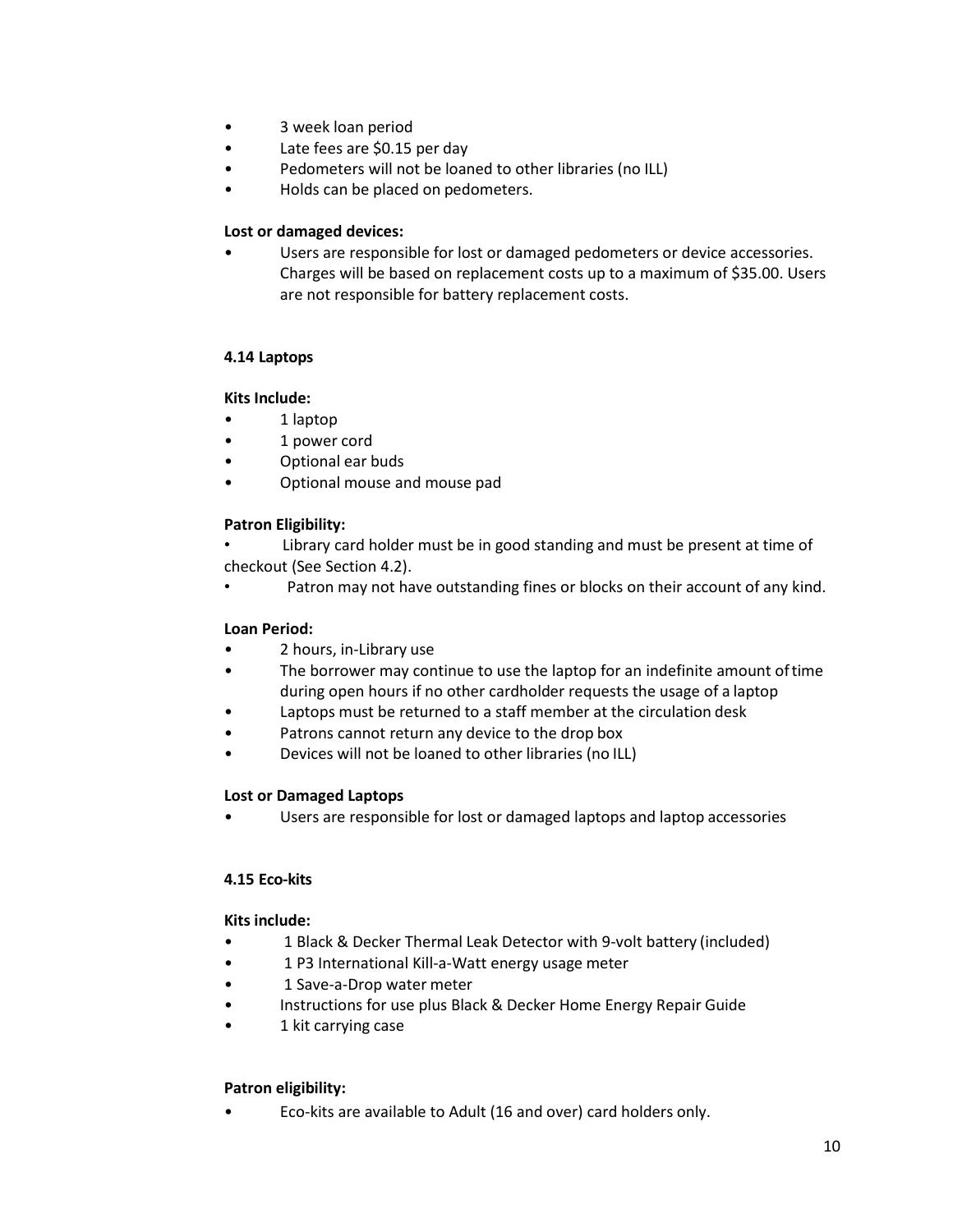- Library card holder must be in good standing and must be present at time of Checkout (See Section 4.2).
- Patron may not have outstanding fines or blocks on their account of any kind.

#### **Loan Period**

- 1 week loan period
- Eco-kits will not be loaned to other libraries (no ILL)
- Holds can be placed on eco-kits.
- Users may renew eco-kits once provided they are not already on hold.

#### **Lost or damaged devices:**

Users are responsible for lost or damaged eco-kit components or device accessories. Charges will be based on replacement costs up to a maximum of \$85.00. Users are not responsible for battery replacement costs.

## **4.16 Wireless hotspots**

#### **Kits Include:**

- 1 Wireless Hotspot
- 1 Hotspot Case
- 1 USB Cable
- 1 Wall Adapter
- Internet Use Policy
- Circulation Policy
- Quick startup guide
- Service area map

## **Patron Eligibility:**

- Patrons may check Wireless Hotspots out from the Library.
- Juvenile card holders under 16 must have internet permission signed by parent or legal guardian in order to check out a Hotspot. (See Appendix H: Public Access Internet Policy Permission Form for Child Library Card Holders)
- Library card holder must be in good standing and must be present at time of Checkout (See Section 4.2). Patron may not have outstanding fines or blocks on their account of any kind.
- Borrowers are required to sign a Borrowing Terms Form (see Appendix L) at the time of checkout and to be aware of the terms it stipulates.

#### **Loan Period:**

- Loan period  $-1$  week. Hotspots cannot be renewed.
- Devices must be returned to a staff member at the circulation desk.
- Returns can only take place at circulation desk.
- Holds can be placed on wireless hotspots.
- Devices will not be loaned to other libraries (no ILL).

#### **Lost or damaged devices:**

• Users are responsible for lost or damaged devices or device accessories. Charges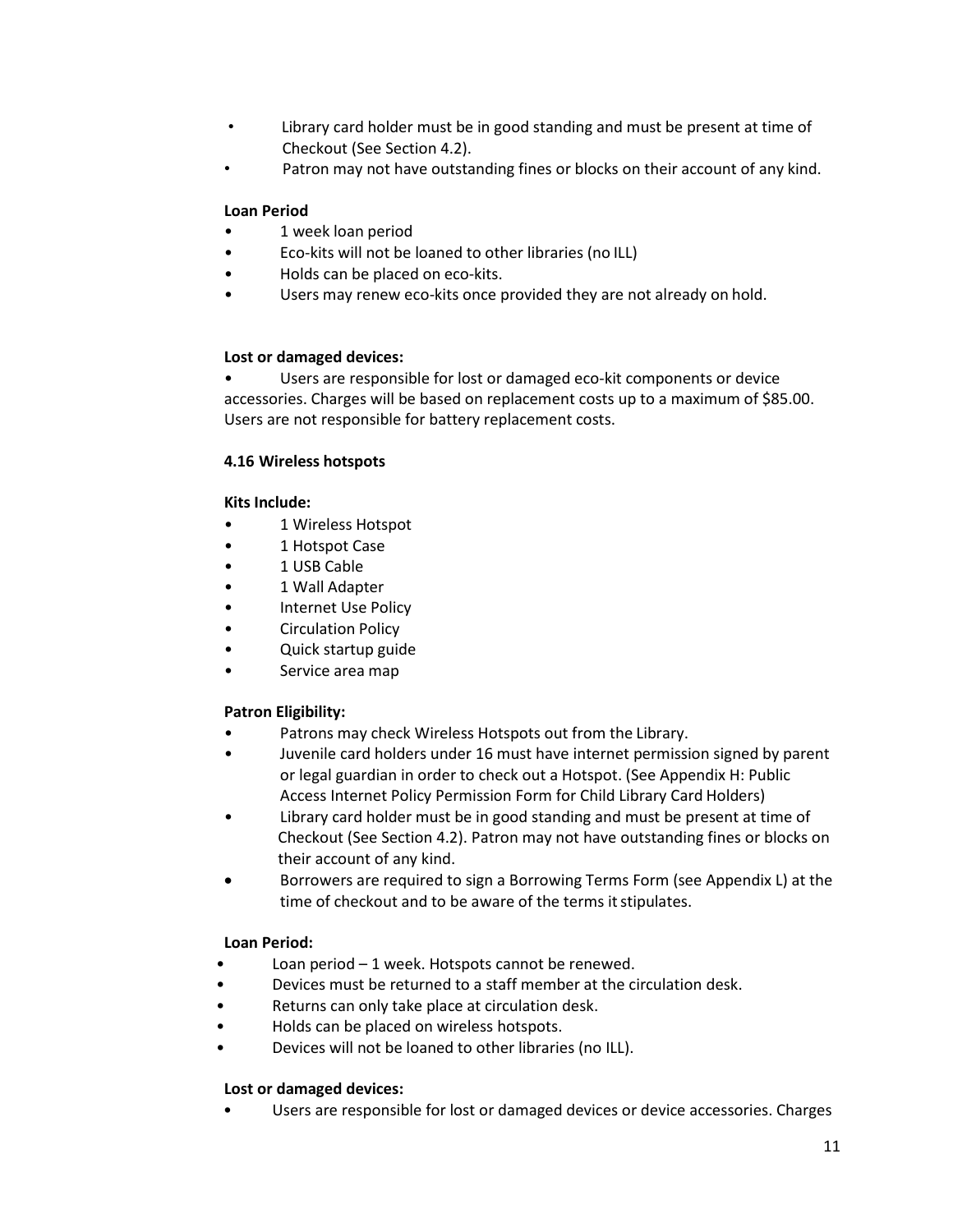will be based on replacement costs. (See Appendix L: Wireless Hotspot Borrowing Terms Form)

## **4.16 Empire Passes**

## **Sets Include:**

- 1 Empire Pass
- 1 sleeve with lanyard
- 1 (copied) guidelines pamphlet
- Circulation policy

## **Patron Eligibility:**

- Patrons may check Empire Passes out from the Library.
- **•** Adult cardholders (aged 18 and over) may check out an Empire Pass.
- The cardholder must be present at time of checkout.
- The card must be in good standing at time of checkout (See section 4.2). The Patron may not have outstanding fines or blocks on their account of any kind.
- Holds cannot be placed on Empire Passes, and they may not be transferred to other libraries for pickup. They are available at PYPL only on a first-come, firstserved basis.
- Only one pass may be checked out per library card, per household in a 30-day period.
- Staff will initial and date the Empire Pass usage register (see appendix O).

#### **Loan Period:**

- Loan period  $-1$  week
- Passes must be returned to a staff member at the circulation desk.
- Returns can only take place at circulation desk.
- No renewals are permitted.

#### **Lost or damaged devices:**

Users are responsible for lost or damaged passes. The cost to replace a lost or damaged pass is \$85.00.

#### **5. Overdue Items**

**5.1 Fines** removed 5/19/22

#### **5.2 Overdue Notification Schedule**

- At 3 days before items are due, an e-mail reminder will be sent to patrons who wish to be notified.
- At 3 days overdue, a reminder will be mailed or e-mailed with the titles of overdue materials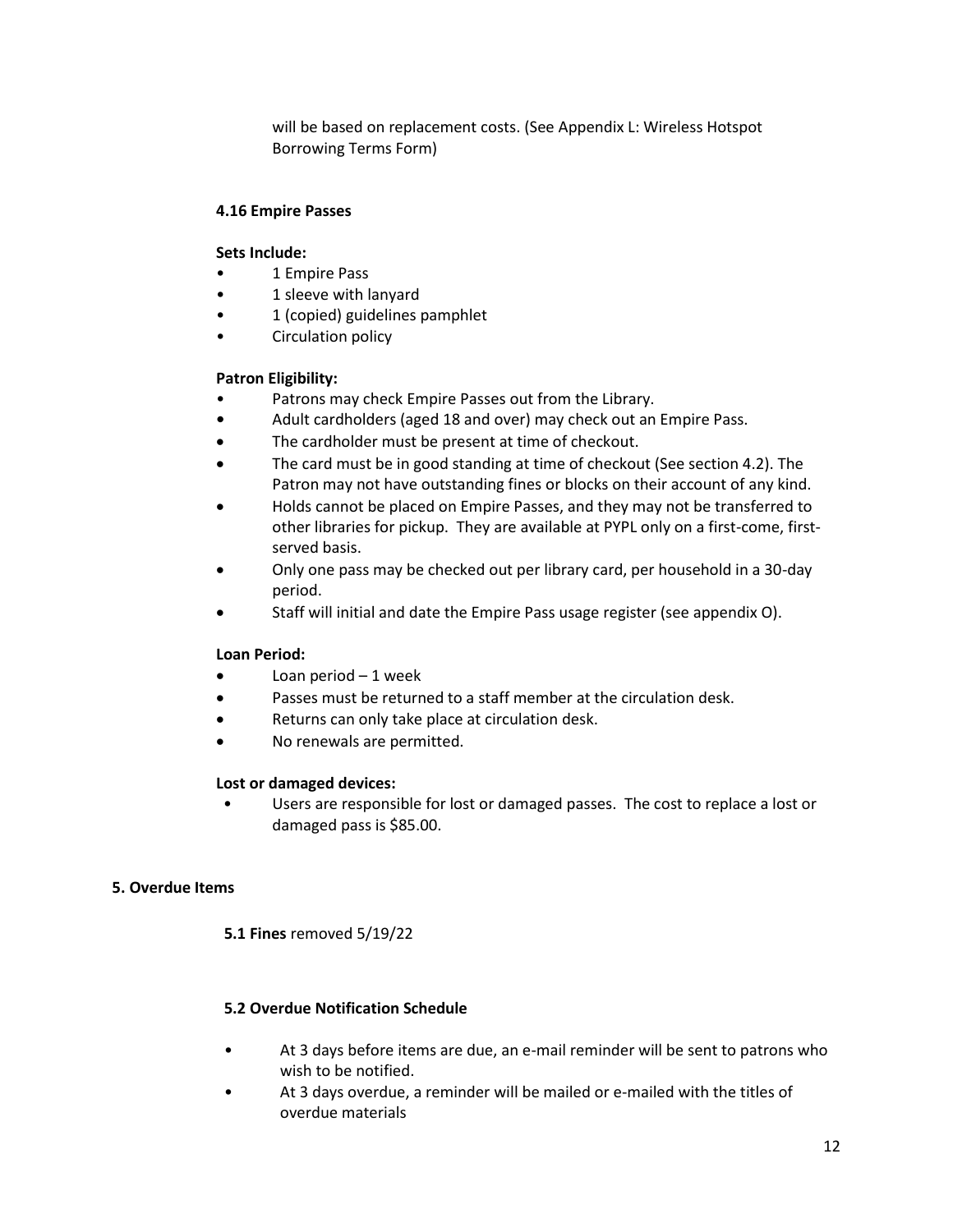- At 10 days overdue, a reminder will be mailed or e-mailed with the titles of overdue materials.
- At 42 days overdue, a bill will be mailed with the titles of overdue materials and the replacement cost of those materials. This bill will further inform the patron that if the materials are not returned by the time they are 60 days overdue a \$10 fee will be added to the account and the account will be sent to a collection agency.
- Once a patron account has been sent to the collection agency, all outstanding fees must be paid to Library in order to clear the patrons account.

## **5.3 Lost items**

- If an item, which has been paid for is found and returned within 60 days of the payment date, the Library will reimburse the replacement cost. Reimbursement will be in the form of a check, mailed at a later date.
- The Library will only take monetary reimbursements for lost items.

## **5.4 Damaged items**

- Replacement costs must be paid for damaged items, which are no longer usable. The Library will make the decision as to whether an item is still usable. When a damaged item is paid for, the patron may keep the damaged item.
- The Library will only take monetary reimbursements for damaged items.

#### **5.5 Replacement Cost**

- The replacement cost equals the full price of the item as listed in the catalog record plus \$3.00.
- As periodicals are irreplaceable, they have a flat \$6.00 replacement cost.

#### **5.6 Fee Forgiveness**

• Library staff may forgive replacement costs and fees at their discretion for various reasons such as but not limited to: doing so when weeding materials from the collection, fine amnesty and donation programs, and negotiated patron fine balance reductions.

#### **6. Collection Development**

#### **6.1 Selection Philosophy**

The Library Board subscribes to the American Library Association's Library Bill of Rights, Freedom to Read and Freedom to View statements as a basis for selection of materials for the collection. (See Appendices A, B and C) Selection is further based in part on professional reviewing sources, consideration of the needs of the community, the state of the collection, the merit of individual items, and the availability of other library materials in the area.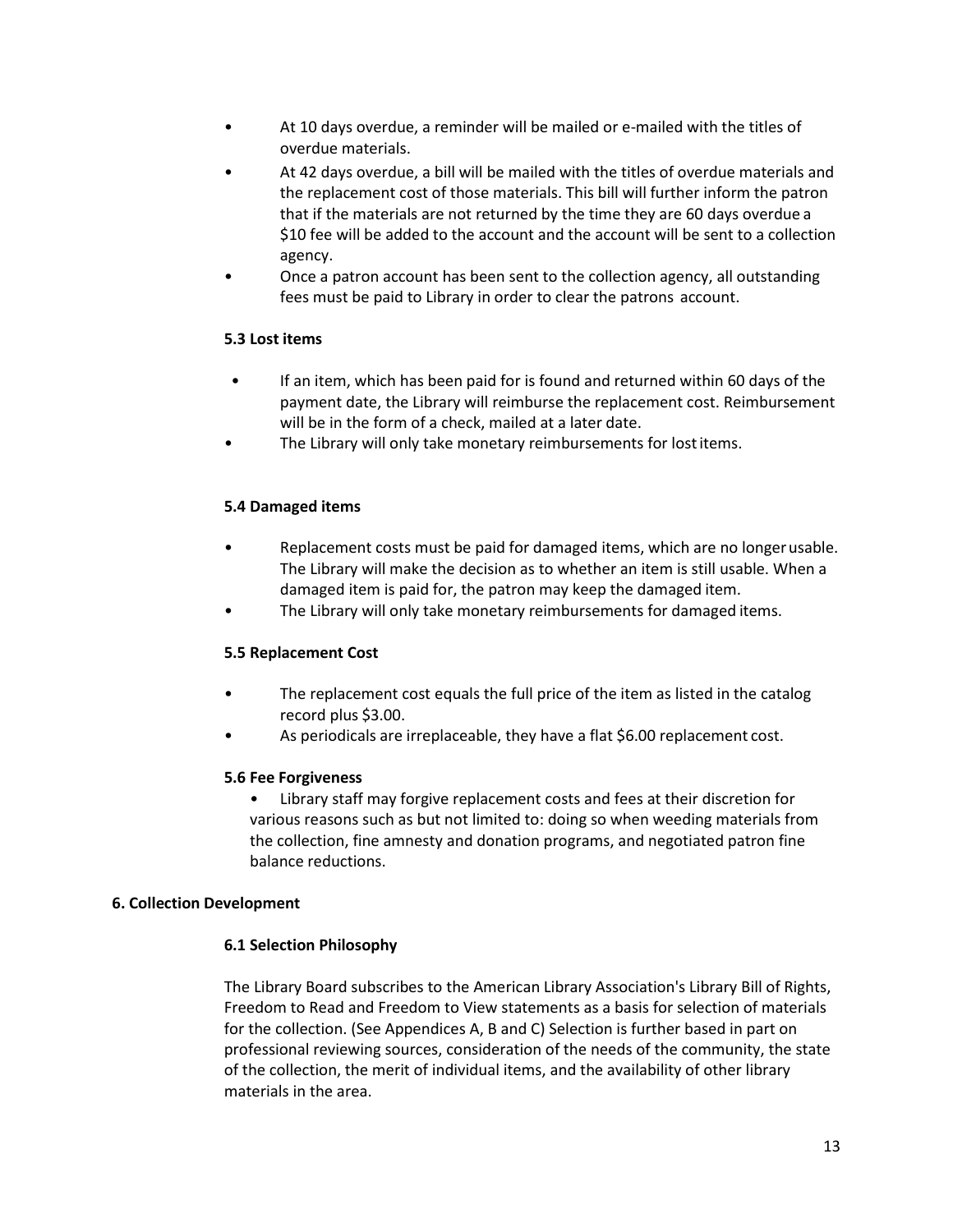## **6.2 Selection Responsibility**

The authority and responsibility for the selection of Library materials are delegated by the Library Board to the Executive Director and, under his/her/their direction, to staff members who are qualified for this activity.

## **6.3 General Selection Criteria**

Items are considered for inclusion in the collection in terms of the following standards. Not all the criteria will apply to each item. The evaluation is made with regard to the work as a whole and not necessarily to its individual parts. Each item is evaluated in terms of its own merits, its intended audience, and its relation to the collection.

- Timely value of the material
- Purpose or intent of the material
- Accuracy of content
- Authenticity of content
- Reputation and significance of author, illustrator, editor, artist or performer
- Popularity and demand
- Local interest
- **Price**
- Format
- Availability

## **6.4 Selection Aids**

Professional reviews (when available), bibliographies, lists of new materials, and other professional resources are be used as selection aids.

#### **6.5 Scope of the Collection**

Formats – The Library provides materials and services that reflect the diverse educational, information, and recreational needs of its users. Therefore, PYPL provides materials in a variety of formats, including but not limited to:

- Print hardcovers, paperbacks, magazines, and newspapers
- Non-print audio and video formats, puzzles, video games, board games, microfilm, and a variety of equipment
- Digital resources databases, digital materials available for download, and a variety of equipment with pre-selected works and future platforms

The Library considers all types and formats of media to be in the realm of human expression and part of the human record. Because the Library functions in a rapidly changing society, it is flexible about changes in communicative material, both in form and style of expression. The Library does not reject materials for acquisition solely on the basis of medium. Materials in alternative formats are judged in terms of the General Selection Criteria. (See Section 6.3)

#### **6.6 Local History Collection**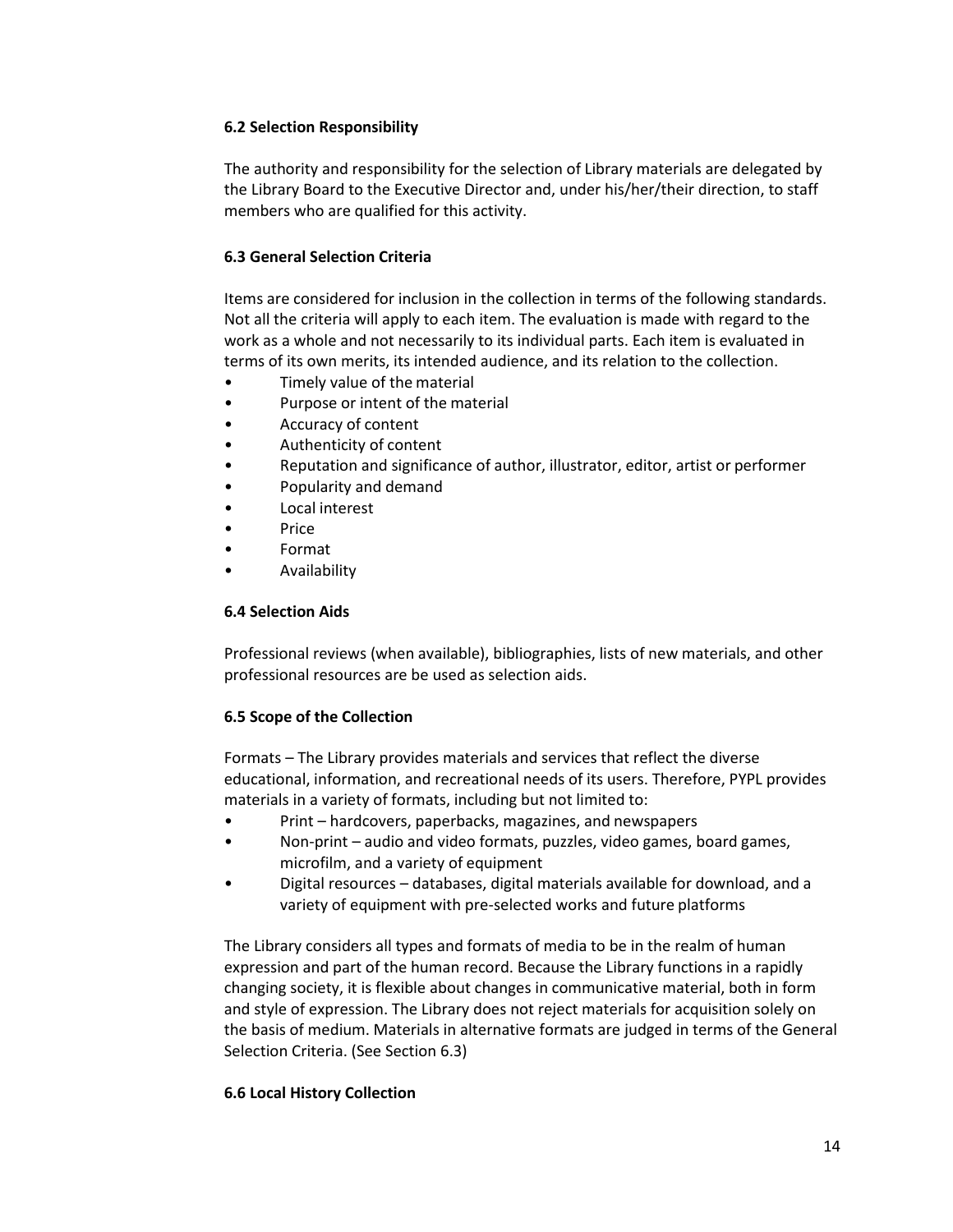The local history collection is intended to provide a core collection of basic materials to facilitate Yates County family history, genealogy, community, and regional research. It will complement the holdings of other area collections in carefully selected topical areas without substantial duplication. Materials relating to areas outside the county are collected in diminishing detail as their distance from Yates increases. Major geographic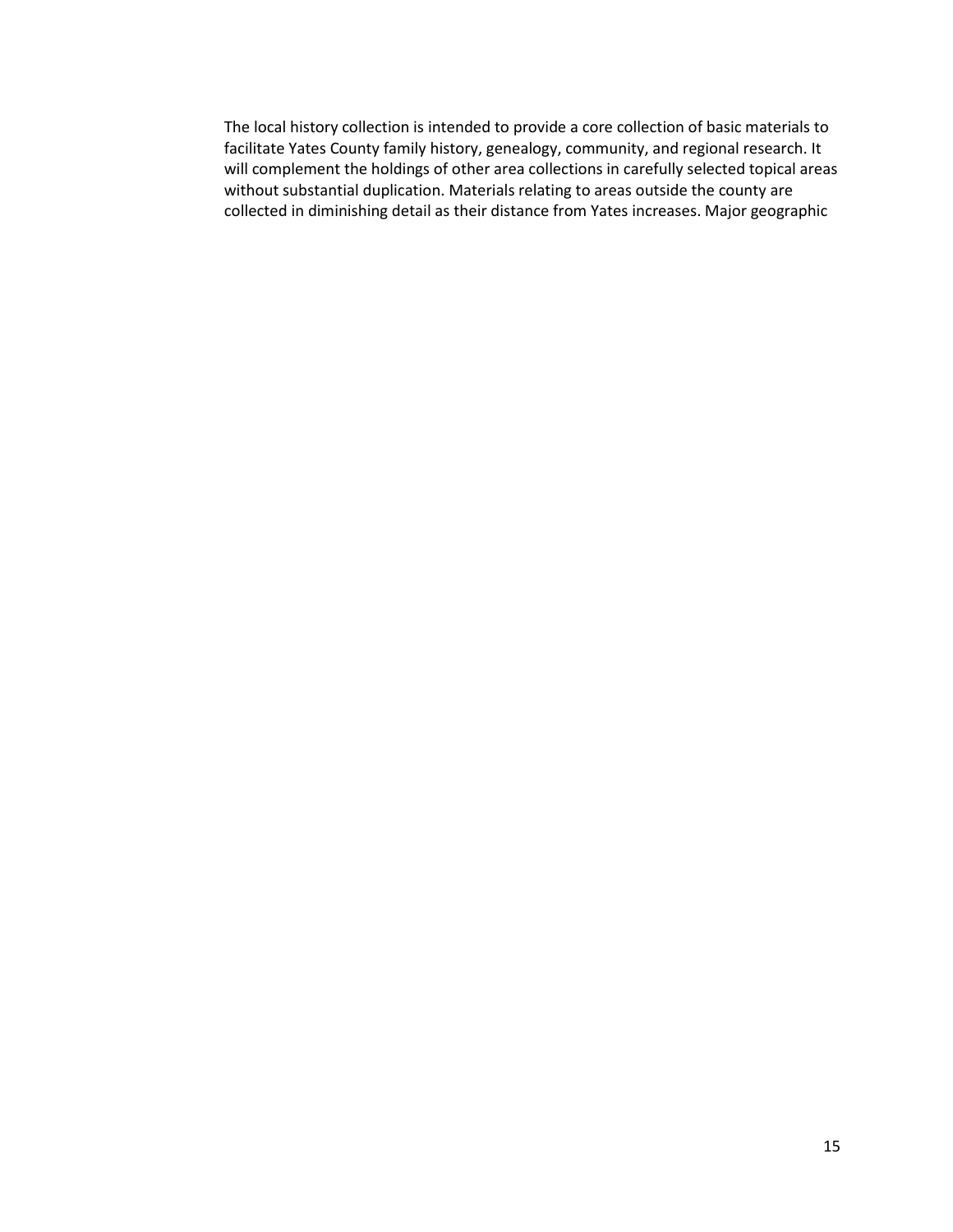concentrations are as follows: Yates County, Finger Lakes area, New York State. The Library maintains as complete a collection of Yates county newspapers on microfilm as possible, and a reader-printer to facilitate their use. The local history collection includes as complete a collection as possible of government documents relating to hazardous waste sites, land use planning, and similar issues relating to Yates County.

## **6.7 Gifts and Memorials**

All gifts and memorials are judged in terms of the General Selection Criteria. (See Section 6.3) Items not of interest to the Library will be sold and disposed of via various methods.

## **6.8 Weeding and Repair**

The collection will be kept up-to-date, useful, and attractive through continual additions of new materials, repair of old materials where appropriate, and removal of materials no longer relevant. Any materials subject to weeding from the collection may fall in the following categories:

- Usage: Has the item been checked out frequently or recently?
- Physical condition: Can a damaged item be repaired? Should it be replaced?
- Duplication: Is demand sufficient for multiple copies of the item?
- Uniqueness: Is the item held only by PYPL?
- Accuracy: Does it continue to be factually accurate?
- Edition: Is the edition of an item held by the Library superseded by a newer edition?
- Completeness: Is the item part of a set or series of which the Library does not have a complete set?
- Relevancy: Has it proved relevant to the needs and interests of the Library's community?

#### **6.9 Discards**

Items no longer useful to the collection or in poor repair will be discarded in a manner deemed suitable.

#### **6.10 Reconsideration of Materials**

Requests to remove materials will be considered within the context of the policies set forth in the Collection Development Policy, (See Section 6).

Anyone who wishes to request that a specific item be reconsidered for inclusion in the Library collection of materials should complete and sign the Request for Reconsideration of Library Materials form. The completed form will be forwarded to the Executive Director. (See Appendix F: Request for Reconsideration of Library Materials form)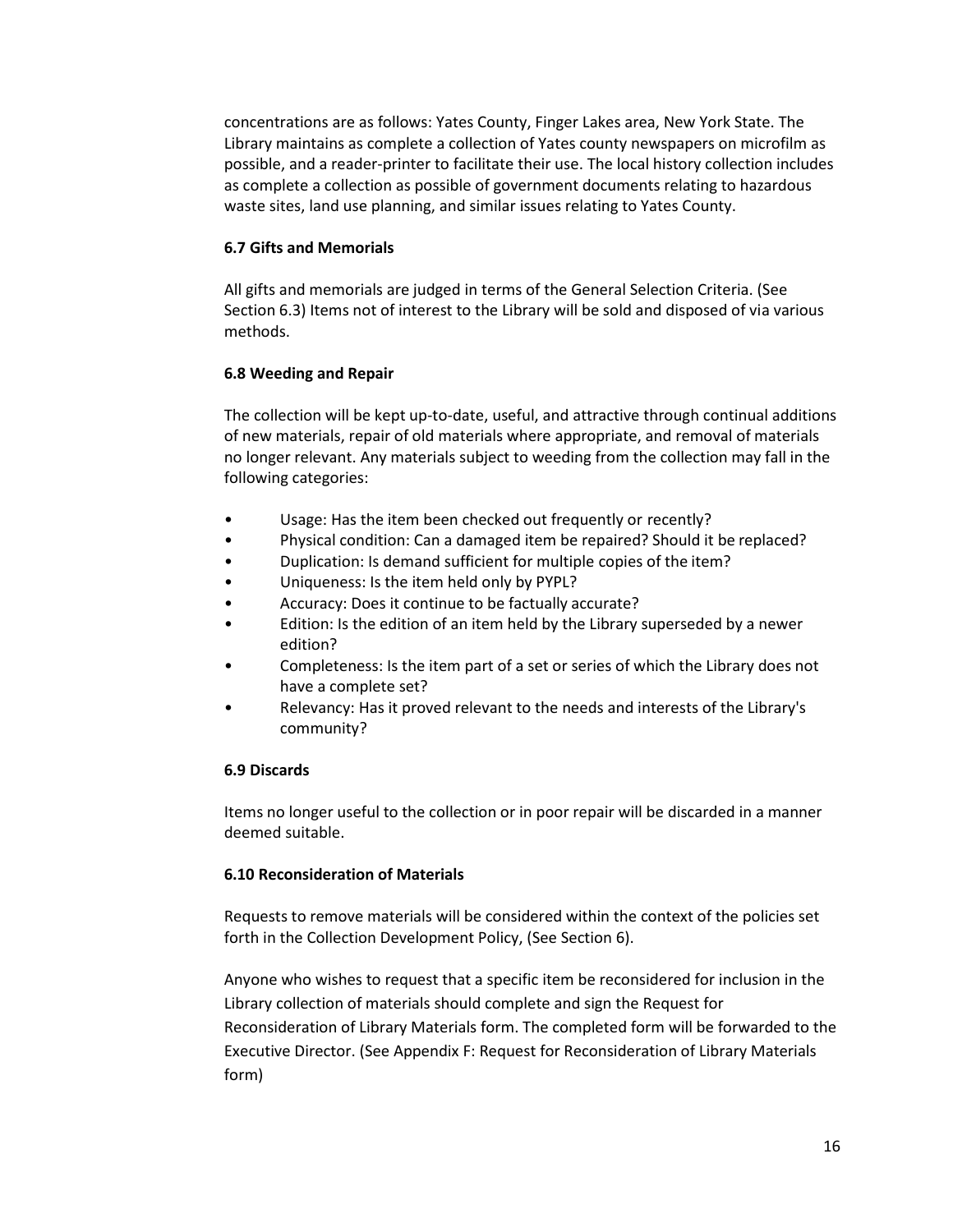The Executive Director will consider the request in a timely fashion, reviewing the questioned material in its entirety and conducting the necessary research in order to reconsider the item's appropriateness for inclusion in the Library's collection.

Once a decision has been made regarding the retention or removal of the material, a letter explaining the decision, and the reasons for it, will be sent to the person who submitted the Request for Reconsideration of Library Materials form.

If the person indicates dissatisfaction with the resolution, he/she may appeal to the Library Board. The Library Board will consider the decision based on whether or not the particular item conforms to the General Selection Criteria outlined in the Board approved Collection Development Policy.

#### **7. Computer Use**

## **7.1 Public Access Computer (PAC) Use**

By using a public access computer at Penn Yan Public Library the patron agrees to the Internet Policy and the following guidelines. (See Section 7.2)

#### **Signing In:**

- Patrons may use their PYPL cards and pin numbers to sign in at a computer independently.
- Users must accept the Internet Use policy statement on the screen to start a session.

**Allotted Sessions:** One per patron per day

#### **Session Length:** 1 hr.

**Reservations:** The reservation list is first come first serve. Library staff will create a reservation list when necessary.

**Guest Passes:** Staff will issue one public access computer guest pass per day to anyone who wants to use a computer and:

- does not have a Library card
- does not have a Library card in good standing

**Session Extensions:** A staff person may extend a session at his/her/their discretion. A patron must ask for an extension before their one-hour session is over in order to keep working on a computer project without interruption. **Internet Permission:**

- Children under 6 must have a parent or guardian present with them at the PACs.
- Children under 16 who wish to use the PAC independently must have a Library card and a permission form on file signed by a parent or guardian. A staff person may issue a guest pass to a minor whose Library card is not in good standing if the permission form is on file. (See Appendix H)

**Printing:**

- Black and white prints \$.25 per page
- Color \$.50 per page.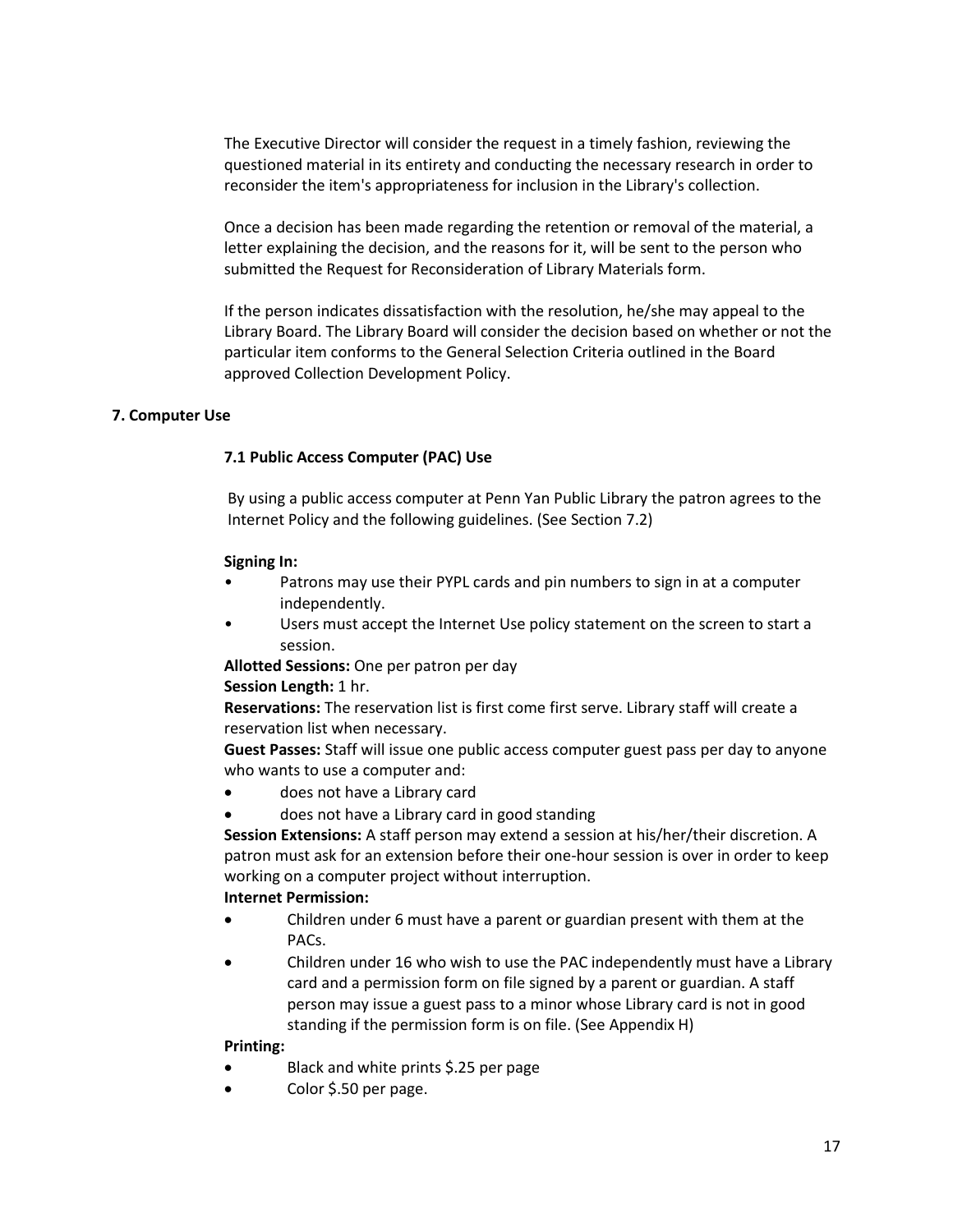#### **Computer Use Patron Behavior**

- Respect should be shown to other Library users and staff.
- Noise levels should be kept down.
- Use of bandwidth should not affect others' ability to use the Internet.
- Respect for the privacy and sensibility of others should be shown by not displaying content which is likely to prove objectionable.
- Patrons are responsible for saving their work. Saving files on PAC hard drives is not allowed.
- All work will be erased permanently when patrons exit sessions or when sessions automatically end.

## **7.2 Internet Policy**

The Internet is one of the tools that the Library can offer to fulfill its mission of providing up-to-date information to the public. The Internet is a global electronic network, which expands the resources of the Library beyond the local collection.

The Internet is a constantly changing and unregulated medium. The Library cannot guarantee the accuracy, quality or suitability of information found on the Internet.

The Library affirms the Library Bill of Rights (See Appendix A), which supports the right of all individuals to constitutionally, protected materials. Each user is responsible for what s/he chooses to access via the Internet.

The Library recognizes the right and responsibility of parents to determine and monitor their own children's use of all Library materials. Parents/guardians are encouraged to work with their children in using the Internet in a way which is consistent with parental and family values.

All Internet users are expected to comply with copyright and all other applicable state and federal laws.

All Internet users are expected to follow the Library Use Policy, and specifically to respect the rights of others by not publicly displaying content which is likely to prove objectionable to others. (See Section 8)

All Internet users are expected to follow the Public Access Computer Use Policy. (See Section 7.1)

Computer hardware and software configurations may not be altered in any way.

Failure to follow this policy may result in revocation of Internet access privileges and/or other actions.

#### **7.3 Wireless Internet Access**

Use of the Library's wireless Internet access constitutes acceptance of the Public Access and Internet Policy. (See Sections 7.1 and 7.2)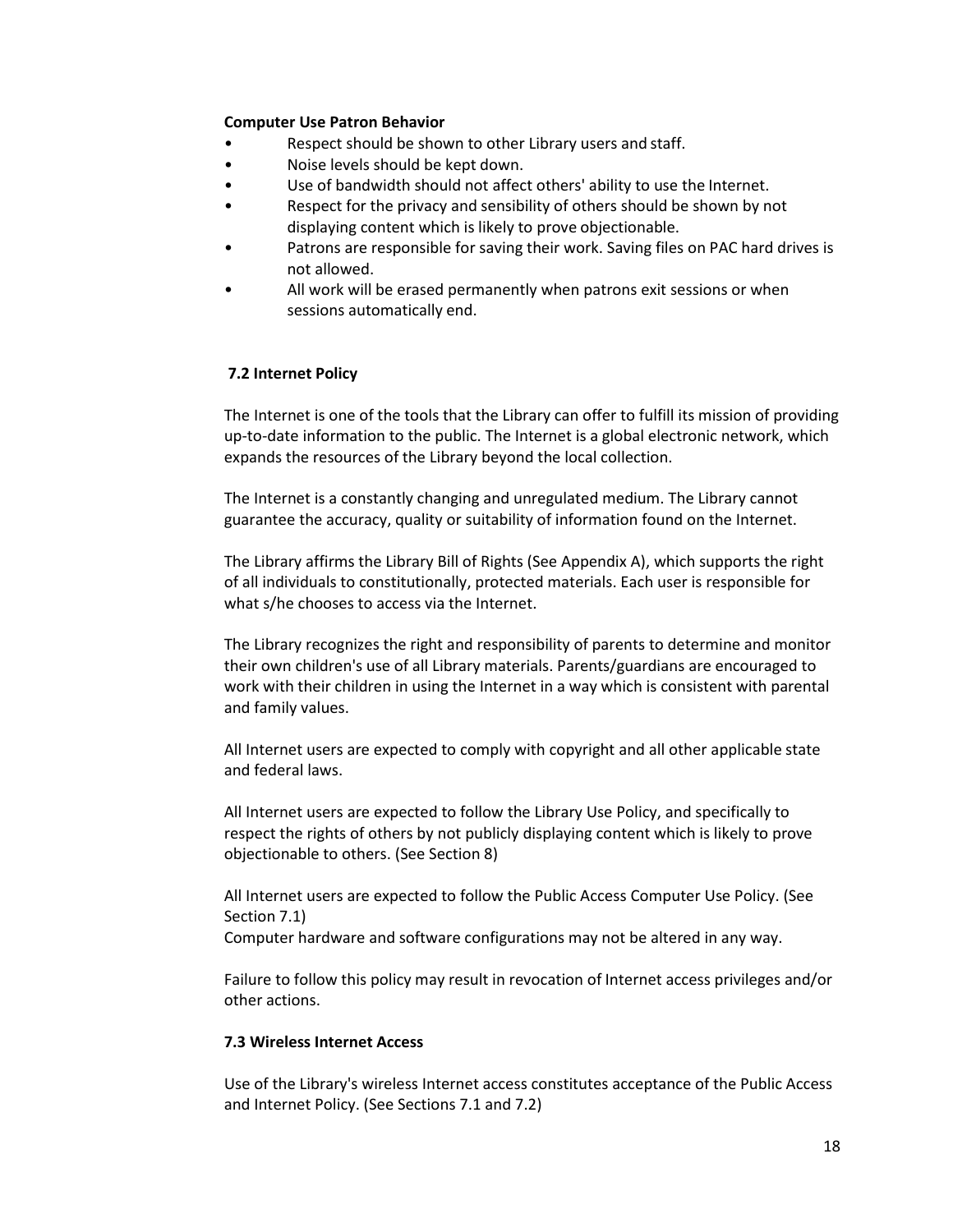- Wireless users are responsible for configuring their own equipment.
- The parents or guardians of children with Internet accessible devices are responsible for supervising their child's proper and safe use of the Internet.
- The Library's wireless network is not secure, requiring users to take their own measures to protect their personal devices.

## **7.4 Wireless Internet Access via Wireless Hotspots**

Use of the Library's circulating Wireless Hotspots constitutes acceptance of the Internet Policy, whether on library grounds or otherwise. (See Section 7.2)

- Wireless users are responsible for configuring their own equipment.
- The parents or guardians of children with Internet accessible devices are responsible for supervising their child's proper and safe use of the Internet.

## **8. Library Use**

## **8.1 Code of Conduct**

The Penn Yan Public Library offers a welcoming and comfortable environment for everyone. The Board of Trustees has established the Library Code of Conduct to protect the right of all patrons and staff members to enjoy a safe space. All Library patrons are expected to behave in a way which respects the Library building, grounds, and materials. Patrons are expected to adhere to all established Library policies and to respect the rights of other patrons by not interfering with others' use of the Library.

- Cell phones and other portable computing and communications devices must be used in a way that does not interfere with other patrons' Library use.
- Patrons shall use Library parking areas, sidewalks and grounds properly and safely.
- Patrons are expected to promptly leave the building at closing time or in an emergency.
- Patrons are expected to attend to personal belongings. The Library is not responsible for personal belongings left in or on Library property.
- Patrons will not bring weapons onto Library grounds
- Patrons are expected to check out all Library materials using a valid Library card before removing them from the building
- The Library property is a tobacco and drug free zone.
- Vaping of any sort is not allowed on Library property.
- Any conduct that alarms or harasses another patron or staff memberis prohibited.
- Patrons are not permitted to enter or stay in the building without shirts or footwear.
- Patrons whose bodily hygiene interferes with the use of the Library by other patrons may be asked to leave the building.
- Patrons will not bring pets or animals into the Library, other than service animals or animals used in Library programs.
- The Library parking lot is intended for use by Library patrons and employees only while engaged in Library activities. All other uses are unauthorized.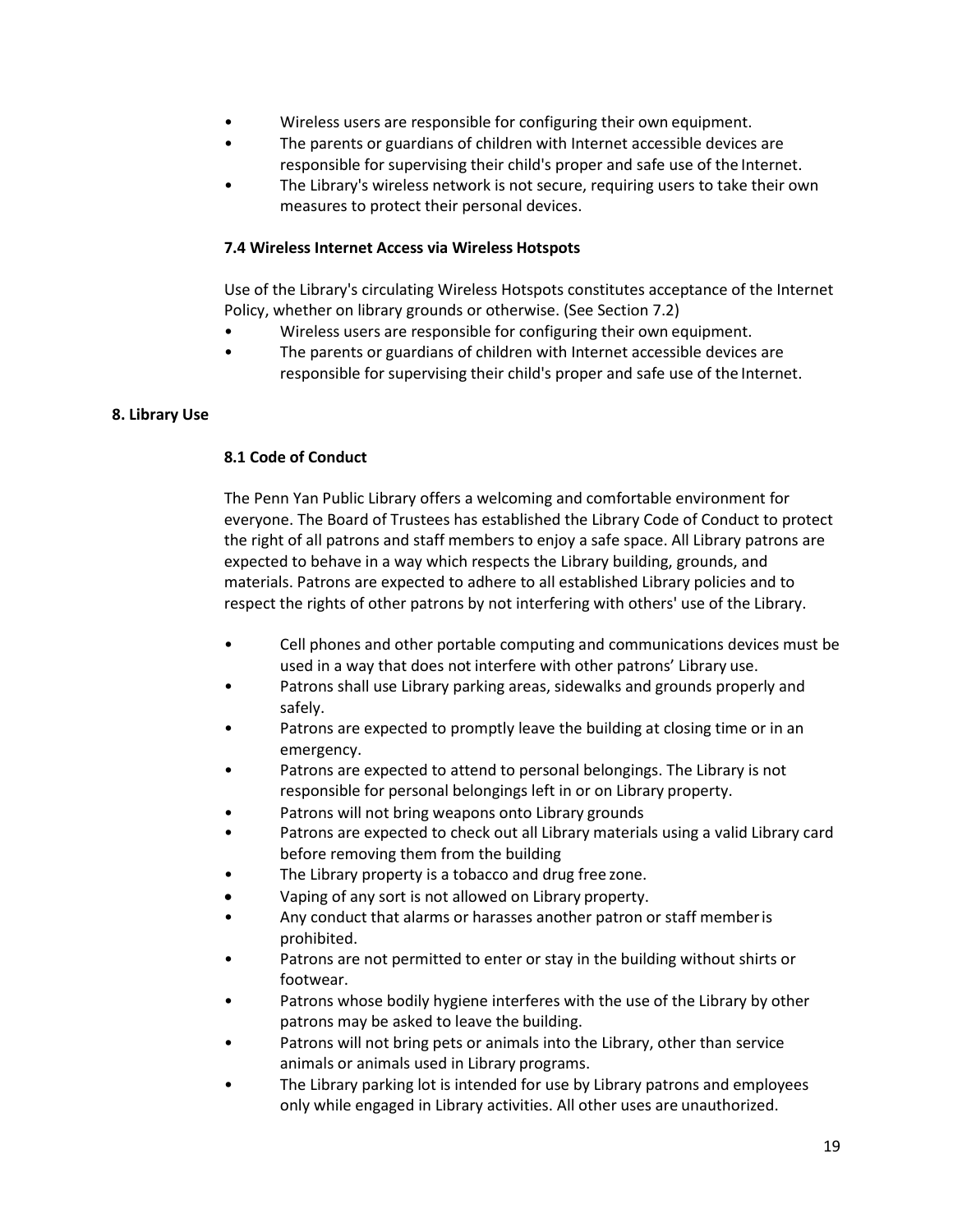• Out of concern for the safety of young patrons, adults who are in the children's area of the Library and unaccompanied by a child or children may be asked to move to another area of the Library.

Library employees reserve the right to intervene and to clarify rules when the comfort and safety of our patrons and/or the integrity of the Library facility are compromised. Any person not abiding by the Code of Conduct may be required to leave the Library premises. (See Section 8.3)

#### **8.2 Children's Use and Unattended and Disruptive Children**

Penn Yan Public Library welcomes and encourages children to use materials and services. As libraries are essential to the lives of children, we strive to provide useful, safe and inviting spaces for youth.

However, neither the Library nor its staff members act in loco parentis (in place of parents). The Library is a public facility which is open to everyone and parents and caregivers are expected to accompany children in need of supervision on Library visits to ensure the safety and well-being of the children. At all times, parents or caregivers are responsible for their child's behavior, safety and supervision.

If an unattended child in need of supervision appears to be lost, is waiting for a parent or caregiver at closing, is being disruptive, or if in the judgment of Library staff, his or her safety or that of others is jeopardized, then Library staff will make an attempt to locate the parent or caregiver. If the parents or caregivers cannot be located, the child may be placed in the care of the local law enforcement agency.

The Library and its staff will not, under any circumstances, be responsible for determining whether an apparent caregiver, custodian or parent is a legally authorized caregiver, custodian or custodial parent of the child.

*The Penn Yan Public Library is released from any and all liability with regard to this policy. Parents, guardians, and caregivers acknowledge the risk of leaving a child unattended in the Library and release Penn Yan Public Library from all claims which they may have or which they may have on behalf of their child/ward.*

#### **8.3 Suspension of Library Privileges**

If an individual Library patron does not comply with staff direction or repeatedly violates the Code of Conduct and or the Computer Use Policy, the individual may have their Library privileges suspended. (See Sections 8.1 and 7) The Executive Director, or the department director on duty, or their designee may restrict access to Library facilities with immediate dismissal from the premises for one day if an individual does not heed 3 verbal warnings.

**First Violation:** An initial oral warning will be given.

**Second Violation:** An oral or written warning along with a copy of the relevant section of the Library Use or Computer Use Policy will be given to the patron if necessary.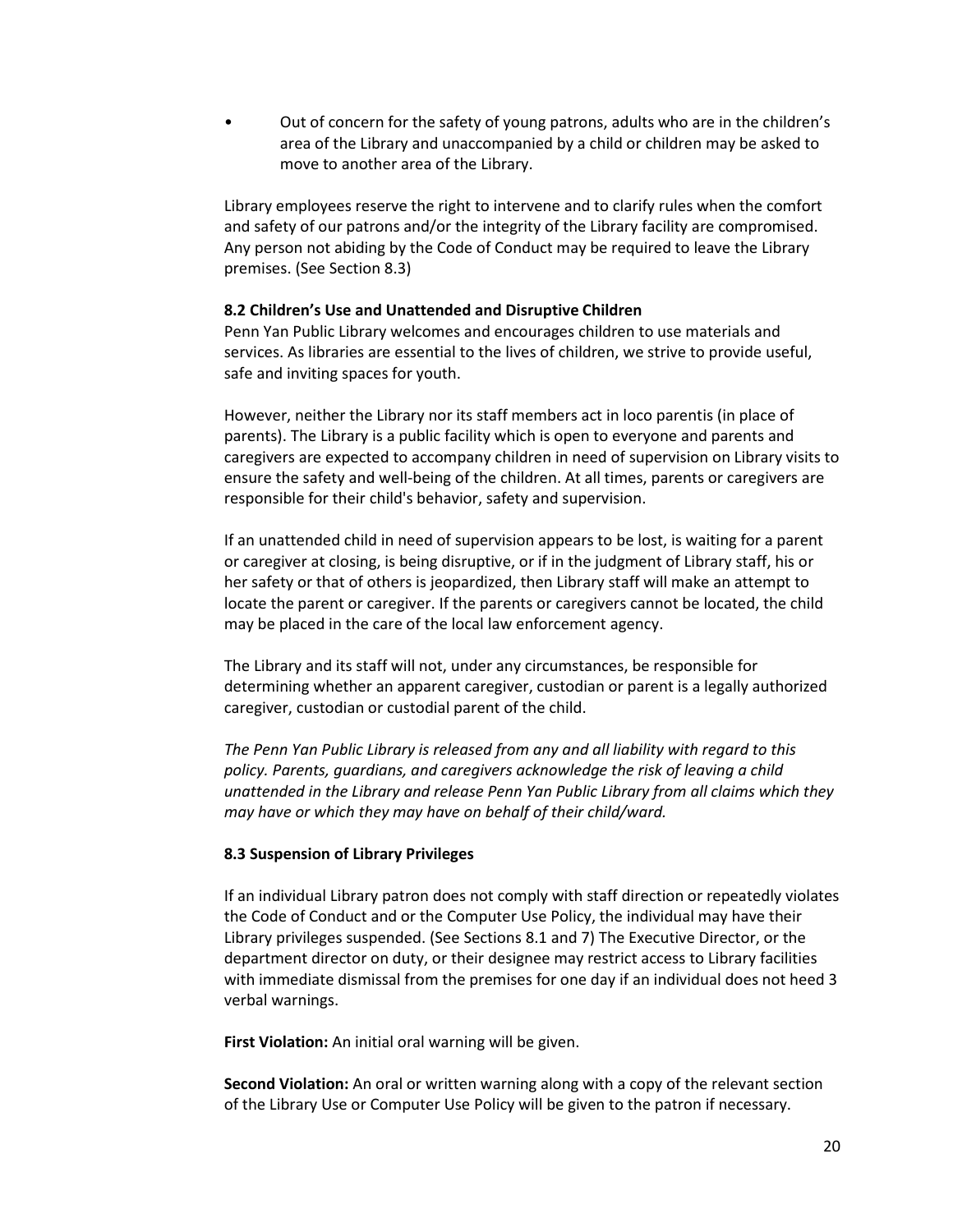**Third Violation:** Library privileges may be suspended for one day.

**Fourth Violation:** Library privileges may be suspended for up to one year depending on the severity of the noncompliance. A written notification of the suspension will be sent by certified mail to address on record for the patron.

The Executive Director may suspend patron privileges for longer than one day. The Executive Director will inform a patron or a child patron's parent or guardian in writing if their Library privileges have been suspended for a longer set period of time than one day. The suspension period shall be reasonably related to the severity of the Library Use or Computer Use Policy violation. (See Appendix I)

If the suspended patron chooses to return to the Library once the suspension period has expired, he or she must abide by the Code of Conduct and the Computer Use policies. Any future violations may result in a progressively longer suspension.

Patrons have the right to appeal a suspension of Library privileges to the Library Board in writing within 10 days of the written notification of the suspension being sent by certified mail. The Library Board will consider the suspension decision based on whether or not the suspension conforms to the criteria set forth in this policy at their next regular meeting.

## **8.4 Hicks Kimball Room Use**

The Hicks Kimball Room (HKR) is available for public use when not required for Library programs.

Guidelines

- Individuals using the HKR must abide by the Library Use Policy. (See Section 8)
- Groups may reserve the HKR.
- The HKR must be used during regular Library hours except for Library programs.
- HKR reservations must be made for specific hours.
- Groups must leave promptly when their reserved time ends.
- No admission fees may be charged, donations solicited or materials/services sold, with the exception of Library programs.
- Light refreshments may be served.
- Groups are responsible for setting up and taking down tables and chairs.
- Groups using the Room will assume full responsibility for any damages and additional cleaning fees.
- The HKR Room Use Agreement (See Appendix J) must be signed by:
	- Groups intending to serve refreshments and
	- Groups reserving the room for multiple scheduled sessions.
- The Library does not endorse the policies or beliefs of groups permitted to use the HKR.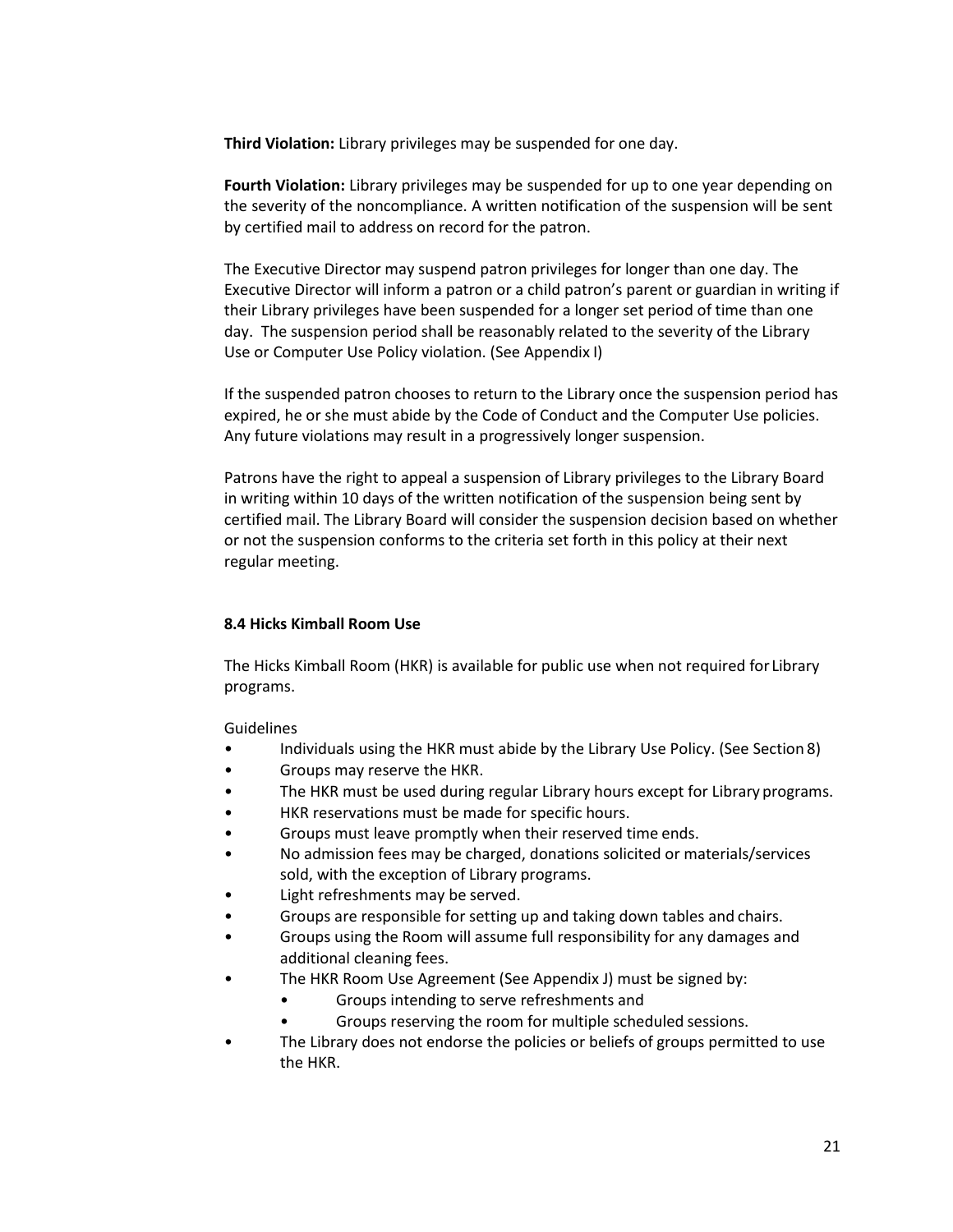#### **8.5 Tutoring**

As part of its mission, the Library permits tutoring on the premises.

Guidelines

- Tutors and students must sign-in at the front desk. (See Appendix K)
- Tutors and students will leave contact information with the Library.
- Tutors, students, and parents/guardians will return signed Tutor letter to the Library.
- Tutoring sessions will be kept as quiet as possible. The Library Use Policy (See Section 8) applies to tutors and students.
- Parents and guardians are responsible for the behavior of the students being tutored before, during, and after the tutoring session held at the Library. (See Section 8.2)
- Tutors and students must bring their own supplies.
- If the Hicks-Kimball room is available, it must be used before the limited tables on the Library's main floor.

#### **9. Reference Services**

#### **9.1 Reference Services Philosophy**

The delivery of reference and information service is central to the Penn Yan Public Library's mission and commitment to serving the needs of its community.

This policy is intended to provide broad overall guidance to those who deliver reference service. The delivery of reference service requires Library staff to be knowledgeable, approachable, sensitive, courteous, and efficient. Quality reference service depends upon effective interviewing, attentive listening, and connecting customers with resources that will answer their information needs. Every request for reference assistance is considered legitimate.

This policy recognizes the need to maintain flexibility in the delivery of reference service. It is appropriate to adapt service to meet individual customer needs. Penn Yan Public Library reference and information services should satisfy customer's information needs either by using sources on hand, or by referral to resources located elsewhere. Personal opinions are not a part of reference assistance.

#### **9.2 Reference Transactions Defined**

Reference transactions are information consultations in which library staff recommend, interpret, evaluate, and/or use information resources to help others to meet particular information needs. Reference transactions do not include formal instruction or exchanges that provide assistance with locations, schedules, equipment, supplies, or policy statements.

Reference includes providing help with the catalog, computers, reader's advisory service, database and online assistance, bibliographic verification, ILL, referral services,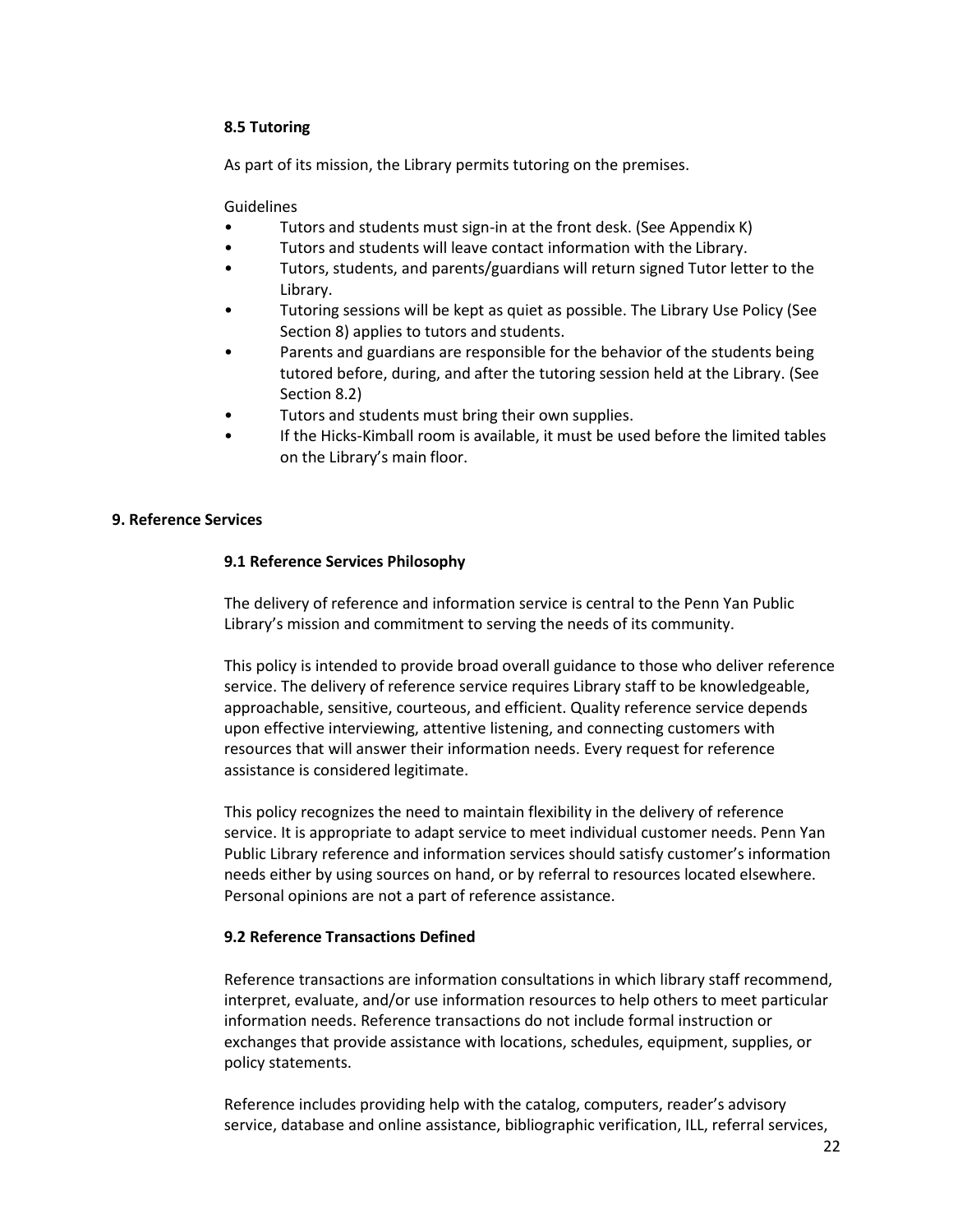research assistance, school assignments, consumer information, individual and group instruction.

#### **9.3 Access to Reference Services**

The Penn Yan Public Library will provide reference service to all its customers on an equal, nondiscriminatory, and nonjudgmental basis without regard to the race, national origin, age, gender, sexual orientation, background, appearance, or personal view of the customer making the inquiry or the subject matter being researched. (See Section 3) With few exceptions, customers do not need to be registered Penn Yan Public Library cardholders to use Library facilities or reference materials and services.

#### **9.4 Confidentiality of Reference Queries**

The Library recognizes that its records identifying the names of library users with specific materials, computer database searches, interlibrary loan transactions, reference queries, requests, or other specific uses of the library are confidential in nature. (See Section 3)

#### **10. Programming**

## **10.1 Programming Philosophy**

The Penn Yan Public Library conducts programs to fulfill its mission in the community. Selection of library program topics, speakers, courses, classes, and resource materials is made by library staff on the basis of the interests and needs of library users and the community. All library programs are open to the general public, but some may be designed with specific audiences in mind, i.e., children's programs, toddler and parenting programs. Programs targeted toward specific audiences will be publicized as such. Library-initiated programming is a library resource that provides information, education, and recreation to library users. Library-initiated programming utilizes library staff, books, library and community resources, displays and media presentations.

#### **10.2 Topics**

The Library often incorporates programming with other agencies, organizations, and educational institutions. Library programming will not exclude topics, books, speakers, media and other resources because they might be controversial. Acceptance of a program topic by the library does not constitute an endorsement by the library of the group's or individual's policies or beliefs. The Library does not allow programming that is solely for commercial purposes, is solely religious in nature or is designed to recruit members without the permission of the Executive director.

#### **10.3 Costs and Solicitation**

Any sales of products (i.e. books or CDs) at the Library programs must be approved by the Library and benefit the Library or affiliated groups. No solicitation of products or services is permitted. Registration and fees may be required if space or materials are limited.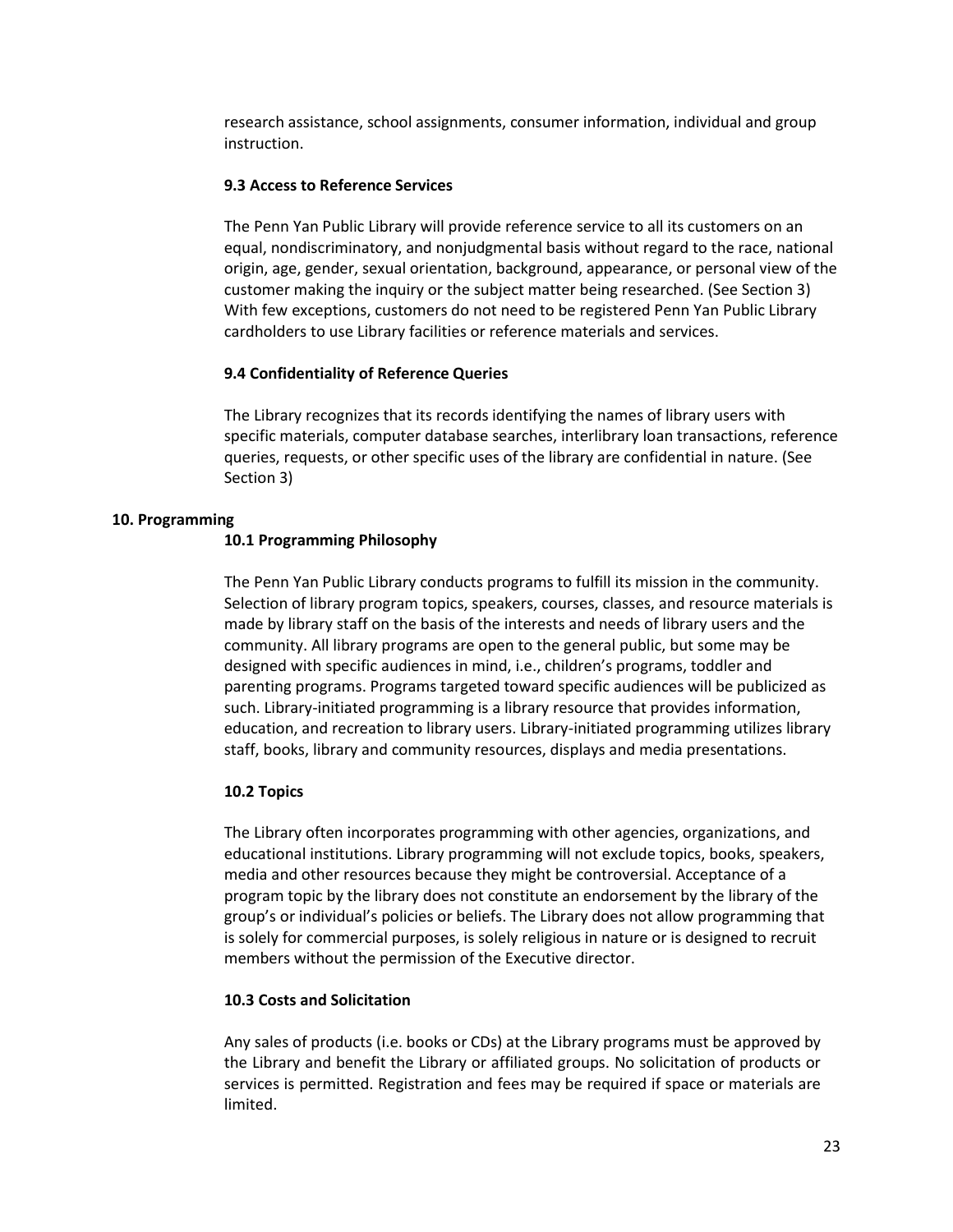#### **10.4 Virtual Programming**

- Virtual programming selection mirrors the guidelines established in the general programming policy. Programs are chosen and executed in order to fulfill the library's mission and strategic plan goals. PYPL is dedicated to open access to ideas and information, an ethos that will be reflected in virtual program selection.
- Virtual program platforms will be selected by library staff according to the needs of each program (i.e. whether public interaction is required, the need for screen sharing, etc.). The primary platforms for virtual programs will be Zoom and Facebook Live, but library staff reserve the right to introduce other platforms as need and program design dictate. Library staff will take responsibility for understanding digital security and privacy risks associated with digital platforms and for communicating those to attendees, if necessary.
- Attendees at virtual programs are expected to abide by the library code of conduct; behavior at virtual events should be no different from expected behavior on library premises. Attendees and presenters are expected to treat others with respect. While attendees may interact with each other, staff, and presenters via live audio or chat within program platforms, sharing inappropriate speech, images and links will not be tolerated, and participants using them may be removed from programs via the means available on the digital platform in use. What constitutes "inappropriate" speech, images and links is at the discretion of library staff. Attendees may not share their screens unless invited to do so by staff or presenters.
- Library staff recognize the unique advantages afforded by virtual programming. This programming is able to reach patrons regardless of patrons' mobility and geographic location. At the same time, virtual programming presents unique access issues relating to technology and physical disabilities. PYPL may offer a variety of programs on multiple platforms in order to best reach and serve patrons with a variety of needs. Where possible, PYPL will record and post virtual programs for later access; make available closed captioning on recorded programs; broadcast images with the best, clearest quality possible; offer technology trouble-shooting for attendees, and request feedback from patrons on desired accessibility accommodations.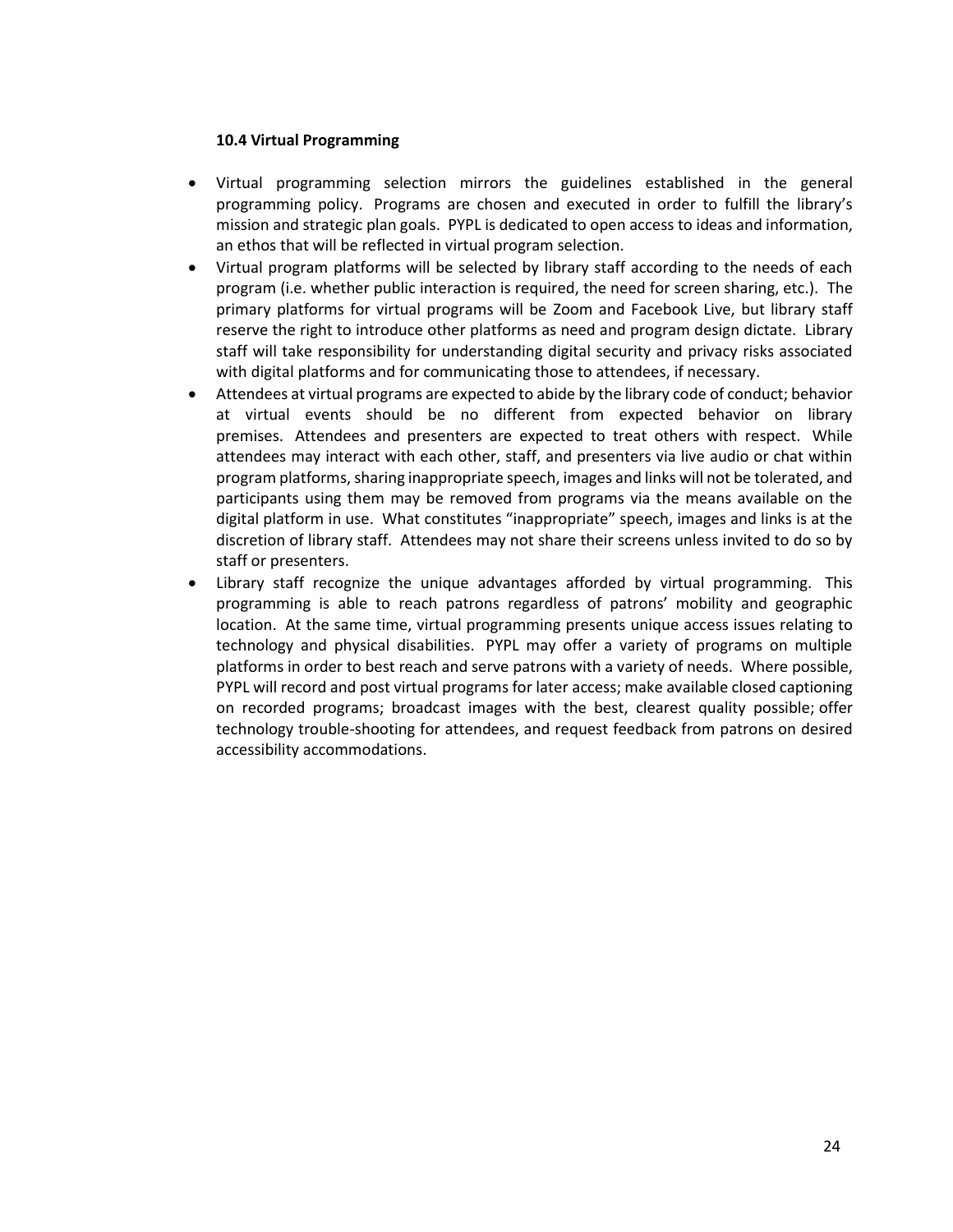#### **11. Public Relations**

#### **11.1 Public Relations Philosophy**

The public relations goal of the Penn Yan Public Library is to promote the Library's objectives and services among the general public, governing officials, and civic leaders, and to spark interest in the library and its services in the surrounding community. The Library will maintain good public relations by providing consistent, accurate and pertinent information to the community. For that purpose, the Board recognizes that public relations involve every person connected with the library. The Board urges its own members and every staff member to recognize that he or she represents the library in every public contact. Good service supports good public relations.

#### **11.2 Public Relations Guidelines**

- The Board will designate a spokesperson and alternate to speak on Board policy and decisions. If neither is available, the Executive Director may speak for the Board. Board members, the Executive Director, or designated employees may speak for the library on library activities and programs.
- The Executive Director, designated staff members and Board spokespersons will make presentations and will participate in community activities to promote library services. Materials to be used: press, radio, television, or other media will be approved by the Executive Director; some topics will be reviewed by the Board.
- The Board of Trustees and the Executive Director will use the local media and the PYPL website to the fullest extent possible to keep the community informed of Library activities and upcoming events and meetings. The Executive Director or their designee will have the responsibility for coordinating the Library's public relations and public information activities.
- The Library may sponsor programs, classes, exhibits, and other activities and will cooperate with other groups in organizing these to promote a good understanding of the Library's objectives and services.
- In the event of an emergency, the Library spokesperson is the Executive Director. The Library will make every effort to contact the media in the event of an unanticipated closing.

#### **12. Social Media**

#### **12.1 Definition of Social Media**

"Social media" is a term describing Internet-based tools for information sharing.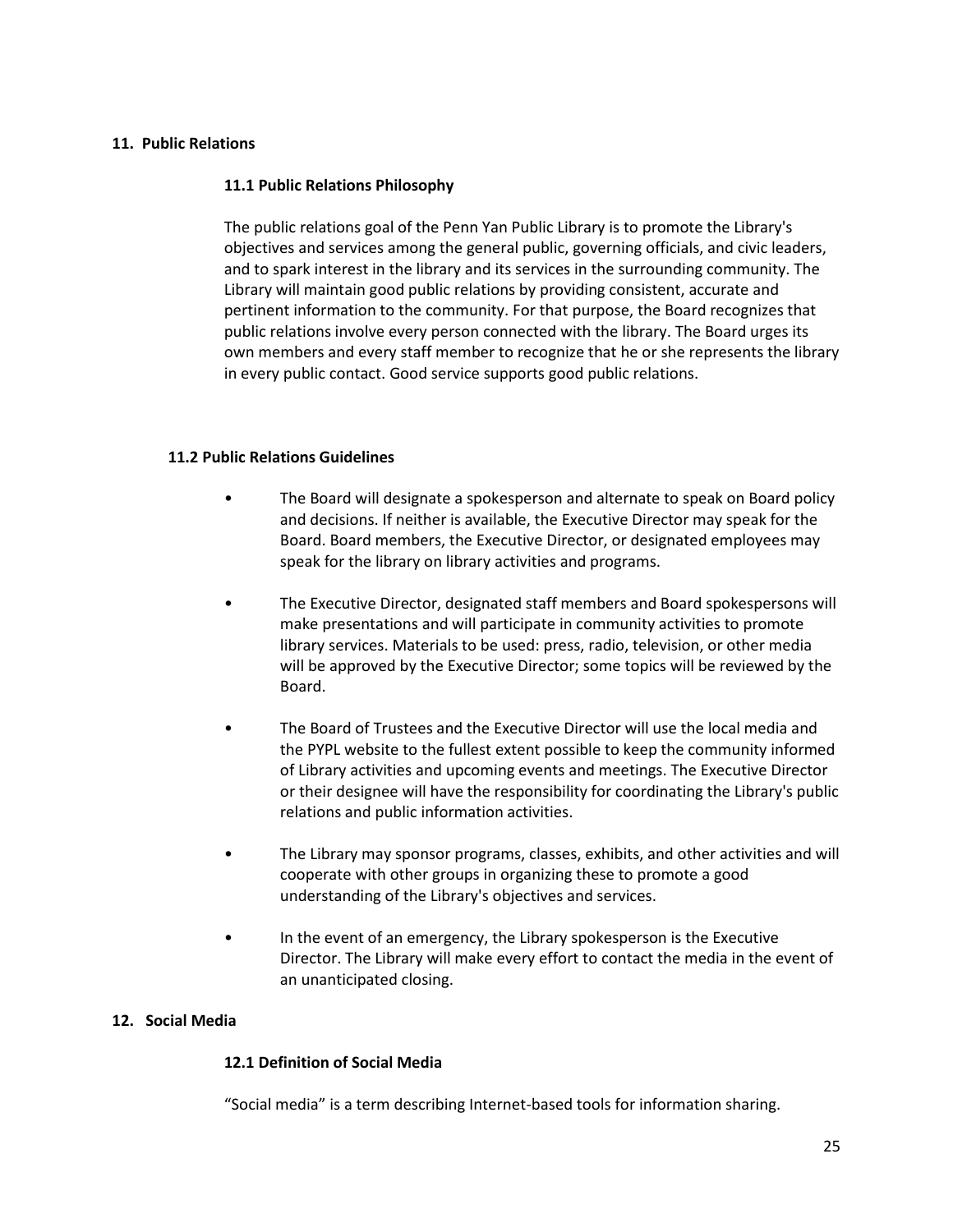## **12.2 Social Media Interactions on behalf of Penn Yan Public Library**

Library employees will conduct themselves according to the following guidelines when using social media on behalf of Penn Yan Public Library:

- Library patron privacy and respect are paramount;
- Every effort will be made to keep interactions factual and accurate;
- Strive for transparency and openness in interactions;
- Be honest about relationships, opinions, and identity

## **12.3 Public posts on Library sponsored social networking sites**

Posts containing specific and imminent threats will be reported to the authorities.

Posts containing the following will be deleted.

- Copyright violations
- Off topic comments
- Commercial material/spam
- Duplicated posts from the same individual
- **Obscenities**
- Libelous comments
- Inappropriate images

#### **12.4 Use of Social Media by Library Staff**

- When an employee intends to create a new social networking site or service to conduct Library business, the Executive Director must be notified.
- Employees will not use social media for personal purposes during scheduled work time.

*The Library is not responsible or liable for the content of postings by third parties on any Library sponsored social media site, and postings do not reflect the opinions or positions of the Penn Yan Public Library, its employees, or Board of Trustees.*

#### **13. Exhibit and Display**

**13.1 Exhibit and Display Philosophy:** The purpose of this policy is to assure that exhibit and display space is made available on an equitable and neutral basis.

#### **13.2 Exhibit and Display Guidelines**

The kiosk, brochure racks, and any other display space are primarily intended for library related information and materials under the discretion of the Executive Director. The following areas are regularly reserved exclusively for promotion of library offerings:

- The two panels of the kiosk that face the entry door,
- The top two rows of the freestanding brochure rack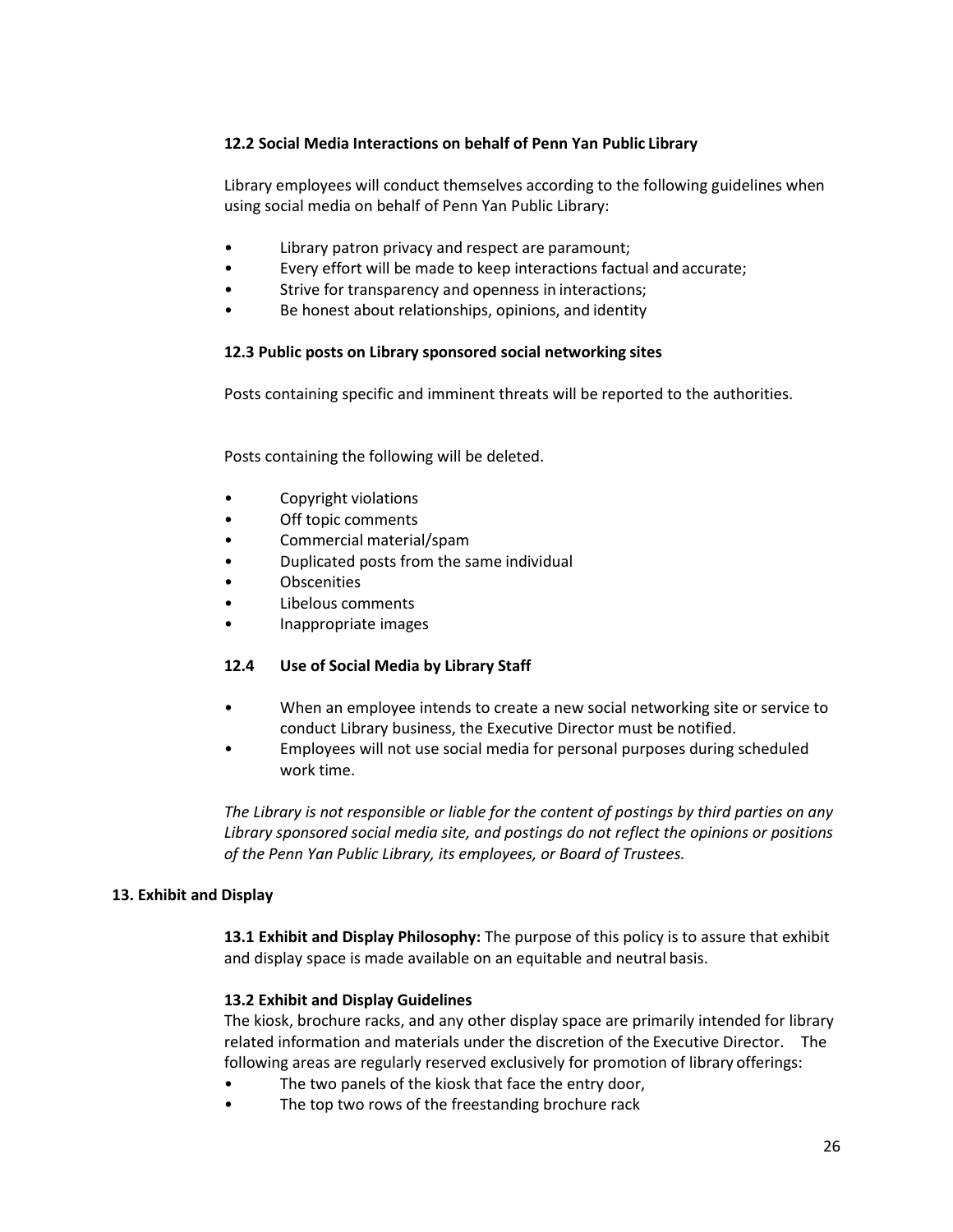The front row of all tabletop brochure racks.

For public notices of community interest, the two non-door facing sides of the kiosk, and the Youth Services section bulletin board are available to groups sponsoring events in the public interest.

- All materials must be authorized by the Executive Director before being displayed.
- Notices may remain posted for as long as information is current.
- Priority will be given to dated events of local interest.
- Pamphlets will be displayed according to the same criteria.
- Notices posted become Library property and will be discarded at the discretion of the Executive Director.
- Items to be posted and pamphlets must be neat and clearly readable.
- Any materials posted or displayed without authorization will be discarded.
- Community information displays may be placed in other areas of the Library at the discretion of the Executive Director.

*The library neither sanctions nor endorses the viewpoints of materials displayed.*

#### **14. Photos**

Library staff may take photographs at library events for library promotional purposes. These photos may be published in various forms of the media. No identifying information about individuals will be used without written permission.

Individuals must advise library staff if they do not want their picture taken.

#### **15. Policy Review and Revision Statement**

The Library Board of Trustees is responsible for the currency and efficacy of the Library's policy.

This general policy document shall be subject to review and needed revision at least every five years as set forward in New York State Division of Library Development Guidelines.

#### **16. Video Surveillance**

The Penn Yan Public Library strives to maintain a safe and secure environment for its patrons and staff. Section 226.10 of the New York State Education Law authorizes the Library Board of Trustees to adopt regulations to insure the safety of all Library staff and patrons, protect the Library's property, and maintain order in the Library. The Library's video security system is used only for the protection and safety of patrons and employees and Library assets and property.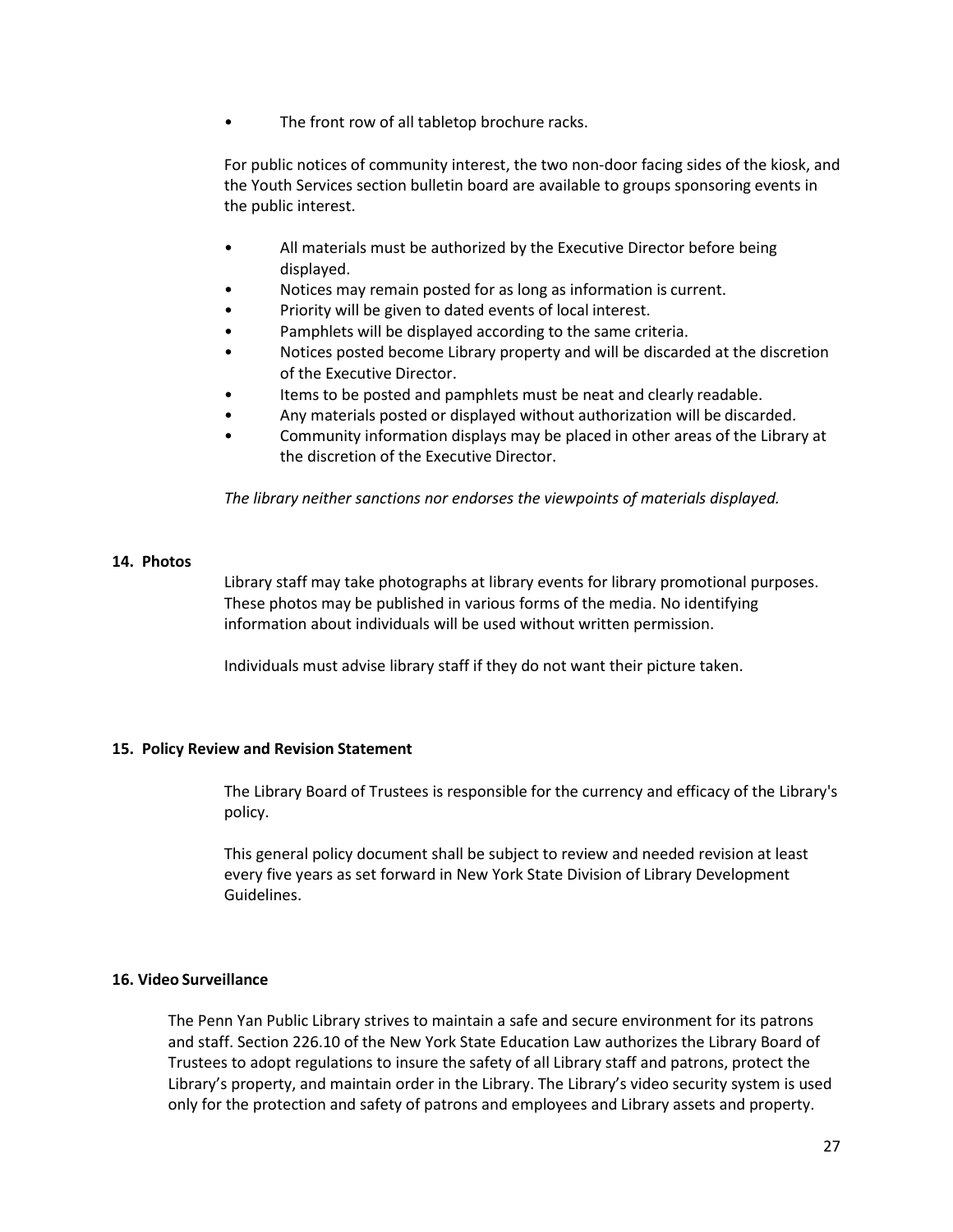#### **16.1 Patron and Employee Privacy**

Reasonable efforts will be made to safeguard the privacy of patrons and employees. Video cameras will not be positioned in restrooms. Cameras will not be positioned in any manner to identify a person's reading, viewing or listening activities in the Library. Images will not be routinely monitored in real-time, nor reviewed by Library staff, except when specifically authorized by the Director. (See Section 3 Confidentiality)

#### **16.2 Camera Placement**

Selected public areas of the Library building and grounds are equipped with video cameras that detect and record all movement in those areas. Camera locations will not be changed or added without the permission of the Director. Cameras are positioned to record only those areas specified by the Director.

#### **16.3 Signage**

Signage will be posted at the Library entrance stating: "This area is under video surveillance".

#### **16.4 Access to Video Records**

A designated employee is assigned by the Director to verify that the system is operating properly and records are being stored on a regular basis.

Only the Director and employees and/or service providers designated by the Director will be authorized to operate the video security system.

Access to video records shall be limited to designated employees and service providers who may only access such records during the course of their assigned duties.

Access to stored video records is password protected.

#### **16.5 Use and Disclosure of Video Records**

Video records may be used to identify the person or persons responsible for or involved in violations of the Library Use Policy and alleged illegal conduct on Library premises. *(See Section 8)*

Video records may be used to assist law enforcement agencies in accordance with applicable state and federal law. Only the Director is authorized to release any video record to anyone other than a designated employee, including, but not limited to, law enforcement personnel or service personnel.

In no event – unless required by an enforceable legal process – will any video records be released to the media or other persons.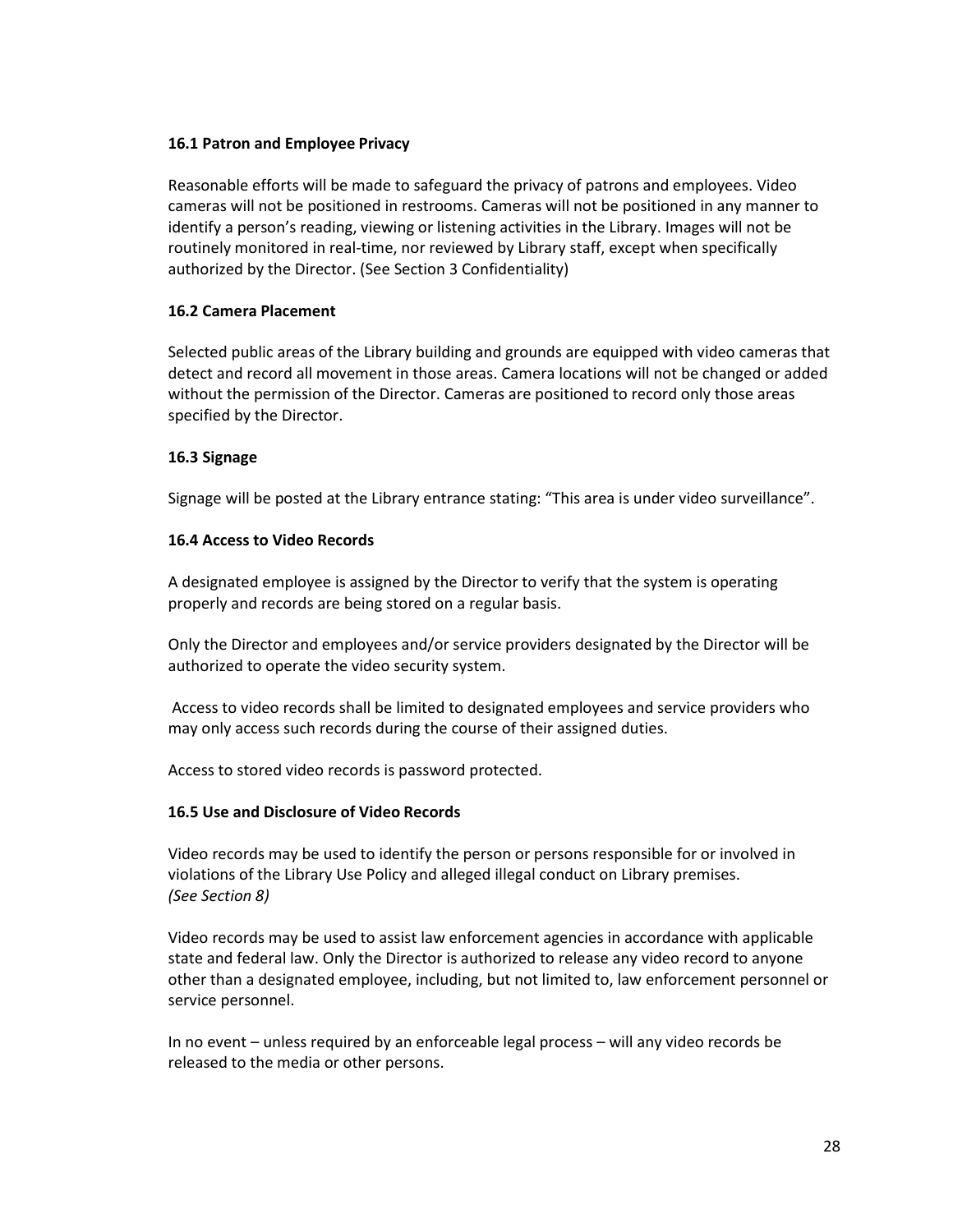#### **16.6 Video Record Retention**

Images from the Library video surveillance system are stored digitally on hardware in the Library. The Library retains all recorded images for 14 days. Video records of incidents can be retained and reviewed as long as considered necessary by the Director.

#### **Appendices**

- A. American Library Association Freedom To Read Statement
- B. American Library Association Freedom To ViewStatement
- C. American Library Association Library Bill Of Rights Statement
- D. American Library Association Code of Ethics Statement
- E. eReader Borrowing Terms Form
- F. Request for Re-evaluation of Library Materials form
- G. iPad Borrowing Terms Form
- H. Internet Permission Form
- I. Suspension Letter
- J. Hicks Kimball Room Use Agreement
- K. Tutor Agreement Letter
- L. Wireless Hotspot Borrowing Terms Form
- M. Statute of Limitations on Library Fines & Fees

#### **Appendix A**

#### **American Library Association Freedom to Read Statement**

The freedom to read is essential to our democracy. It is continuously under attack. Private groups and public authorities in various parts of the country are working to remove or limit access to reading materials, to censor content in schools, to label "controversial" views, to distribute lists of "objectionable" books or authors, and to purge libraries. These actions apparently rise from a view that our national tradition of free expression is no longer valid; that censorship and suppression are needed to counter threats to safety or national security, as well as to avoid the subversion of politics and the corruption of morals. We, as individuals devoted to reading and as librarians and publishers responsible for disseminating ideas, wish to assert the public interest in the preservation of the freedom to read.

Most attempts at suppression rest on a denial of the fundamental premise of democracy: that the ordinary individual, by exercising critical judgment, will select the good and reject the bad. We trust Americans to recognize propaganda and misinformation, and to make their own decisions about what they read and believe. We do not believe they are prepared to sacrifice their heritage of a free press in order to be "protected" against what others think may be bad for them. We believe they still favor free enterprise in ideas and expression.

These efforts at suppression are related to a larger pattern of pressures being brought against education, the press, art and images, films, broadcast media, and the Internet. The problem is not only one of actual censorship. The shadow of fear cast by these pressures leads, we suspect, to an even larger voluntary curtailment of expression by those who seek to avoid controversy or unwelcome scrutiny by government officials.

Such pressure toward conformity is perhaps natural to a time of accelerated change. And yet suppression is never more dangerous than in such a time of social tension. Freedom has given the United States the elasticity to endure strain. Freedom keeps open the path of novel and creative solutions, and enables change to come by choice. Every silencing of a heresy, every enforcement of an orthodoxy, diminishes the toughness and resilience of our society and leaves it the less able to deal with controversy and difference.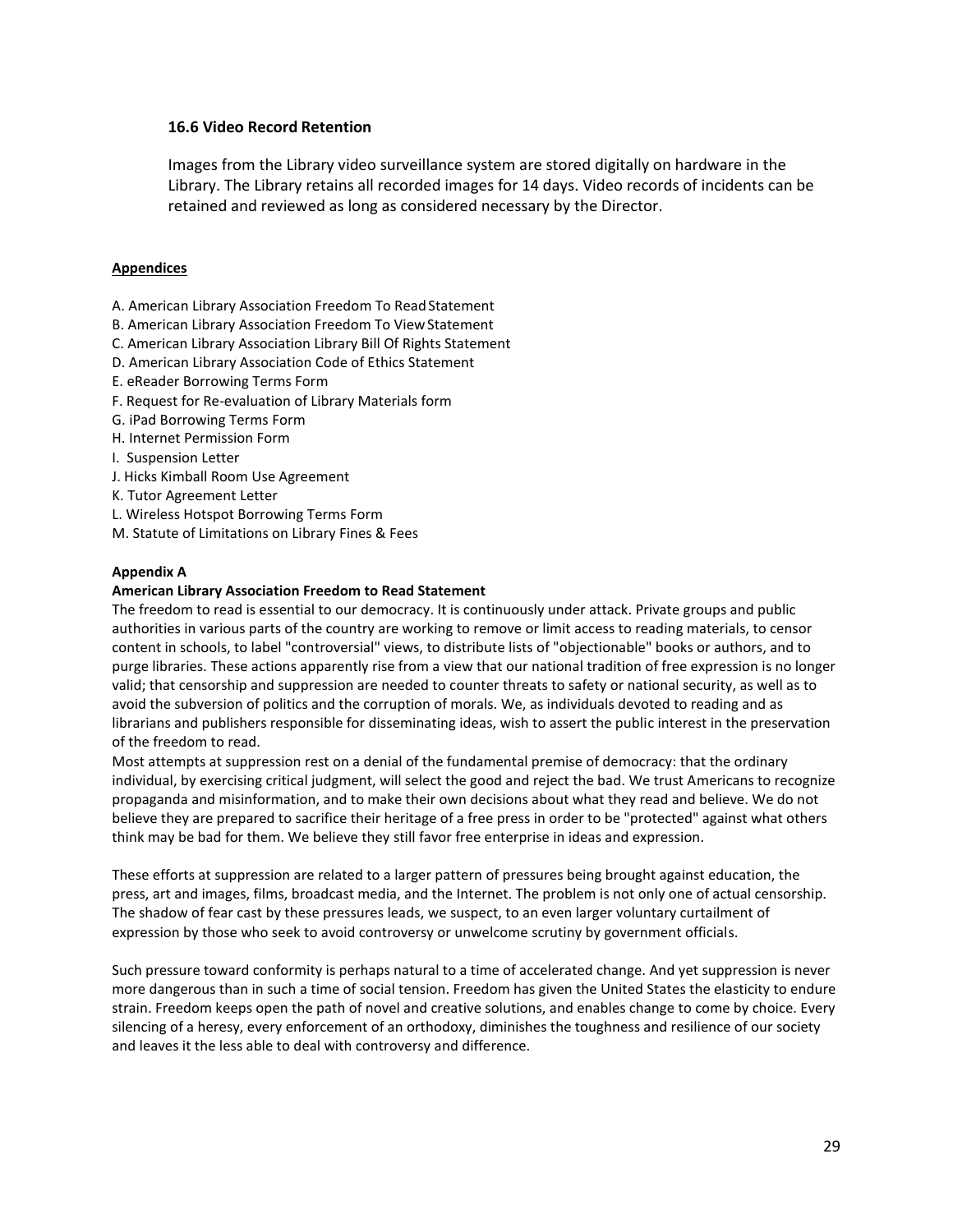Now as always in our history, reading is among our greatest freedoms. The freedom to read and write is almost the only means for making generally available ideas or manners of expression that can initially command only a small audience. The written word is the natural medium for the new idea and the untried voice from which come the original contributions to social growth. It is essential to the extended discussion that serious thought requires, and to the accumulation of knowledge and ideas into organized collections.

We believe that free communication is essential to the preservation of a free society and a creative culture. We believe that these pressures toward conformity present the danger of limiting the range and variety of inquiry and expression on which our democracy and our culture depend. We believe that every American community must jealously guard the freedom to publish and to circulate, in order to preserve its own freedom to read. We believe that publishers and librarians have a profound responsibility to give validity to that freedom to read by making it possible for the readers to choose freely from a variety of offerings.

The freedom to read is guaranteed by the Constitution. Those with faith in free people will stand firm on these constitutional guarantees of essential rights and will exercise the responsibilities that accompany these rights.

We therefore affirm these propositions:

1. It is in the public interest for publishers and librarians to make available the widest diversity of views and expressions, including those that are unorthodox, unpopular, or considered dangerous by the majority. Creative thought is by definition new, and what is new is different. The bearer of every new thought is a rebel until that idea is refined and tested. Totalitarian systems attempt to maintain themselves in power by the ruthless suppression of any concept that challenges the established orthodoxy. The power of a democratic system to adapt to change is vastly strengthened by the freedom of its citizens to choose widely from among conflicting opinions offered freely to them. To stifle every nonconformist idea at birth would mark the end of the democratic process. Furthermore, only through the constant activity of weighing and selecting can the democratic mind attain the strength demanded by times like these. We need to know not only what we believe but why we believe it.

2. Publishers, librarians, and booksellers do not need to endorse every idea or presentation they make available. It would conflict with the public interest for them to establish their own political, moral, or aesthetic views as a standard for determining what should be published or circulated.

Publishers and librarians serve the educational process by helping to make available knowledge and ideas required for the growth of the mind and the increase of learning. They do not foster education by imposing as mentors the patterns of their own thought. The people should have the freedom to read and consider a broader range of ideas than those that may be held by any single librarian or publisher or government or church. It is wrong that what one can read should be confined to what another thinks proper.

3. It is contrary to the public interest for publishers or librarians to bar access to writings on the basis of the personal history or political affiliations of the author.

No art or literature can flourish if it is to be measured by the political views or private lives of its creators. No society of free people can flourish that draws up lists of writers to whom it will not listen, whatever they may have to say.

4. There is no place in our society for efforts to coerce the taste of others, to confine adults to the reading matter deemed suitable for adolescents, or to inhibit the efforts of writers to achieve artistic expression. To some, much of modern expression is shocking. But is not much of life itself shocking? We cut off literature at the source if we prevent writers from dealing with the stuff of life. Parents and teachers have a responsibility to prepare the young to meet the diversity of experiences in life to which they will be exposed, as they have a responsibility to help them learn to think critically for themselves. These are affirmative responsibilities, not to be discharged simply by preventing them from reading works for which they are not yet prepared. In these matters values differ, and values cannot be legislated; nor can machinery be devised that will suit the demands of one group without limiting the freedom of others.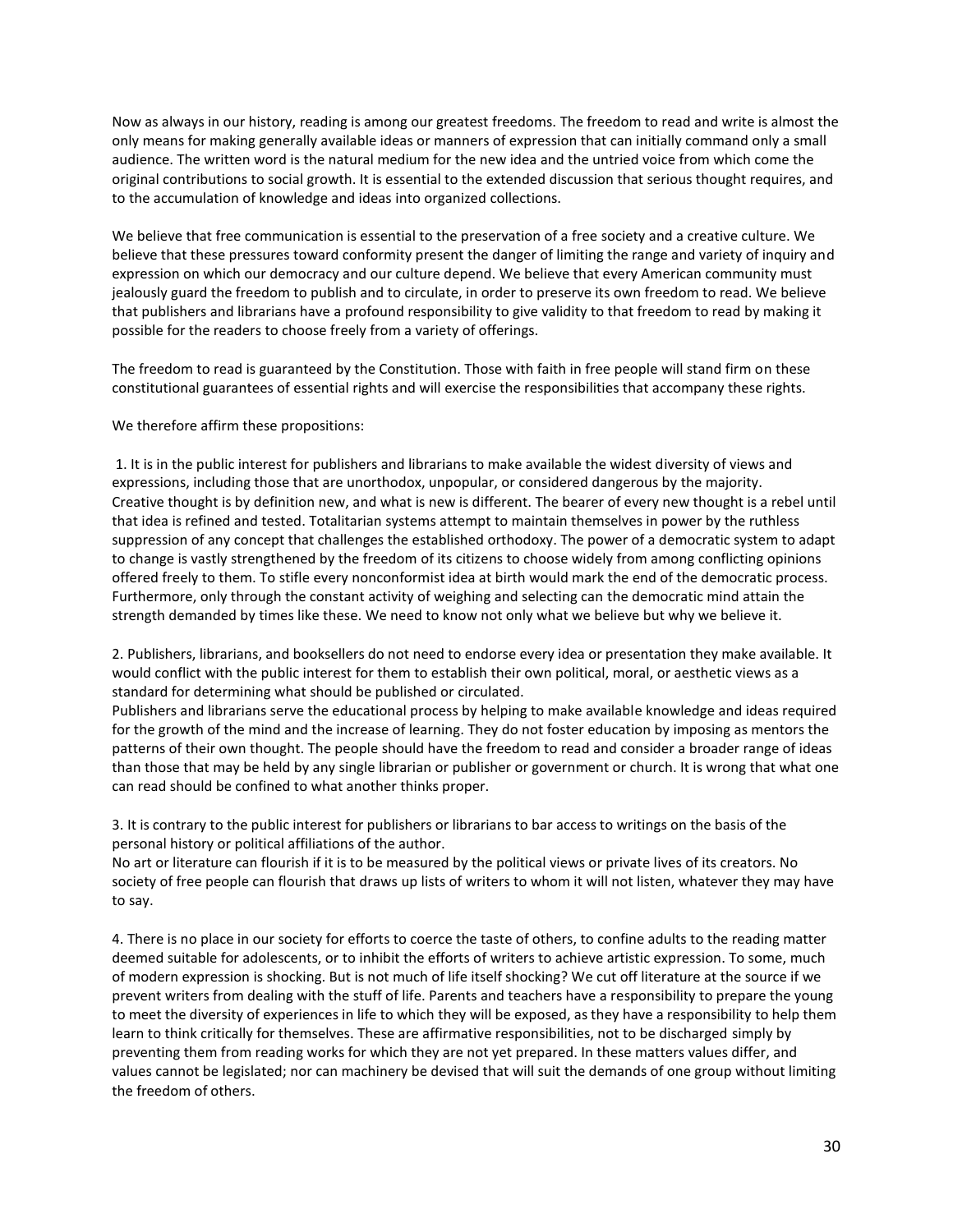5. It is not in the public interest to force a reader to accept the prejudgment of a label characterizing any expression or its author as subversive or dangerous.

The ideal of labeling presupposes the existence of individuals or groups with wisdom to determine by authority what is good or bad for others. It presupposes that individuals must be directed in making up their minds about the ideas they examine. But Americans do not need others to do their thinking for them.

6. It is the responsibility of publishers and librarians, as guardians of the people's freedom to read, to contest encroachments upon that freedom by individuals or groups seeking to impose their own standards or tastes upon the community at large; and by the government whenever it seeks to reduce or deny public access to public information.

It is inevitable in the give and take of the democratic process that the political, the moral, or the aesthetic concepts of an individual or group will occasionally collide with those of another individual or group. In a free society individuals are free to determine for themselves what they wish to read and each group is free to determine what it will recommend to its freely associated members. But no group has the right to take the law into its own hands, and to impose its own concept of politics or morality upon other members of a democratic society. Freedom is no freedom if it is accorded only to the accepted and the inoffensive. Further, democratic societies are more safe, free, and creative when the free flow of public information is not restricted by governmental prerogative or selfcensorship.

7. It is the responsibility of publishers and librarians to give full meaning to the freedom to read by providing books that enrich the quality and diversity of thought and expression. By the exercise of this affirmative responsibility, they can demonstrate that the answer to a "bad" book is a good one, the answer to a "bad" idea is a good one. The freedom to read is of little consequence when the reader cannot obtain matter fit for that reader's purpose. What is needed is not only the absence of restraint, but the positive provision of opportunity for the people to read the best that has been thought and said. Books are the major channel by which the intellectual inheritance is handed down, and the principal means of its testing and growth. The defense of the freedom to read requires of all publishers and librarians the utmost of their faculties, and deserves of all Americans the fullest of their support.

We state these propositions neither lightly nor as easy generalizations. We here stake out a lofty claim for the value of the written word. We do so because we believe that it is possessed of enormous variety and usefulness, worthy of cherishing and keeping free. We realize that the application of these propositions may mean the dissemination of ideas and manners of expression that are repugnant to many persons. We do not state these propositions in the comfortable belief that what people read is unimportant. We believe rather that what people read is deeply important; that ideas can be dangerous; but that the suppression of ideas is fatal to a democratic society. Freedom itself is a dangerous way of life, but it is ours.

#### **Appendix B**

#### **American Library Association Freedom To View Statement**

The FREEDOM TO VIEW, along with the freedom to speak, to hear, and to read, is protected by the First Amendment to the Constitution of the United States. In a free society, there is no place for censorship of any medium of expression. Therefore these principles are affirmed:

1. To provide the broadest access to film, video, and other audiovisual materials because they are a means for the communication of ideas. Liberty of circulation is essential to insure the constitutional guarantee of freedom of expression.

2. To protect the confidentiality of all individuals and institutions using film, video, and other audiovisual materials. 3. To provide film, video, and other audiovisual materials which represent a diversity of views and expression. Selection of a work does not constitute or imply agreement with or approval of the content.

4. To provide a diversity of viewpoints without the constraint of labeling or prejudging film, video, or other audiovisual materials on the basis of the moral, religious, or political beliefs of the producer or filmmaker or on the basis of controversial content.

5. To contest vigorously, by all lawful means, every encroachment upon the public's freedom to view.

#### **Appendix C**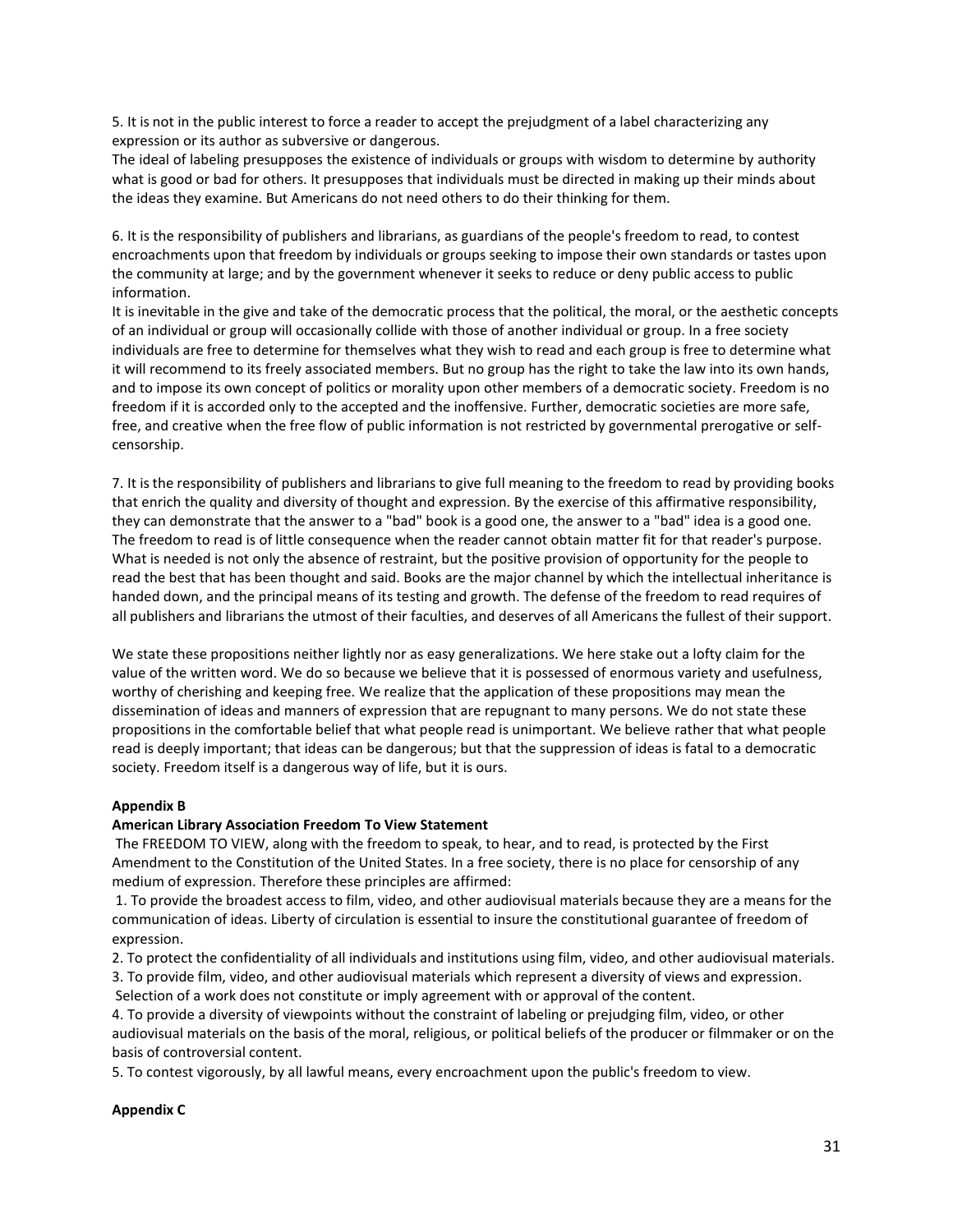#### **American Library Association Library Bill Of Rights Statement**

The American Library Association affirms that all libraries are forums for information and ideas, and that the following basic policies should guide their services.

I. Books and other Library resources should be provided for the interest, information, and enlightenment of all people of the community the Library serves. Materials should not be excluded because of the origin, background, or views of those contributing to their creation.

II. Libraries should provide materials and information presenting all points of view on current and historical issues. Materials should not be proscribed or removed because of partisan or doctrinal disapproval.

III. Libraries should challenge censorship in the fulfillment of their responsibility to provide information and enlightenment.

IV. Libraries should cooperate with all persons and groups concerned with resisting abridgment of free expression and free access to ideas.

V. A person's right to use a Library should not be denied or abridged because oforigin, age, background, or views. VI. Libraries that make exhibit spaces and meeting rooms available to the public they serve should make such facilities available on an equitable basis, regardless of the beliefs or affiliations of individuals or groups requesting their use.

#### **Appendix D**

#### **American Library Association Code of Ethics Statement**

As members of the American Library Association, we recognize the importance of codifying and making known to the profession and to the general public the ethical principles that guide the work of librarians, other professionals providing information services, Library trustees and Library staffs.

Ethical dilemmas occur when values are in conflict. The American Library Association Code of Ethics states the values to which we are committed, and embodies the ethical responsibilities of the profession in this changing information environment.

We significantly influence or control the selection, organization, preservation, and dissemination of information. In a political system grounded in an informed citizenry, we are members of a profession explicitly committed to intellectual freedom and the freedom of access to information. We have a special obligation to ensure the free flow of information and ideas to present and future generations.

The principles of this Code are expressed in broad statements to guide ethical decision making. These statements provide a framework; they cannot and do not dictate conduct to cover particular situations.

- I. We provide the highest level of service to all Library users through appropriate and usefully organized resources; equitable service policies; equitable access; and accurate, unbiased, and courteous responses to all requests.
- II. We uphold the principles of intellectual freedom and resist all efforts to censor Library resources.
- III. We protect each Library user's right to privacy and confidentiality with respect to information sought or received and resources consulted, borrowed, acquired or transmitted.
- IV. We respect intellectual property rights and advocate balance between the interests of information users and rights holders.
- V. We treat co-workers and other colleagues with respect, fairness, and good faith, and advocate conditions of employment that safeguard the rights and welfare of all employees of ourinstitutions.
- VI. We do not advance private interests at the expense of Library users, colleagues, or our employing institutions.
- VII. We distinguish between our personal convictions and professional duties and do not allow our personal beliefs to interfere with fair representation of the aims of our institutions or the provision of access to their information resources.
- VIII. We strive for excellence in the profession by maintaining and enhancing our own knowledge and skills, by encouraging the professional development of co-workers, and by fostering the aspirations of potential members of the profession.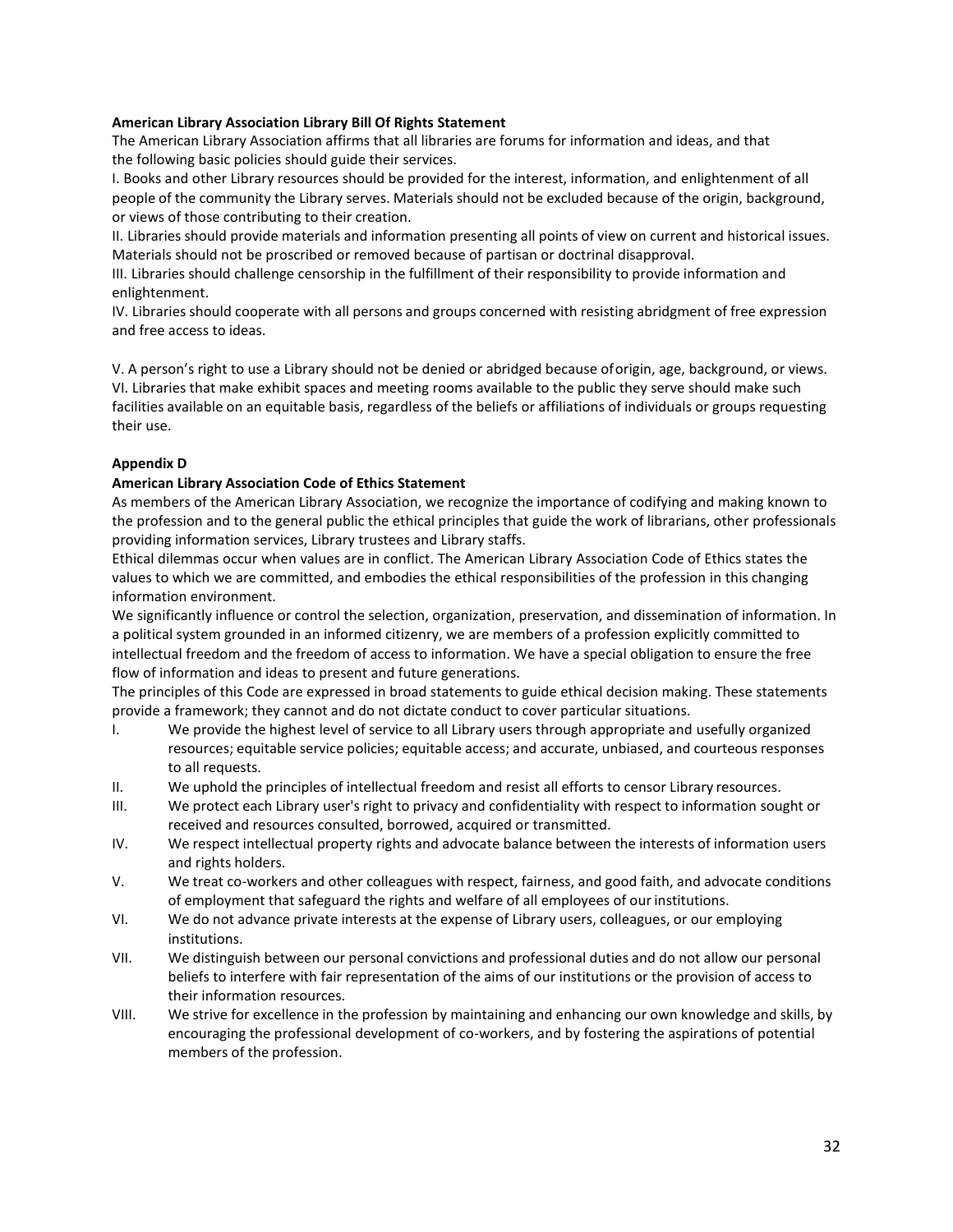#### **Appendix E**

#### **eReader Borrowing Terms Form**

By Borrowing This Item You Agree to the Terms and Conditions Below.

#### **eReader & Tablet Kits Include:**

- 1 eReader or Tablet Computer
- 1 Case
- 1 Zipper Bag
- 1 USB Cable
- 1 wall adapter
- Circulation Policy

#### **Circulation Rules:**

- Loan period
- 3 weeks for ereaders (Nook Simple Touch, for example)
- 1 Week for Tablets (Google Nexus 7, for example)
- Renew once if no other patron has requested the item.
- Devices must be returned to a staff member at the circulation desk.
- Do not put this device in the indoor or outdoor drop box.
- Do not return to other libraries.
- Returns can ONLY take place at the Penn Yan Public Library circulation desk during regular business hours.
- Failure to adhere to the return rules will result in a \$5 charge and a ban from borrowing digital devices in the future.
- If device is damaged during incorrect return procedure patron will be charged for all damages tothe device and/or accessories.
- Late fees are \$1.00 / day.
- Devices will not be loaned to other libraries.

#### **Lost or Damaged devices:**

Users are responsible for loss or damage to the device or its accessories. Charges will be based on replacement costs of the items.

#### **Disclaimer:**

The Library is not responsible for any liability, damages or expense resulting from use or misuse of the eReader or Tablet computer, connection of it to other electronic devices, or data loss resulting from use of it. The Library is not responsible for downloaded content on the device. Any use of this device for illegal purposes, unauthorized copying of copyright-protected material in any format, or transmission of threatening, harassing, defamatory or obscene materials is strictly prohibited.

I understand and agree to the terms and conditions for borrowing e-books and tablet computers described above.

Sign **Print Name** 

Date Device Name and Number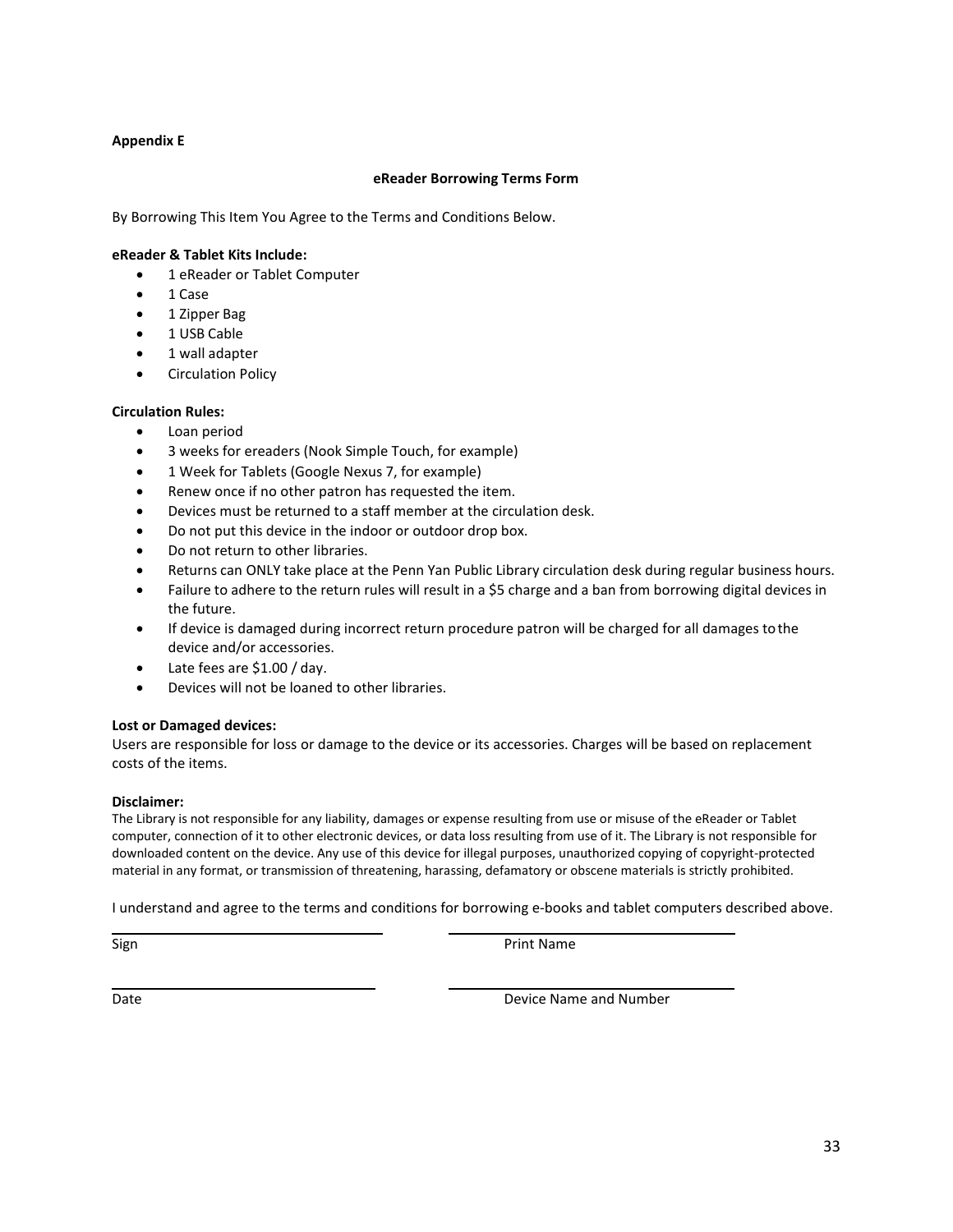## **Appendix F**

|                                         | <b>Request for Reconsideration of Library Materials</b>                                                                                                                                                                        |
|-----------------------------------------|--------------------------------------------------------------------------------------------------------------------------------------------------------------------------------------------------------------------------------|
| PENN YAN PUBLIC LIBRARY                 |                                                                                                                                                                                                                                |
|                                         |                                                                                                                                                                                                                                |
|                                         | Author / Performer: 2008 2009 2010 2020 2021 2022 2023 2024 2022 2023 2024 2022 2023 2024 2022 2023 2024 2022                                                                                                                  |
|                                         |                                                                                                                                                                                                                                |
|                                         | Publisher: with a state of the contract of the contract of the contract of the contract of the contract of the                                                                                                                 |
|                                         | Complainant represents Self_______________________or Organization________________                                                                                                                                              |
| If organization,                        |                                                                                                                                                                                                                                |
|                                         |                                                                                                                                                                                                                                |
|                                         |                                                                                                                                                                                                                                |
|                                         |                                                                                                                                                                                                                                |
| 2. To what do you specifically object:  |                                                                                                                                                                                                                                |
|                                         | <u> 1989 - Johann Stoff, amerikansk politiker (d. 1989)</u>                                                                                                                                                                    |
|                                         |                                                                                                                                                                                                                                |
|                                         | 3. What action would you recommend be taken regarding the use of this material in the Library?                                                                                                                                 |
|                                         |                                                                                                                                                                                                                                |
| Signature: Management of the Signature: |                                                                                                                                                                                                                                |
| Address:                                |                                                                                                                                                                                                                                |
| Reviewed by Director on                 | (Date)<br><u> 1980 - Johann Barbara, martxa amerikan per</u>                                                                                                                                                                   |
| If, necessary, action by Board          | (Date) and the contract of the contract of the contract of the contract of the contract of the contract of the contract of the contract of the contract of the contract of the contract of the contract of the contract of the |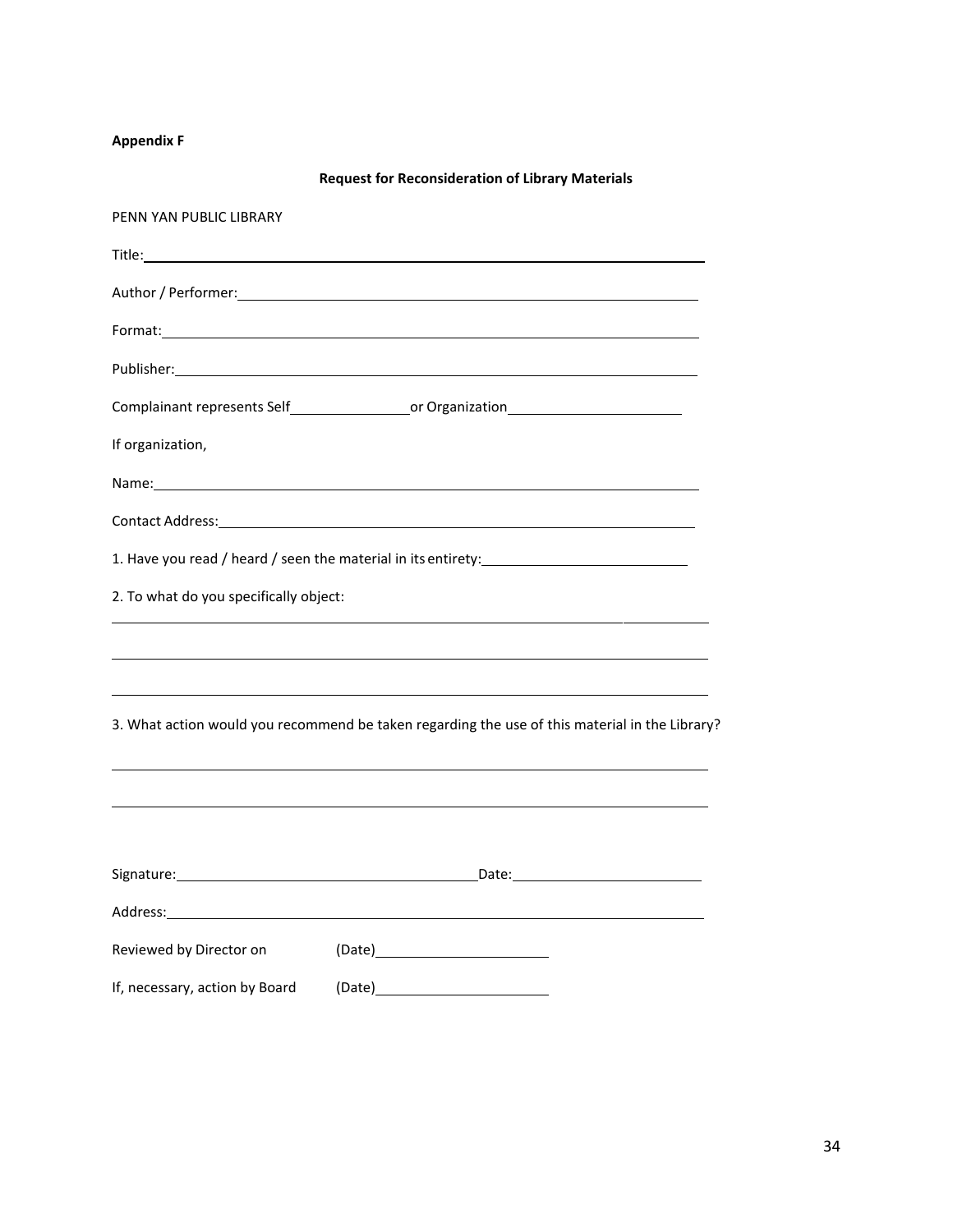#### **Appendix G**

#### **iPad Borrowing Terms Form**

By Borrowing This iPad You Agree to the Terms and Conditions Below.

#### **iPad Kits Include:**

- 1 iPad
- 1 Case
- 1 Zipper Bag
- 1 USB Cable
- 1 Wall Adapter
- 1 iPad holder for Tripod
- Circulation Policy
- Optional: tripod and attachments.

#### **Circulation Rules:**

- Loan period 2 hours in house only
- You may continue use after 2 hours if no other patron has requested the item.
- Devices must be returned to a staff member at the circulation desk.
- Do not put this device in the drop box. You must hand it to Library staff to return it.
- Returns can ONLY take place at the Penn Yan Public Library circulation desk during regular businesshours.
- Failure to adhere to the return rules may result in a ban from borrowing digital devices in the future.
- If device is damaged during incorrect return procedure patron will be charged for all damages to the device and/or accessories.
- Devices will not be loaned to other libraries.

#### **Lost or Damaged devices:**

Users are responsible for loss or damage to the device or its accessories. Charges will be based on replacement costs of the items up to a maximum of \$750. The borrower is restricted from downloading any apps or other econtent to the iPad. Deleting e-content preloaded on the iPad is also restricted. The borrower is responsible for deleting any photos or video he or she does not want other borrowers to see.

#### Disclaimer:

The Library is not responsible for any liability, damages or expense resulting from use or misuse of the iPad, connection of it to other electronic devices, or data loss resulting from use of it. The Library is not responsible for downloaded content on the device. Any use of this device for illegal purposes, unauthorized copying of copyrightprotected material in any format, or transmission of threatening, harassing, defamatory or obscene materials is strictly prohibited.

I understand and agree to the terms and conditions for borrowing e-books and tablet computers described above.

Sign Print Name

Date **Date Date Device Name and Number Device Name and Number**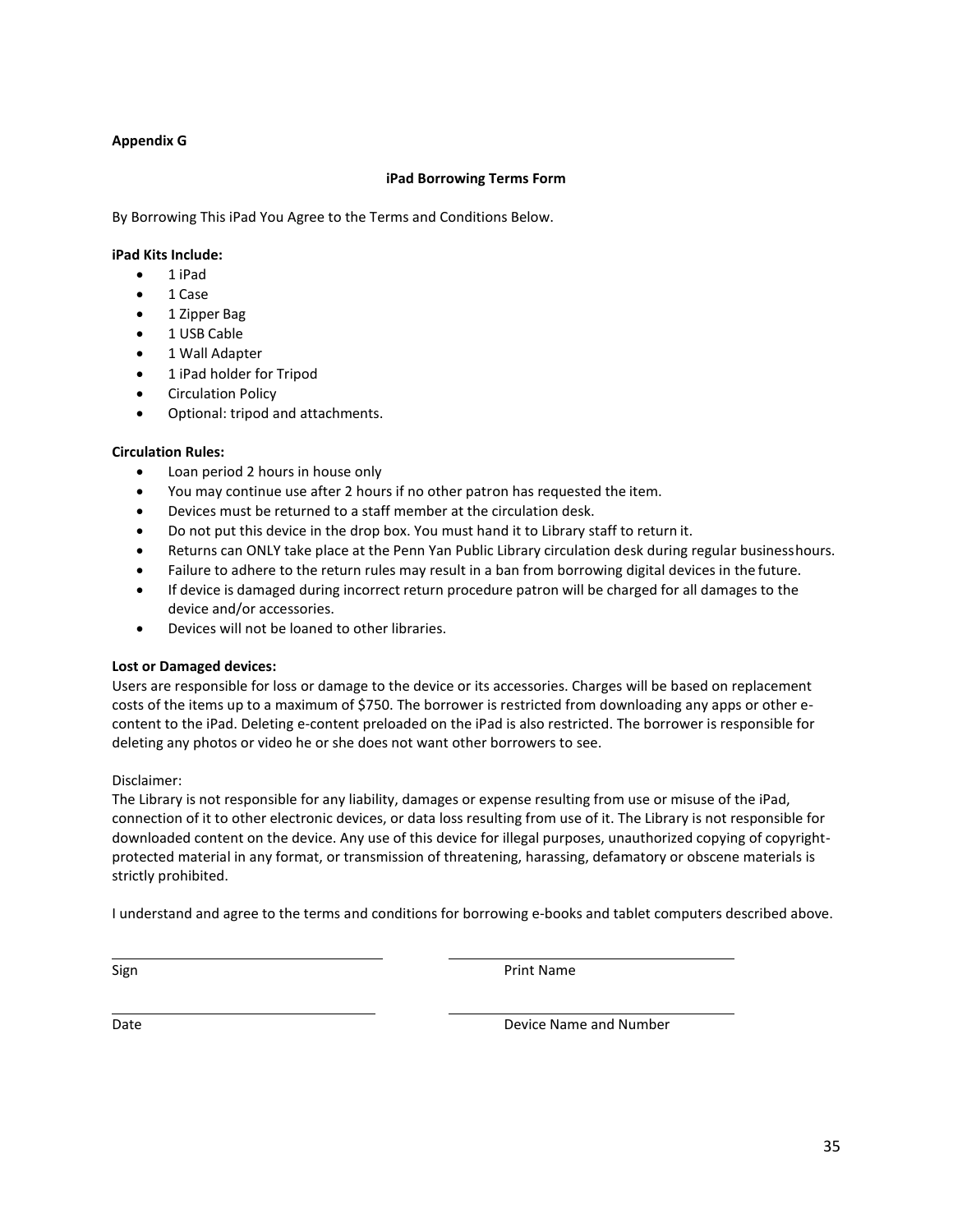#### **Appendix H**

#### **Public Access Internet Policy Permission Form for Child Library Card Holders**

The Internet is one of the tools that the Library can offer to fulfill its mission of providing up-to-date information to the public. The Internet is a global electronic network, which expands the resources of the Library beyond the local collection.

The Internet is a constantly changing and unregulated medium. The Library cannot guarantee the accuracy, quality or suitability of information found on the Internet.

The Library affirms the Library Bill of Rights that supports the right of all individuals to constitutionally protected materials. Each user is responsible for what they choose to access via the Internet.

The Library recognizes the right and responsibility of parents to determine and monitor their own children's use of all Library materials. Parents/guardians are encouraged to work with their children in using the Internet in a way, which is consistent with parental and family values.

All Internet users are expected to comply with copyright and all other applicable state and federal laws.

All Internet users are expected to follow the Library Use Policy, and specifically to respect the rights of others by not publicly displaying content, which are likely to prove objectionable to others.

All Internet users are expected to follow the Public Access Computer Procedures.

Computer hardware and software configurations may not be altered in anyway.

Failure to follow this policy may result in revocation of Internet access privileges and/or other actions.

#### Internet Permission:

- Children under 6 must have a parent or guardian present with them at the PACs.
- Children under 16 who wish to use the PAC independently must have a Library card and a permission form on file signed by a parent or guardian. A staff person may issue a guest pass to a minor whose Library card is not in good standing if the permission form is on file.

| I have read the Penn Yan Public Library Internet policy. I have discussed these with my child. I realize that I am<br>responsible for what my child views on the Internet and that the Penn Yan Public Library will not monitor the |        |  |  |
|-------------------------------------------------------------------------------------------------------------------------------------------------------------------------------------------------------------------------------------|--------|--|--|
| Internet use of any individual. I give my permission for (child's name)                                                                                                                                                             | to use |  |  |
| the Internet on a Library device; yes or no pher/his/their own; or a tablet to bring home; yes or                                                                                                                                   |        |  |  |
| no a contra contra un contra un contra un contra un contra un contra un contra un contra un contra un contra u                                                                                                                      |        |  |  |
| Parent/Guardian signature                                                                                                                                                                                                           | Date   |  |  |

| Child's signature | Date |
|-------------------|------|
|                   |      |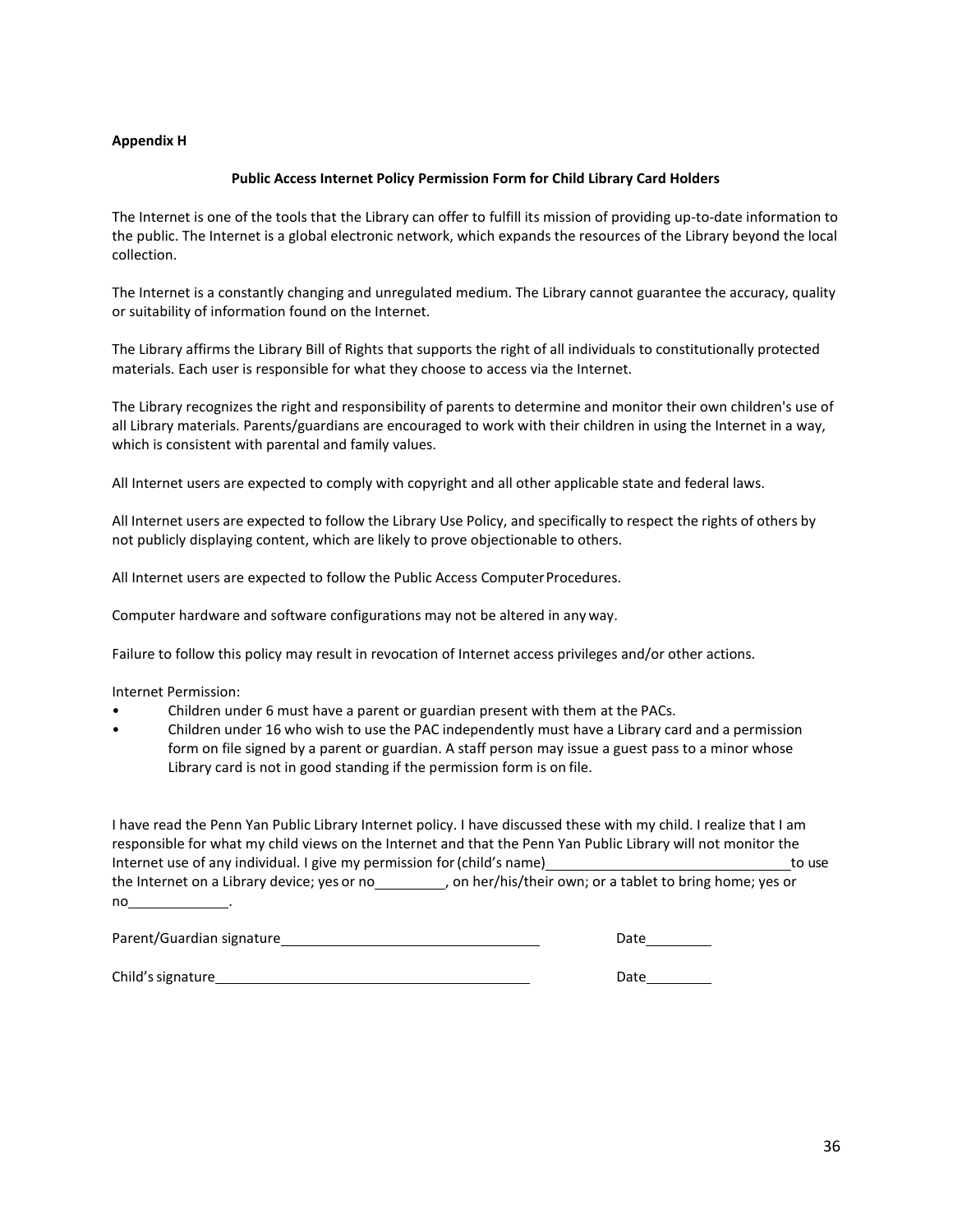#### **Appendix I**

#### **Suspension Letter**

Name of patron Address Date of letter

Dear :

Due to your violation of the Penn Yan Public Library Use Policy on *\_\_\_\_\_\_\_\_\_\_\_\_\_\_\_*, your Library privileges are suspended for a period of ( \_\_\_ days, weeks, months, years). The suspension begins upon the issue date of this letter and ends on

(Describe in detail the misconduct which violated the Library Use Policy).

If you choose to return to the Library once the suspension period has expired, you must abide by the Library Use Policy. Any future rule or policy violations may result in a progressively longer suspension.

You may appeal your Suspension of Library Privileges to the Library Board in writing within 10 days of the written notification of the suspension being sent to you by certified mail. The Library Board will consider the suspension decision based on whether or not the suspension conforms to the criteria set forth in the policy at its next regular meeting.

Sincerely,

Penn Yan Public Library Executive Director

Enc. Section 8 of PYPL General Policy

Cc. Penn Yan Public Library Board President Penn Yan Village Police Department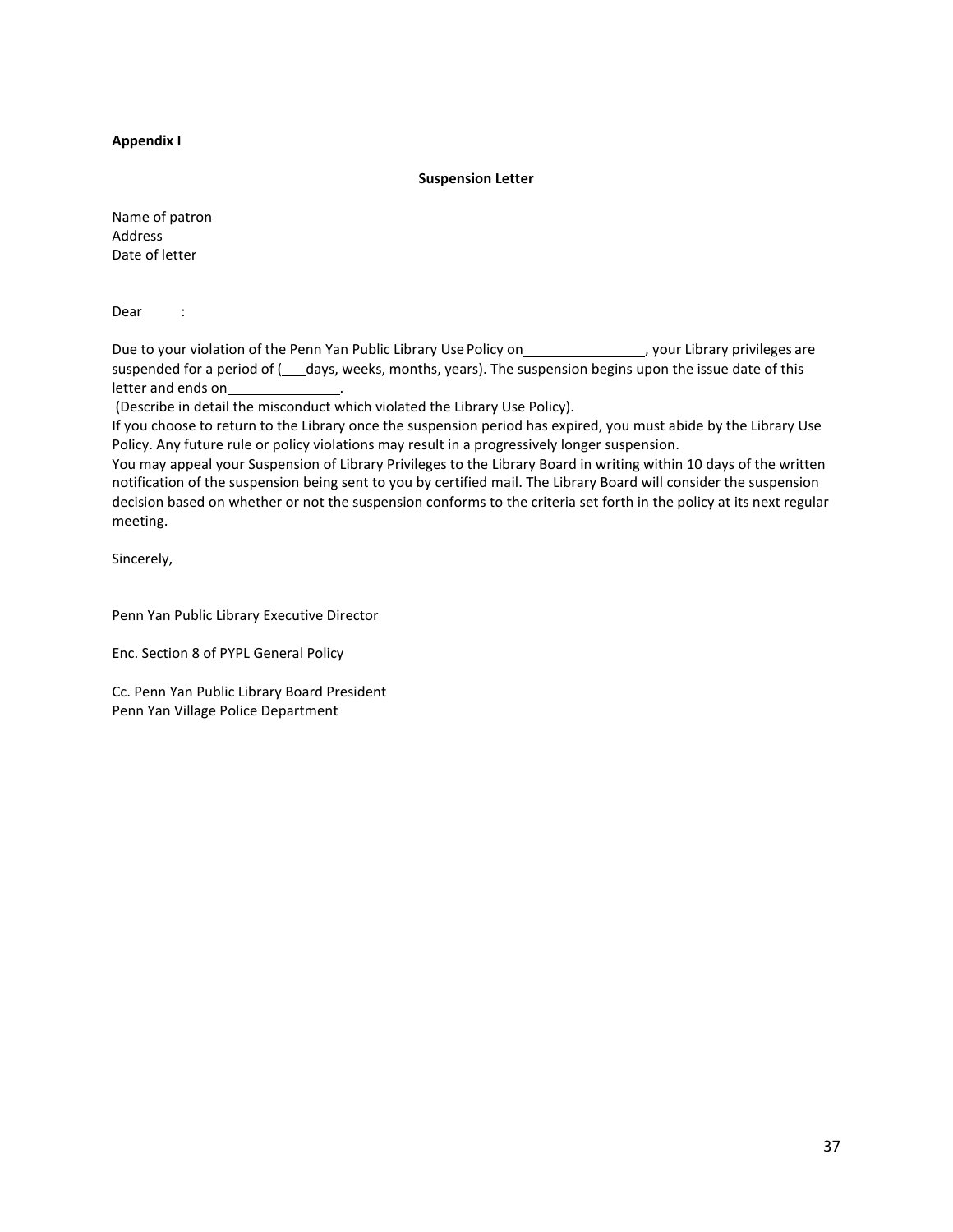#### **Appendix J**

#### **Hicks Kimball Room Use Agreement**

Any group reserving the Hicks Kimball Room for regular repeated use or reserving any Library equipment or serving refreshments in the Hicks Kimball Room must have this form on file at the Library.

|                                                                                                                 | requests use of the Penn Yan Public Library                                                                                                                                                                                                                                                                                                                                                                                                                 |       |
|-----------------------------------------------------------------------------------------------------------------|-------------------------------------------------------------------------------------------------------------------------------------------------------------------------------------------------------------------------------------------------------------------------------------------------------------------------------------------------------------------------------------------------------------------------------------------------------------|-------|
| (person)                                                                                                        |                                                                                                                                                                                                                                                                                                                                                                                                                                                             |       |
| Hicks Kimball Room for                                                                                          |                                                                                                                                                                                                                                                                                                                                                                                                                                                             |       |
| (group)                                                                                                         |                                                                                                                                                                                                                                                                                                                                                                                                                                                             |       |
| September - December                                                                                            | date: time: time:                                                                                                                                                                                                                                                                                                                                                                                                                                           |       |
|                                                                                                                 |                                                                                                                                                                                                                                                                                                                                                                                                                                                             |       |
|                                                                                                                 | date: time: time:                                                                                                                                                                                                                                                                                                                                                                                                                                           |       |
|                                                                                                                 | date: time:                                                                                                                                                                                                                                                                                                                                                                                                                                                 |       |
| January - May                                                                                                   |                                                                                                                                                                                                                                                                                                                                                                                                                                                             |       |
|                                                                                                                 | date: time: time:                                                                                                                                                                                                                                                                                                                                                                                                                                           |       |
|                                                                                                                 | date: time: time:                                                                                                                                                                                                                                                                                                                                                                                                                                           |       |
|                                                                                                                 | date: time: time:                                                                                                                                                                                                                                                                                                                                                                                                                                           |       |
|                                                                                                                 | date: time: time:                                                                                                                                                                                                                                                                                                                                                                                                                                           |       |
| June - August                                                                                                   | date: time: time:                                                                                                                                                                                                                                                                                                                                                                                                                                           |       |
|                                                                                                                 | date: time:                                                                                                                                                                                                                                                                                                                                                                                                                                                 |       |
|                                                                                                                 | date: time: time:                                                                                                                                                                                                                                                                                                                                                                                                                                           |       |
| and expenses including reasonable attorney fees and legal expenses.<br>Parent Organization                      | As the responsible party, I have read and will abide by the Hicks Kimball Room Use Policy. I agree that this<br>organization will assume full responsibility for any damages or additional cleaning fees. The aforementione<br>organization also holds harmless the Penn Yan Public Library, its officers, director, agents, representatives,<br>managers, employees, and affiliates from and against any and all claims, suits, liens, judgments, damages, |       |
|                                                                                                                 |                                                                                                                                                                                                                                                                                                                                                                                                                                                             |       |
| Address and the contract of the contract of the contract of the contract of the contract of the contract of the | <b>Town Example 19</b>                                                                                                                                                                                                                                                                                                                                                                                                                                      | State |
|                                                                                                                 |                                                                                                                                                                                                                                                                                                                                                                                                                                                             |       |

organization will assume full responsibility for any damages or additional cleaning fees. The aforementioned organization also holds harmless the Penn Yan Public Library, its officers, director, agents, representatives, managers, employees, and affiliates from and against any and all claims, suits, liens, judgments, damages, losses,

| Address               |                | Town                                                                                                                                                                                                                          | State |
|-----------------------|----------------|-------------------------------------------------------------------------------------------------------------------------------------------------------------------------------------------------------------------------------|-------|
| <b>Business Phone</b> |                | Contact Phone                                                                                                                                                                                                                 |       |
|                       |                | Signature and the state of the state of the state of the state of the state of the state of the state of the state of the state of the state of the state of the state of the state of the state of the state of the state of |       |
| Date Signed           | Contact e-mail |                                                                                                                                                                                                                               |       |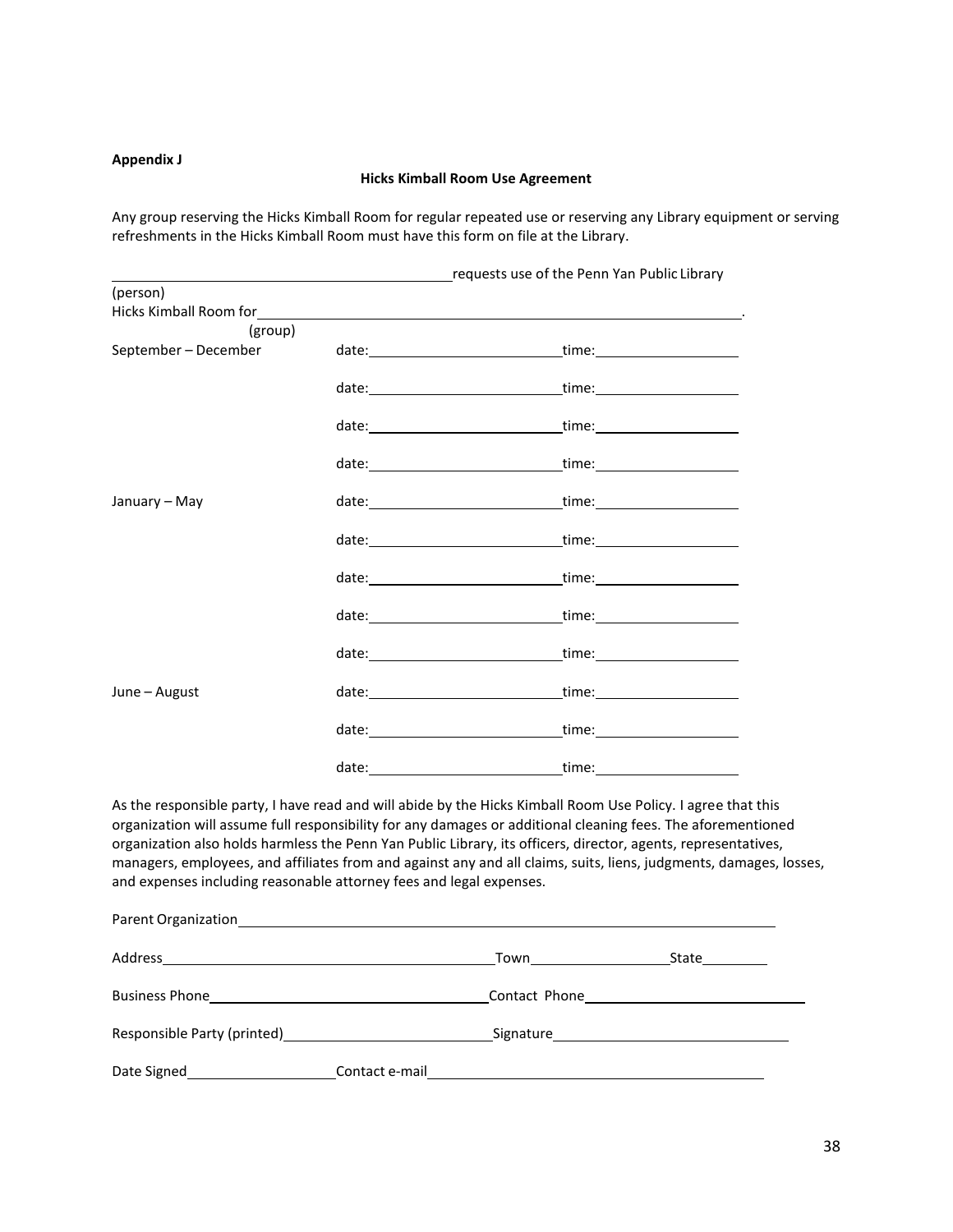#### **Appendix K**

#### **Tutor Agreement Letter**

Dear Student and Parent or Guardian and Tutor:

Penn Yan Public Library is meant to be a welcoming location and hub of varied peaceful activity. Our Mission is to awaken and satisfy curiosity in the individual, thus enriching the community. Our Board of Trustees and staff are committed to providing access to high-quality library services for all of our patrons.

Should you choose to hold your tutoring sessions at PYPL, it is important to remember that students, tutors and all patrons are subject to the Tutor Policy and the Library Use Policy. This allows everyone to use the library without any kind of hindrance to his, her, or their or her enjoyment.

As part of its mission, the Library permits tutoring on the premises.

#### **Library Use Policy**

**8.5 Tutoring**

Guidelines

- Tutors and students must sign-in at the front desk. (See Appendix K.)
- Tutors and students will leave contact information with the Library.
- Tutors, students, and parents/guardians will return signed Tutor letter to the Library.
- Tutoring sessions will be kept as quiet as possible. The Library Use Policy (See Section 8.) applies to tutors and students.
- Parents and guardians are responsible for the behavior of the students being tutored before, during, and after the tutoring session held at the Library. (See Section 8.2.)
- Tutors and students must bring their own supplies.
- If the Hicks-Kimball room is available, it must be used before the limited tables on our main floor.

#### **8.1 Code of Conduct**

The Penn Yan Public Library offers a welcoming and comfortable environment for everyone. The Board of Trustees has established the Library Code of Conduct to protect the right of all patrons and staff members to enjoy a safe space. All Library patrons are expected to behave in a way which respects the Library building, grounds, and materials. Patrons are expected to adhere to all established Library policies and to respect the rights of other patrons by not interfering with others' use of the Library.

- Cell phones and other portable computing and communications devices must be used in a way that does not interfere with other patrons' Library use.
- Patrons shall use Library parking areas, sidewalks and lawns properly and safely.
- Patrons are expected to promptly leave the building at closing time or in an emergency.
- Patrons are expected to attend to personal belongings. The Library is not responsible for personal belongings left in or on Library property.
- Patrons will not bring weapons onto Library grounds
- Patrons are expected to check out all Library materials using a valid Library card before removing them from the building
- The Library property is a tobacco and drug free zone.
- Any conduct that alarms or harasses another patron or staff member is prohibited.
- Patrons are not permitted to enter or stay in the building without shirts or footwear.
- Patrons whose bodily hygiene interferes with the use of the Library by other patrons may be asked to leave the building.
- Patrons will not bring pets or animals into the Library, other than assistance animals for the disabled or animals used in Library programs.
- The Library parking lot is intended for use by Library patrons and employees only while engaged in Library activities. All other uses are unauthorized.
- Out of concern for the safety of young patrons, adults who are in the children's area of the Libraryand unaccompanied by a child or children may be asked to move to another area of the Library.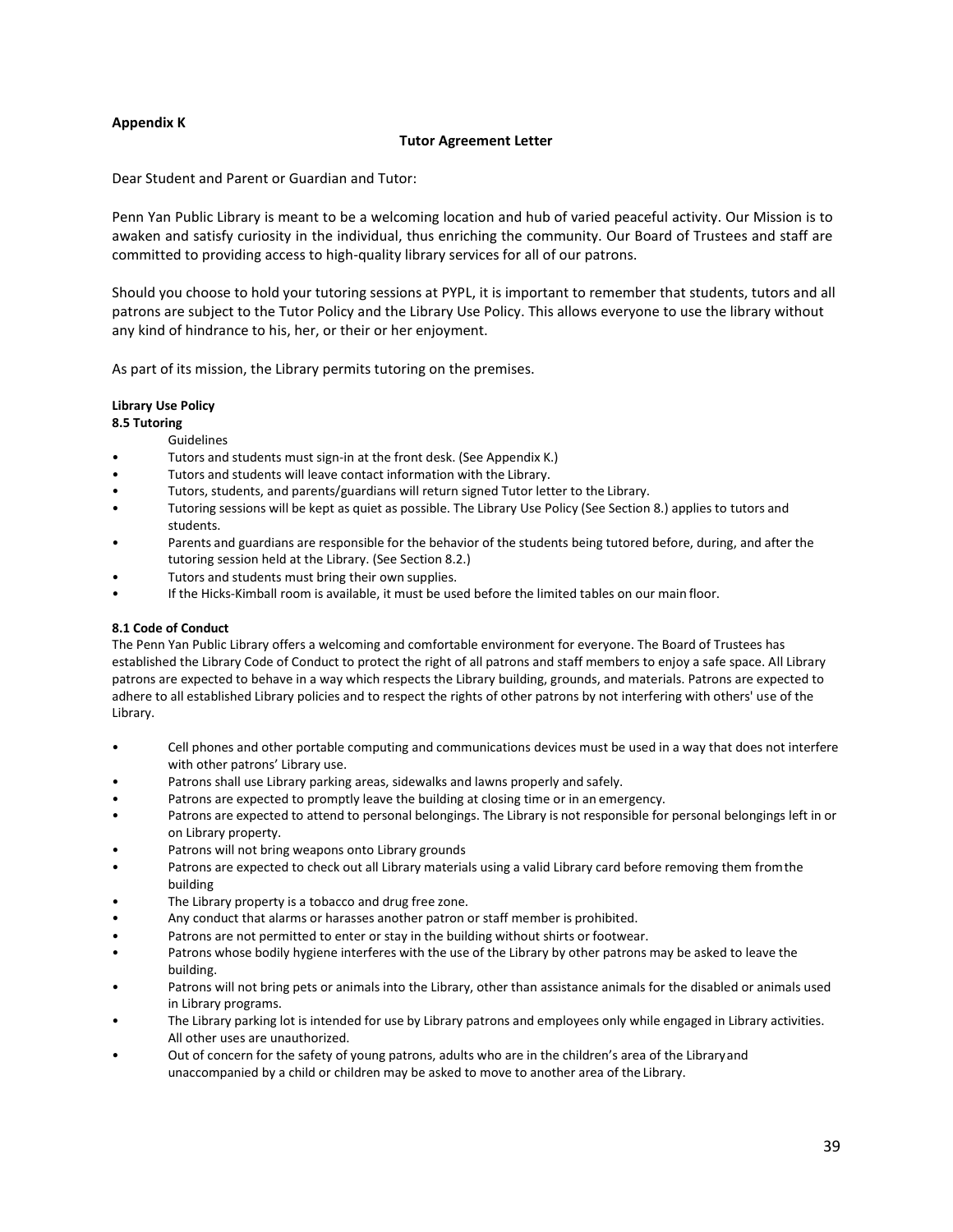Library employees reserve the right to intervene and to clarify rules when the comfort and safety of our patrons and/or the integrity of the Library facility are compromised. Any person not abiding by the Code of Conduct may be required to leave the Library premises. (See Section 8.3.)

#### **8.2 Children's Use and Unattended and Disruptive Children**

Penn Yan Public Library welcomes and encourages children to use materials and services. As libraries are essential to the lives of children, we strive to provide useful, safe and inviting spaces for youth.

However, neither the Library nor its staff members act in loco parentis (in place of parents). The Library is a public facility which is open to everyone and parents and caregivers are expected to accompany children in need of supervision on Library visits to ensure the safety and well-being of the children. At all times, parents or caregivers are responsible for their child's behavior, safety and supervision.

If an unattended child in need of supervision appears to be lost, is waiting for a parent or caregiver at closing, is being disruptive, or if in the judgment of Library staff, his/her or their safety or that of others is jeopardized, then Library staff will make an attempt to locate the parent or caregiver. If the parents or caregivers cannot be located, the child may be placed in the care of the local law enforcement agency.

The Library and its staff will not, under any circumstances, be responsible for determining whether an apparent caregiver, custodian or parent is a legally authorized caregiver, custodian or custodial parent of the child.

The Penn Yan Public Library is released from any and all liability with regard to this policy. Parents, guardians, and caregivers acknowledge the risk of leaving a child unattended in the Library and release Penn Yan Public Library from all claims which they may have or which they may have on behalf of their child/ward.

Tutor Procedure

- Tutors must provide contact information both for themselves and their students.
- Tutors and students must check in at our circulation desk at the start of each tutoring session.
- If the Hicks-Kimball meeting room is available, it must be used before the limited tables on our mainfloor.
- There is space for multiple sessions to take place simultaneously in the meeting room.

Thank you for your help in making PYPL a safe and comfortable place for everyone.

Sincerely,

Angela Gonzalez Executive Director

| and I.                                                                                                                                                                                                                                         | Student                                                                                                        |        |
|------------------------------------------------------------------------------------------------------------------------------------------------------------------------------------------------------------------------------------------------|----------------------------------------------------------------------------------------------------------------|--------|
| and I,<br><u>and the state of the state of the state of the state of the state of the state of the state of the state of the state of the state of the state of the state of the state of the state of the state of the state of the state</u> | , Parent or Guardian, phone by a state of the state of the state of the state of the state of the state of the |        |
|                                                                                                                                                                                                                                                | have read and agree to abide by the Penn Yan Public Library Use and Tutoring policies.                         | (date) |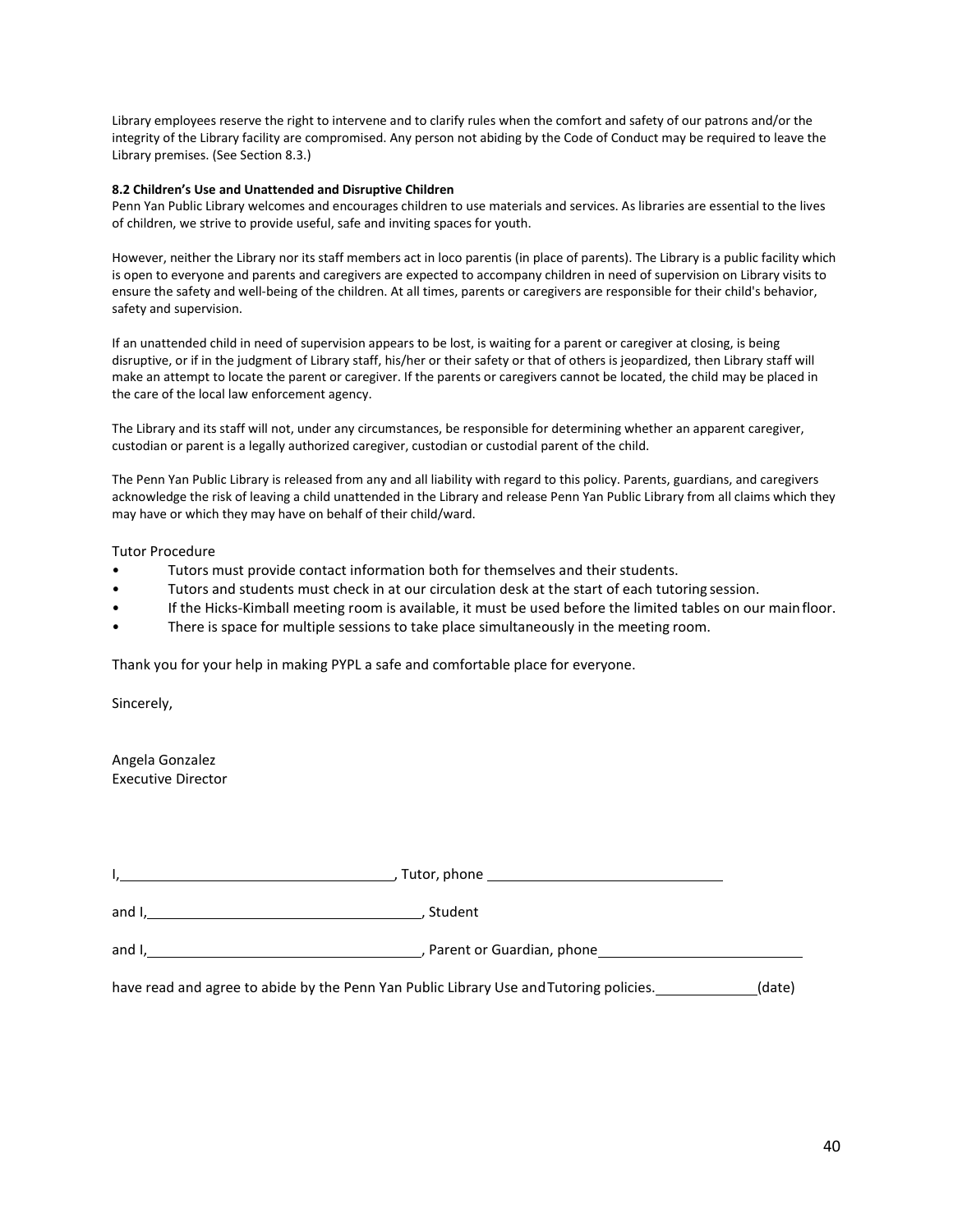## **Appendix L Wireless Hotspot Borrowing Terms Form**

By Borrowing This Item You Agree to the Terms and Conditions Below.

#### **Wireless Hotspot Kits Include:**

- 1 Wireless Hotspot
- 1 Hotspot Case
- 1 USB Cable
- 1 Wall Adapter
- Internet Use Policy
- Circulation Policy
- Quick startup guide
- Service area map

#### **Circulation Rules:**

- Loan period: 1 week.
- Wireless Hot Spots may not be renewed.
- Holds can be placed on wireless hotspots.
- Patrons must use their own card to borrow these items.
- Juvenile card holders must have internet permission signed by parent or legal guardian inorder to check out a Hotspot.
- Library card holders must be in good standing at the time of checkout with no fines of any kind.
- Devices must be returned to a staff member at the circulation desk.
- If the device is damaged, the patron will be charged for all damages to the device and/or accessories.
- Late fees are \$1.00 / day.
- Devices will not be loaned to other libraries.

#### **Lost or Damaged devices:**

Users are responsible for loss or damage to the device or its accessories. Charges will be based on replacement costs of the items.

#### **Disclaimer:**

The Library is not responsible for any liability, damages or expense resulting from use or misuse of the Wireless Hotspot, connection of it to other electronic devices, or data loss resulting from use of it. The Library is not responsible for downloaded content on the device. Any use of this device for illegal purposes, unauthorized copying of copyright-protected material in any format, or transmission of threatening, harassing, defamatory or obscene materials is strictly prohibited. Please be advised that wireless service varies by location; the library cannot guarantee coverage in all locations.

I understand and agree to the terms and conditions for borrowing wireless hotspots described above.

Sign Print Name

Date Device Name and Number RETURNED (staff initial & date):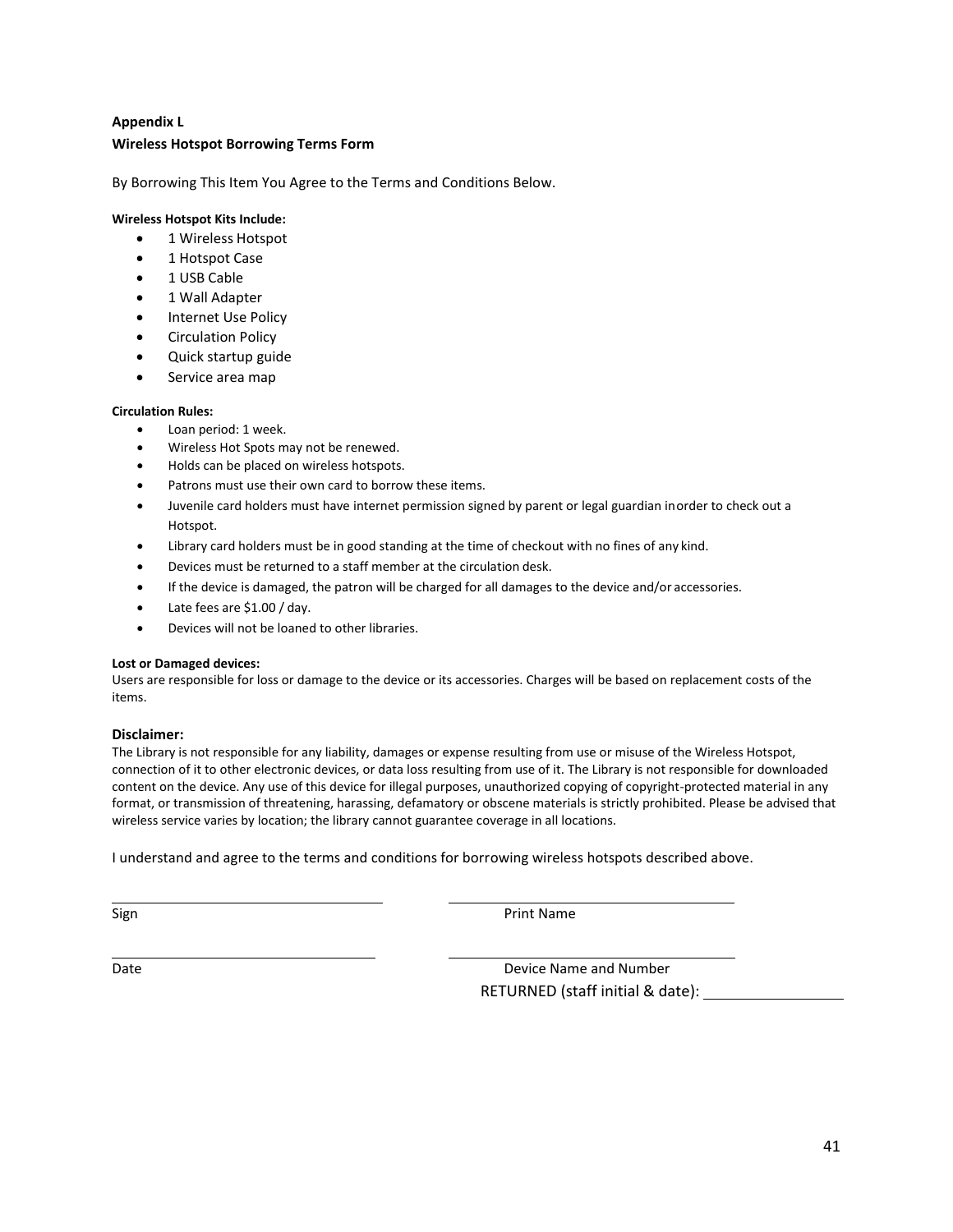#### **Appendix M**

**Statute of Limitations on Library Fines & Fees** Policy Statement on Financial Waiver for Patron Debts Approved by the Directors Advisory Council of STLS May 29, 2019

New York State Civil Practice Laws and Rules are specific about an institution's ability to collect debt on an open ended account. These laws apply to library patron accounts and the debts they accrue for overdue fines and lost material fees as well as other charges attached to their account for library specific services. The statute of limitations for these debts in New York State are six years.

In the interests of providing exceptional library services, allowing for a user-friendly database and ensuring unabridged access to library materials, Southern Tier Library System (STLS) will assist member libraries in complying with these statues by automatically removing all debts incurred by a library patron within the library system's Integrated Library System (ILS). STLS will remove debts based on their encumbrance date. Any debts incurred after the six year statute of limitations will remain on the library patron's account based on local circulation rules of member libraries.

If all outstanding debts are removed from a library patron's account taking into consideration the six year statute of limitations, the library patron's account will be removed from the library system's Integrated Library System (ILS) rendering the patron's issued account number and library card unidentifiable. The library patron may register for a new library account and card at any member library within the Southern Tier Library System.

Removal of patron debts or accounts will take place daily on a schedule set by the library system in partnership with the Directors Advisory Council of STLS (DAC). The schedule will remain unless the DAC recommends a revision taking nto account member library needs. STLS will furnish a current schedule to member libraries anytime revisions occur.

> *Reference: New York State Civil Practice Laws and Rules – Section 213(2)*

#### **Appendix N.**

**U.S. Department of Justice** Civil Rights Division *Disability Rights Section*



#### **Service Animals**

The Department of Justice published revised final regulations implementing the Americans with Disabilities Act (ADA) for title II (State and local government services) and title III (public accommodations and commercial facilities) on September 15, 2010, in the Federal Register. These requirements, or rules, clarify and refine issues that have arisen over the past 20 years and contain new, and updated, requirements, including the 2010 Standards for Accessible Design (2010 Standards).

#### **Overview**

This publication provides guidance on the term "service animal" and the service animal provisions in the Department's new regulations.

- Beginning on March 15, 2011, only dogs are recognized as service animals under titles II and III of the ADA.
- A service animal is a dog that is individually trained to do work or perform tasks for a person with a disability.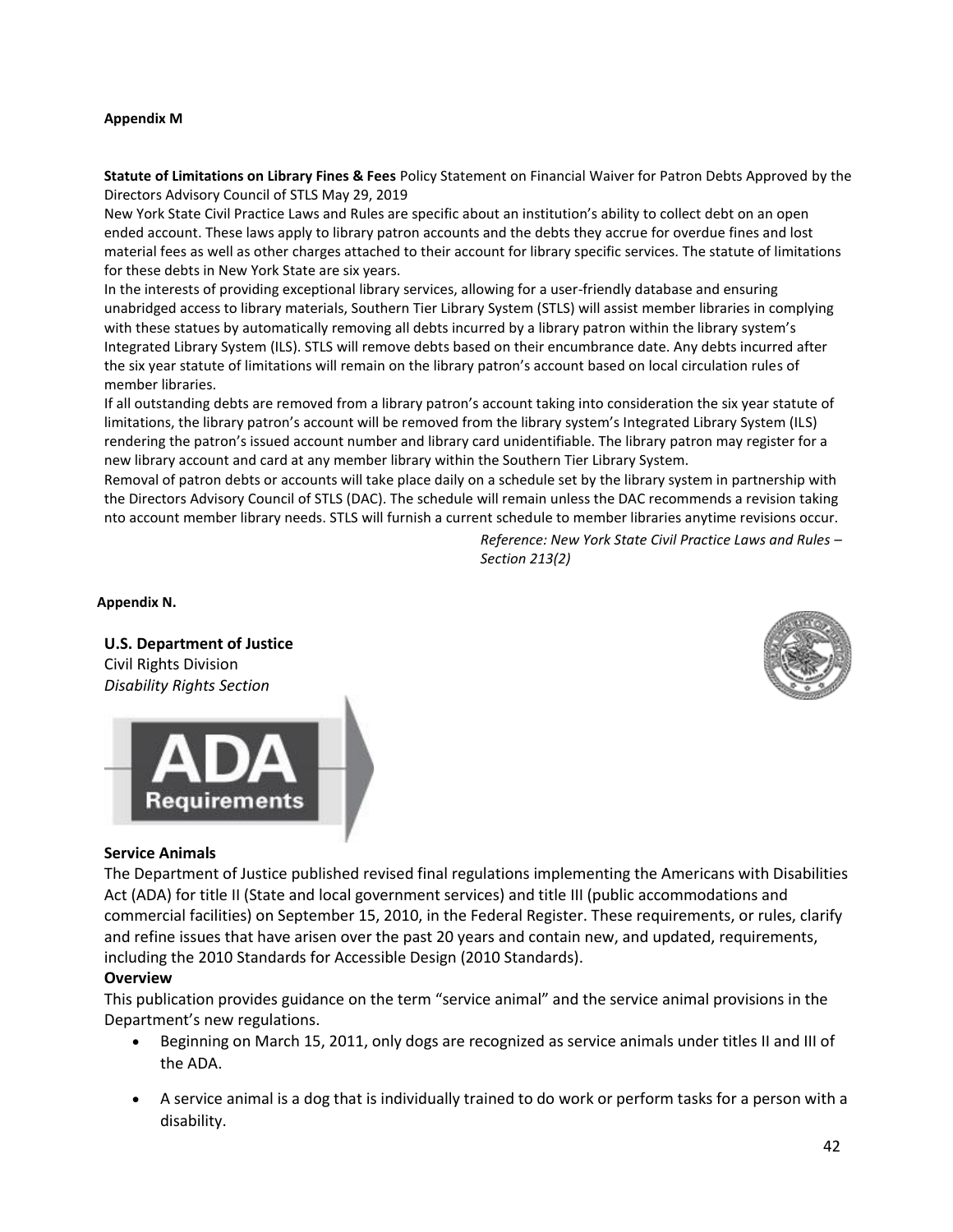• Generally, title II and title III entities must permit service animals to accompany people with disabilities in all areas where members of the public are allowed to go.

## **How "Service Animal" Is Defined**

**Service animals are defined as dogs that are individually trained to do work or perform tasks for people with disabilities.** Examples of such work or tasks include guiding people who are blind, alerting people who are deaf, pulling a wheelchair, alerting and protecting a person who is having a seizure, reminding a person with mental illness to take prescribed medications, calming a person with Post Traumatic Stress Disorder (PTSD) during an anxiety attack, or performing other duties. Service animals are working animals, not pets. The work or task a dog has been trained to provide must be directly related to the person's disability. Dogs whose sole function is to provide comfort or emotional support do not qualify as service animals under the ADA.

This definition does not affect or limit the broader definition of "assistance animal" under the Fair Housing Act or the broader definition of "service animal" under the Air Carrier Access Act.

Some State and local laws also define service animal more broadly than the ADA does. Information about such laws can be obtained from the State attorney general's office.

## **Where Service Animals Are Allowed**

**Under the ADA, State and local governments, businesses, and nonprofit organizations that serve the public generally must allow service animals to accompany people with disabilities in all areas of the facility where the public is normally allowed to go.** For example, in a hospital it would be inappropriate to exclude a service animal from areas such as patient rooms, clinics, cafeterias, or examination rooms. However, it may be appropriate to exclude a service animal from operating rooms or burn units where the animal's presence may compromise a sterile environment.

#### **Service Animals Must Be Under Control**

**Under the ADA, service animals must be harnessed, leashed, or tethered, unless these devices interfere with the service animal's work or the individual's disability prevents using these devices.** In that case, the individual must maintain control of the animal through voice, signal, or other effective controls. **Inquiries, Exclusions, Charges, and Other Specific Rules Related to Service Animals**

- When it is not obvious what service an animal provides, only limited inquiries are allowed. Staff may ask two questions: (1) is the dog a service animal required because of a disability, and (2) what work or task has the dog been trained to perform. Staff cannot ask about the person's disability, require medical documentation, require a special identification card or training documentation for the dog, or ask that the dog demonstrate its ability to perform the work or task.
- Allergies and fear of dogs are not valid reasons for denying access or refusing service to people using service animals. When a person who is allergic to dog dander and a person who uses a service animal must spend time in the same room or facility, for example, in a school classroom or at a homeless shelter, they both should be accommodated by assigning them, if possible, to different locations within the room or different rooms in the facility.
- A person with a disability cannot be asked to remove his/her/their service animal from the premises unless: (1) the dog is out of control and the handler does not take effective action to control it or (2) the dog is not housebroken. When there is a legitimate reason to ask that a service animal be removed, staff must offer the person with the disability the opportunity to obtain goods or services without the animal's presence.
- Establishments that sell or prepare food must allow service animals in public areas even if state or local health codes prohibit animals on the premises.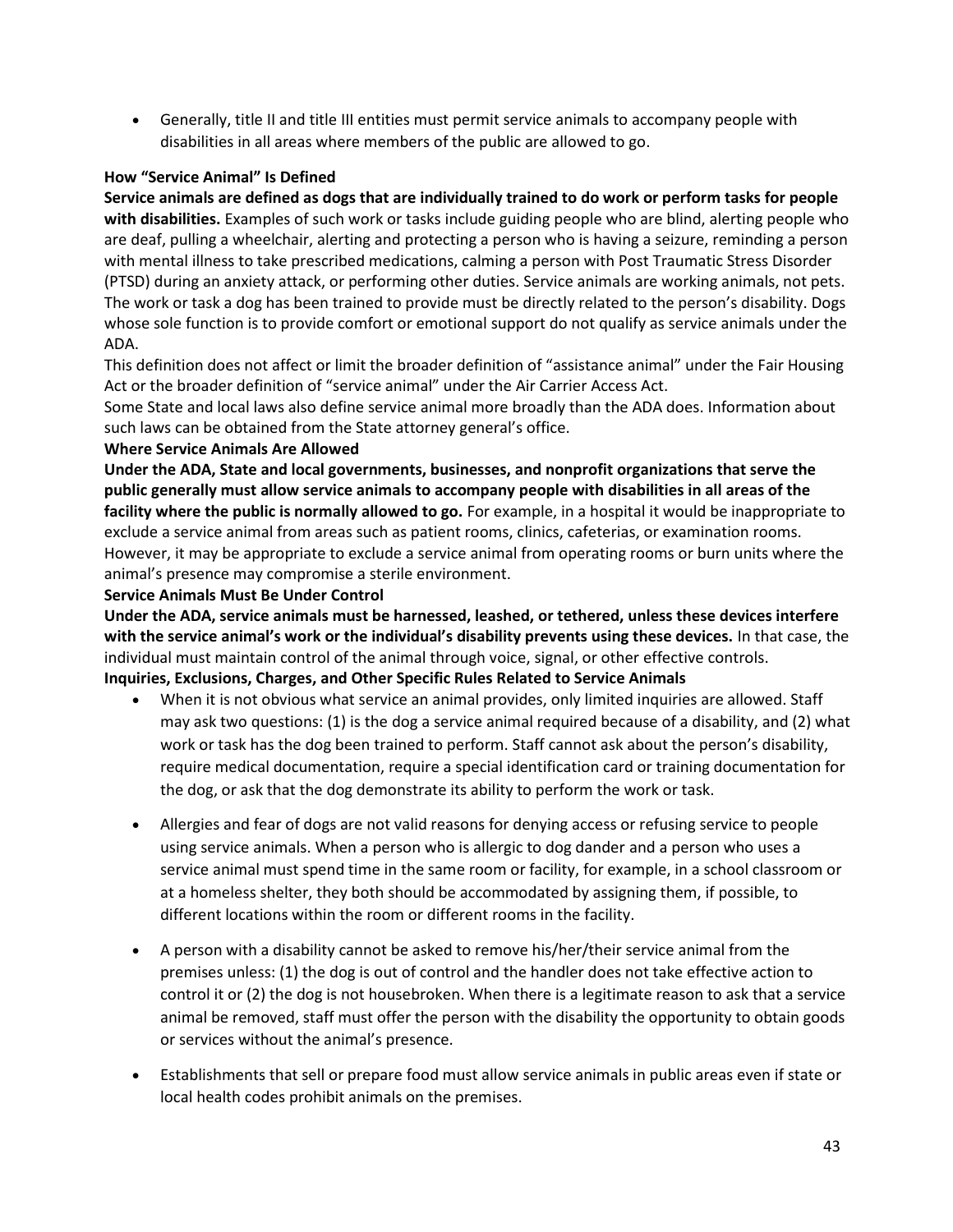- People with disabilities who use service animals cannot be isolated from other patrons, treated less favorably than other patrons, or charged fees that are not charged to other patrons without animals. In addition, if a business requires a deposit or fee to be paid by patrons with pets, it must waive the charge for service animals.
- If a business such as a hotel normally charges guests for damage that they cause, a customer with a disability may also be charged for damage caused by him/her/their self or his/her/their service animal.
- Staff are not required to provide care or food for a service animal.

## **Miniature Horses**

**In addition to the provisions about service dogs, the Department's revised ADA regulations have a new, separate provision about miniature horses that have been individually trained to do work or perform tasks for people with disabilities.** (Miniature horses generally range in height from 24 inches to 34 inches measured to the shoulders and generally weigh between 70 and 100 pounds.) Entities covered by the ADA must modify their policies to permit miniature horses where reasonable. The regulations set out four assessment factors to assist entities in determining whether miniature horses can be accommodated in their facility. The assessment factors are (1) whether the miniature horse is housebroken; (2) whether the miniature horse is under the owner's control; (3) whether the facility can accommodate the miniature horse's type, size, and weight; and (4) whether the miniature horse's presence will not compromise legitimate safety requirements necessary for safe operation of the facility.

## **For more information about the ADA, please visit our website or call our toll-free number. ADA Website**

#### [www.ADA.gov](http://www.ada.gov/)

To receive e-mail notifications when new ADA information is available, visit the ADA Website's home page and click the [link](https://www.ada.gov/index.html) near the top of the middle column.

## [ADA Information Line](https://www.ada.gov/infoline.htm)

800-514-0301 (Voice) and 800-514-0383 (TTY) 24 hours a day to order publications by mail. M-W, F 9:30 a.m. – 5:30 p.m., Th 12:30 p.m. – 5:30 p.m. (Eastern Time) to speak with an ADA Specialist. All calls are confidential. For persons with disabilities, this publication is available in alternate formats. Duplication of this document is encouraged. July 2011

[PDF Version of this Document](https://www.ada.gov/service_animals_2010.pdf)

July 12, 2011